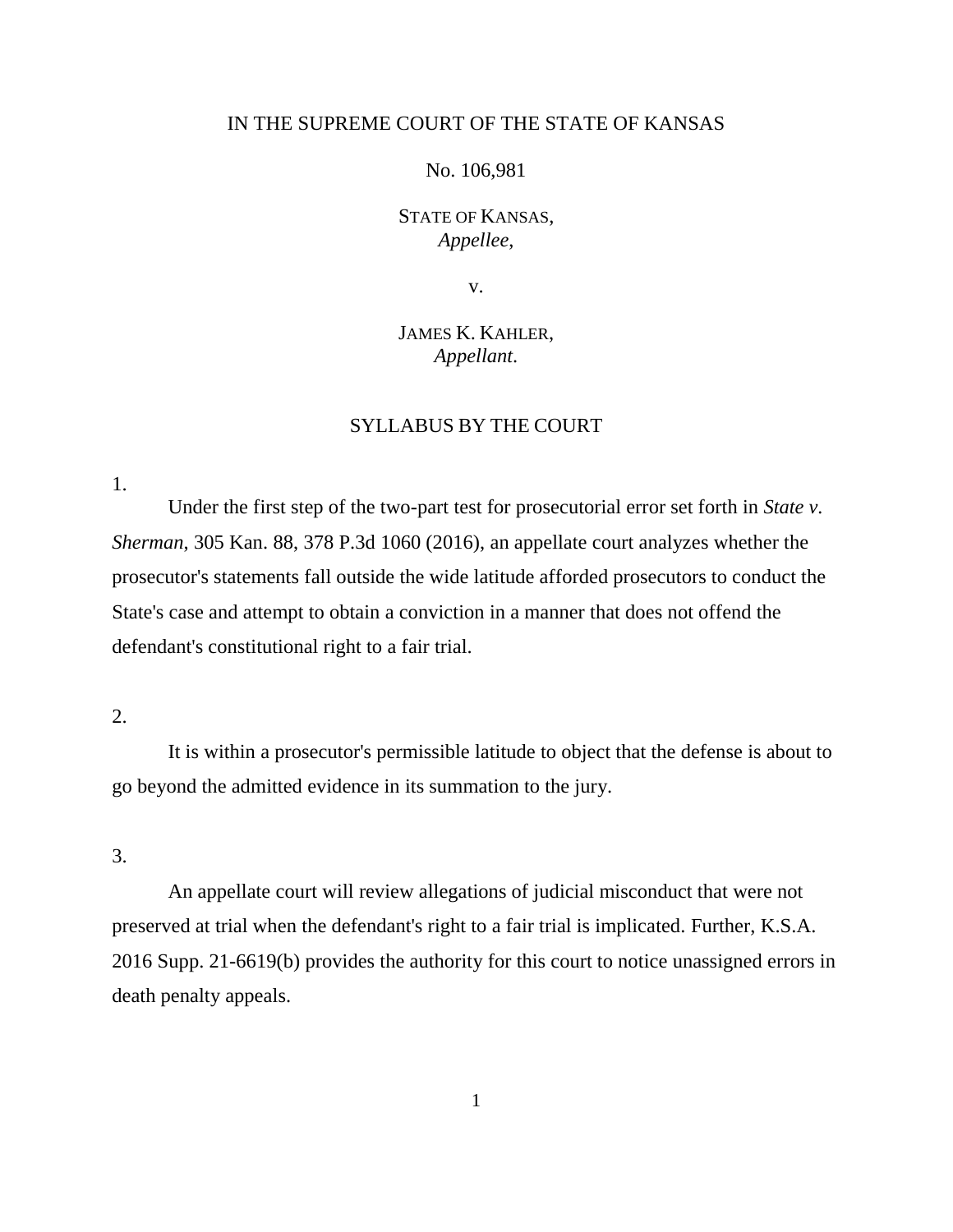The appellate standard of review on claims of judicial misconduct is unlimited. The reviewing court will examine the particular facts and circumstances of the case to determine whether the judicial conduct, including comments other than jury instructions, manifests bias, prejudice, or partiality, or otherwise significantly undermines the fairness or reliability of the proceedings.

5.

A district judge is charged with preserving order in the courtroom and with the duty to see that justice is not obstructed by any person. A judge may caution venire persons to refrain from making comments that could contaminate the jury pool, but the better practice would be to clarify that panel members will be provided an opportunity to raise any personal concerns they may have outside the presence of the other venire members.

## 6.

A trial judge has broad discretion to control the courtroom proceedings, but when it is necessary to comment on a counsel's conduct, especially in the jury's presence, the judge should do so in a dignified, restrained manner; avoid repartee; limit comments and rulings to those reasonably required for the orderly progress of the trial; and refrain from unnecessarily disparaging persons or issues. Specifically, when a judge finds it necessary to request that counsel complete a voir dire examination more quickly, the better practice would be for the judge to make the request out of the presence of the venire panel.

7.

It is misconduct for a judge, after having admonished defense counsel during opening statement about making statements without witness support, to give a special instruction after the opening statements, advising the jury that statements, arguments, and

4.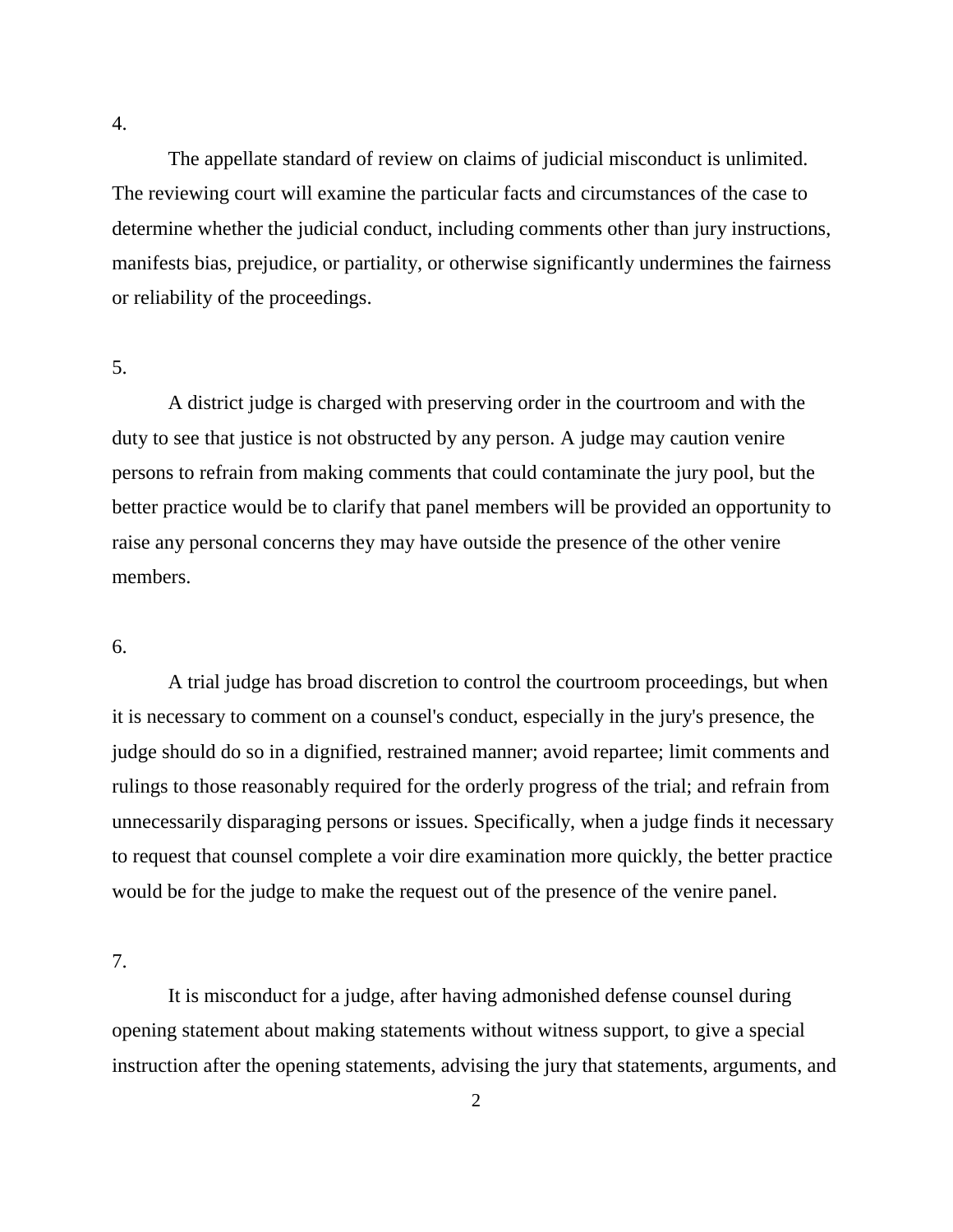remarks of counsel are not evidence and may be disregarded if not supported by the evidence, when the instruction is prefaced by the judge's remark that the court normally does not do so.

## 8.

While the trial court is allowed to question witnesses from the bench in order to fully develop the truth, the better practice is for the judge to discuss the matter with counsel outside the presence of the jury and request counsel to pose the questions necessary to clarify the matter.

#### 9.

A trial judge's erroneous ruling on a party's objection, standing alone, is not grounds for a finding of judicial misconduct. A trial judge's statement "it's improper" when ruling on an objection is not per se misconduct.

## 10.

Remarks to the jury that are legally and factually accurate and that do not demonstrate bias, prejudice, or partiality to either party do not constitute judicial misconduct.

## 11.

The party asserting judicial misconduct has the burden to show that any misconduct found to exist actually prejudiced that party's substantial rights.

## 12.

Under the facts of this case, the district court erred when it refused to give the defense's requested instruction on expert witness credibility because the instruction was legally appropriate and factually supported. Therefore, the next step on appellate review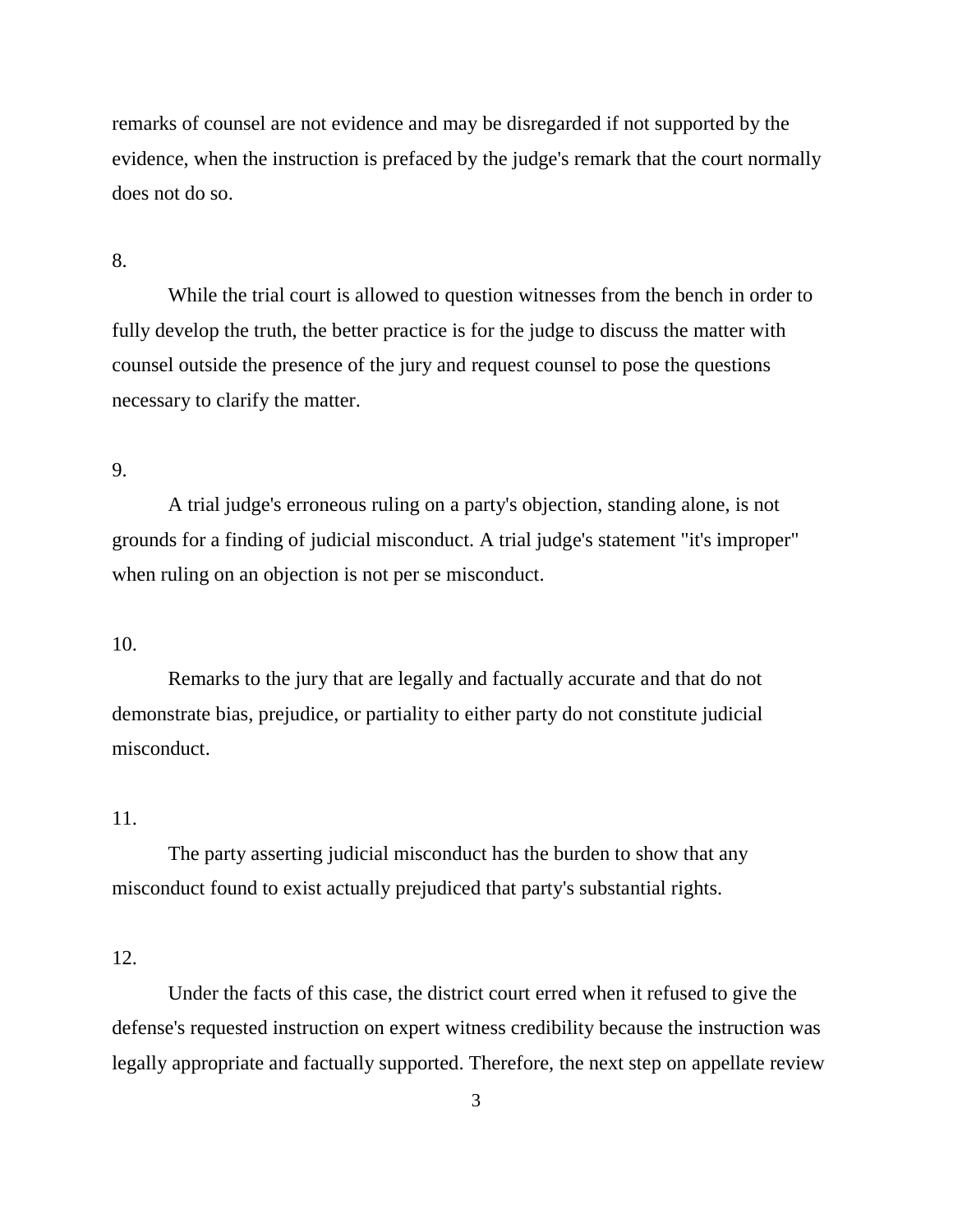is to apply the harmless error paradigm set out in *State v. Ward*, 292 Kan. 541, 565, 256 P.3d 801 (2011).

## 13.

K.S.A. 22-3220, replacing the traditional insanity defense with a mens rea approach, does not violate the defendant's right to due process under the United States or Kansas Constitutions.

## 14.

It is not legally appropriate to give a felony-murder instruction as a lesser included offense instruction for a capital murder charge, and a trial court does not commit clear error by failing to give such an instruction sua sponte.

### 15.

Prohibiting the defense from asking prospective jurors about their views on the death penalty in the presence of the other venire persons is not erroneous when defense counsel is permitted to make such an inquiry individually, outside the presence of the other venire persons.

#### 16.

Cumulative trial errors, when considered collectively, may require reversal of a defendant's conviction when the totality of circumstances substantially prejudiced the defendant and denied the defendant a fair trial. The cumulative error rule does not require reversal if the evidence is overwhelming against the defendant.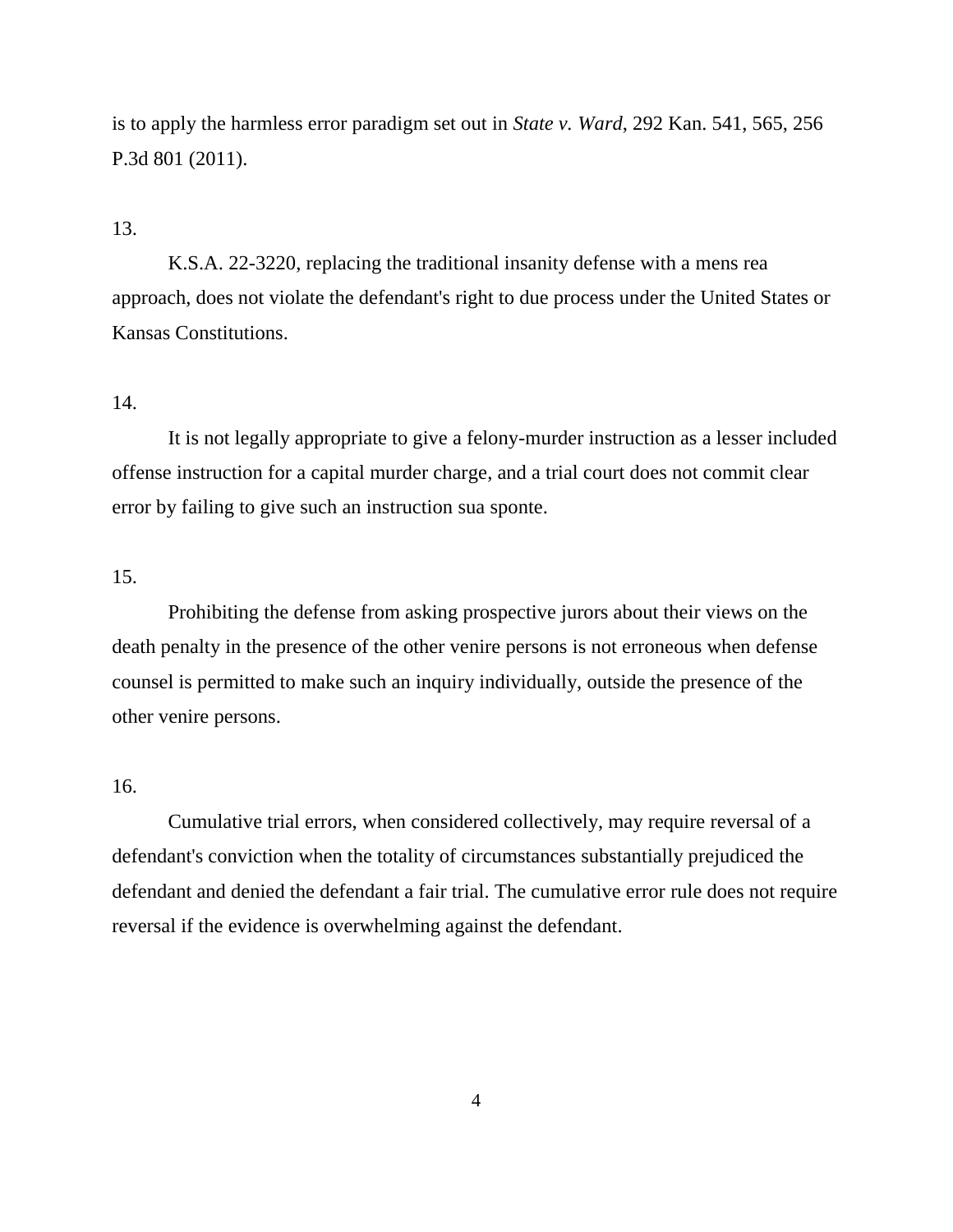The Eighth Amendment to the United States Constitution prohibits the infliction of cruel and unusual punishments. The United States Supreme Court has identified three subcategories of categorical proportionality Eighth Amendment challenges: (1) Based on the nature of the offense; (2) based on the characteristics of the offender; and (3) based on a combination of the offense and the offender, implicating a particular type of sentence as it applies to an entire class of offenders.

## 18.

In analyzing an Eighth Amendment categorical proportionality challenge based on an offender's characteristics, the court first considers objective indicia of society's standards, as expressed in legislative enactments and state practice, to determine whether there is a national consensus against the sentencing practice at issue. Next, guided by the standards elaborated by controlling precedents and by the court's own understanding and interpretation of the Eighth Amendment's text, history, meaning, and purpose, the court must determine in the exercise of its own independent judgment whether the punishment in question is unconstitutionally cruel and unusual.

### 19.

Pursuant to our decision in *State v. Kleypas*, 305 Kan. 224, 335-37, 382 P.3d 373 (2016), we again decline to declare a categorical prohibition against imposing a death sentence based on the broad classification of mental illness.

#### 20.

It is not unconstitutionally duplicative to use the same conduct of the defendant to establish both an element of capital murder and the existence of an aggravating circumstance.

5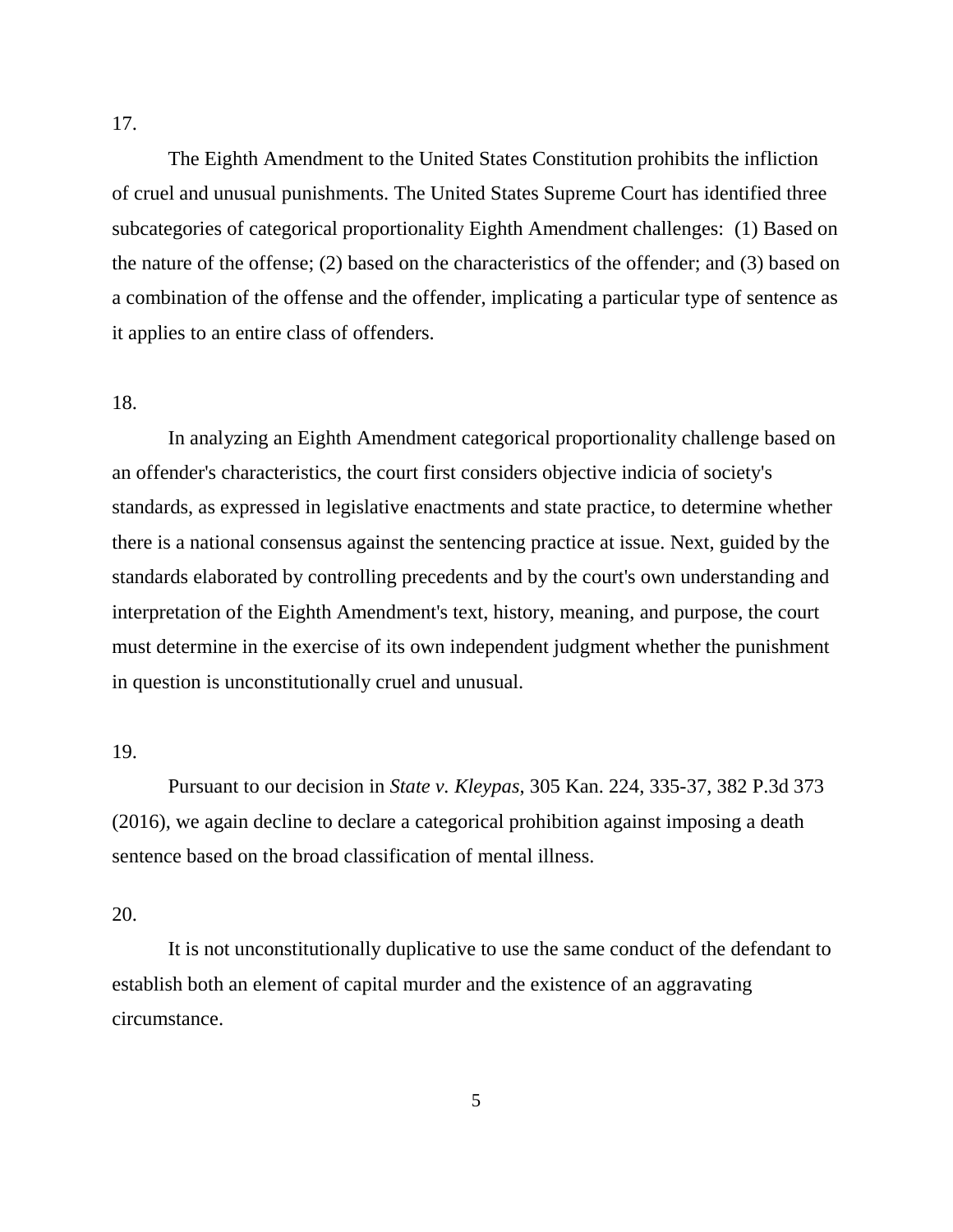21.

The aggravating factor that the crime was committed in a heinous, atrocious, or cruel manner is not so vague and duplicative that it fails to narrow the class of persons who are constitutionally death penalty eligible.

#### 22.

The standard of review on appeal as to the sufficiency of evidence regarding an aggravating circumstance is whether, after review of all of the evidence, viewed in the light most favorable to the prosecution, the appellate court is convinced that a rational factfinder could have found the existence of the aggravating circumstance beyond a reasonable doubt.

## 23.

Shooting deaths are not inherently heinous, atrocious, or cruel. But where a defendant previously electronically stalked, threatened physical harm, and allegedly battered one of the victims, before methodically going through a house shooting each of the victims in turn; and where the victims were conscious long enough to suffer the physical pain of their injuries and the mental anguish of their impending death; while also being aware that other victims were being shot, the evidence was sufficient to support the jury's verdict that the capital murder was committed in a heinous, atrocious, or cruel manner.

Appeal from Osage District Court; PHILLIP M. FROMME, judge. Opinion filed February 9, 2018. Affirmed.

*Meryl Carver-Allmond*, of Capital Appellate Defender Office, argued the cause, and *Sarah Ellen Johnson*, of the same office, was with her on the briefs for appellant.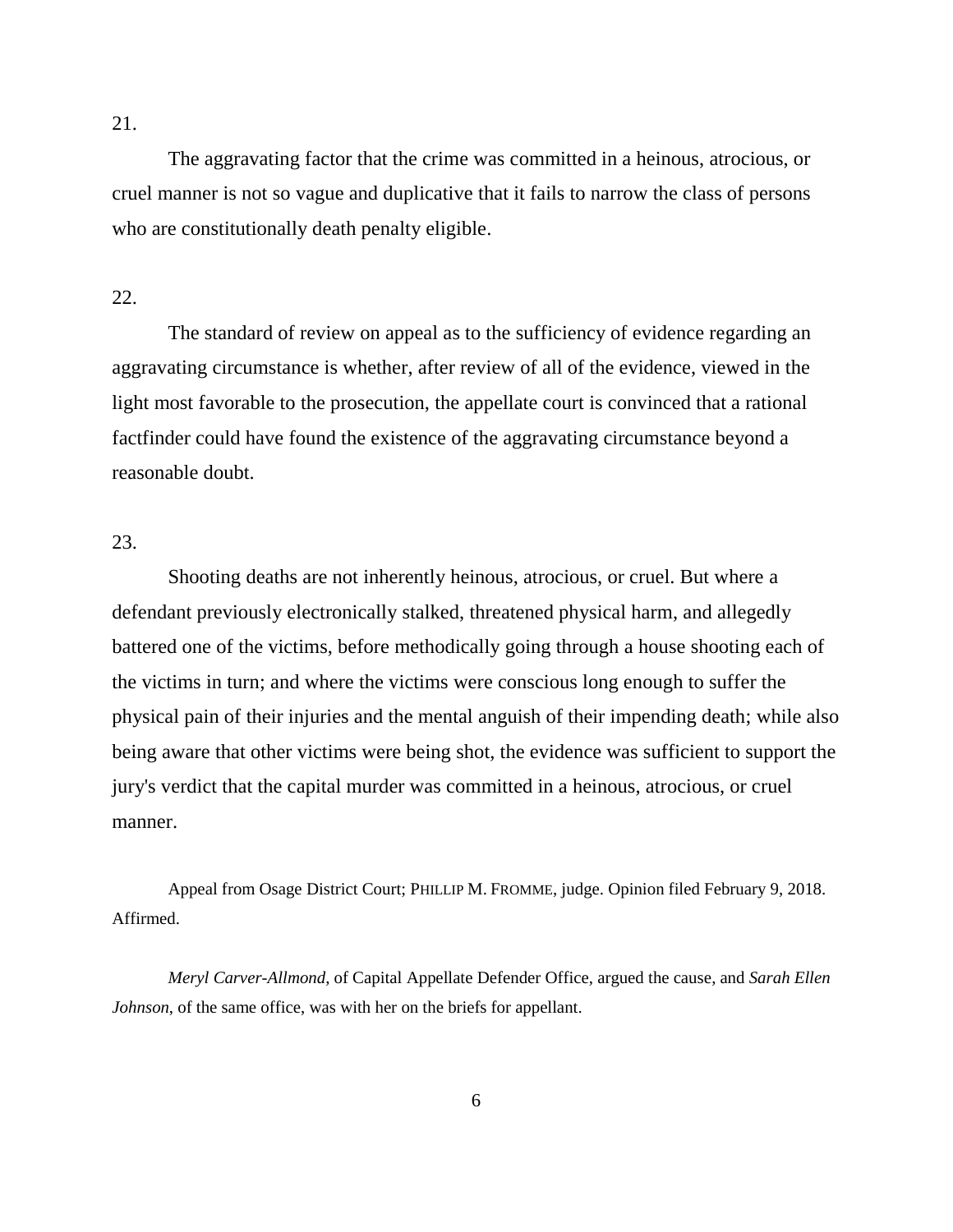*Kristafer R. Ailslieger*, deputy solicitor general, argued the cause, and *Natalie Chalmers,* assistant solicitor general, and *Derek Schmidt*, attorney general, were with him on the brief for appellee.

PER CURIAM: A jury convicted James Kraig Kahler of aggravated burglary and capital murder under K.S.A. 21-3439(a)(6) for fatally shooting his wife, his wife's grandmother, and his two daughters. Kahler appeals the capital murder conviction and the ensuing sentence of death; our review is automatic under K.S.A. 2016 Supp. 21-6619.

Kahler raises 10 issues on appeal. Some of the raised issues present questions decided unfavorably to Kahler in prior cases, and Kahler presents no new argument or authority that would persuade us to change our holdings on those issues. Likewise, Kahler fails to convince us that his other challenges warrant a reversal of his capital murder conviction or a vacation of his death sentence. We summarize our specific holdings as follows:

- The State did not commit prosecutorial error by objecting during Kahler's closing argument.
- The district court judge engaged in one incident of judicial misconduct that does not require reversal.
- The district court judge erred in refusing to give a requested expert witness instruction, but the error was harmless.
- K.S.A. 22-3220, which adopted the mental disease or defect defense, did not unconstitutionally abrogate Kansas' former insanity defense.
- Because felony murder is not a lesser included offense of capital murder, the district court judge did not err in failing to give a lesser included instruction on felony murder.
- The district court judge did not prohibit defense counsel from questioning prospective jurors during voir dire about their views on the death penalty.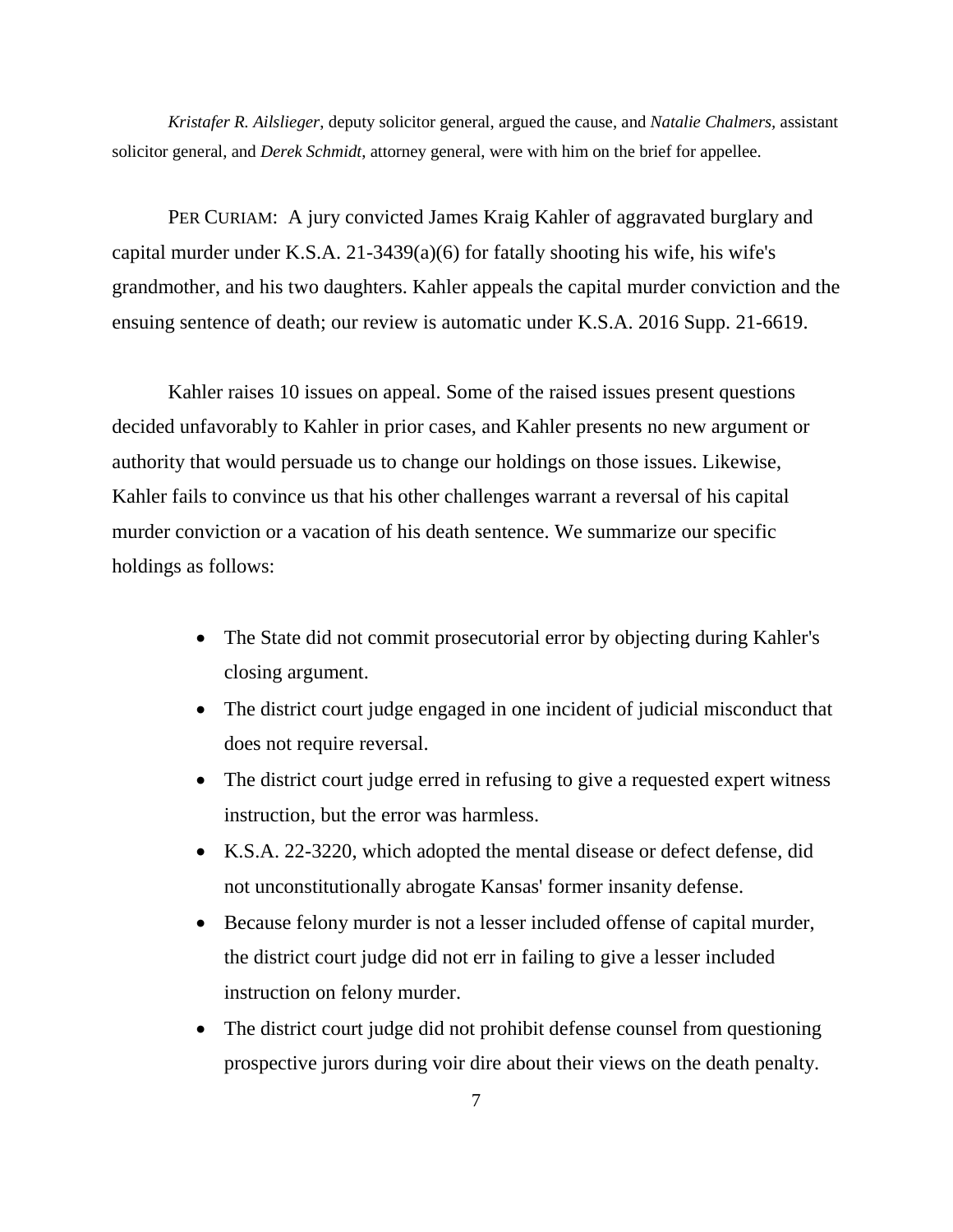- The cumulative effect of trial errors did not substantially prejudice Kahler so as to deny him a fair trial.
- The Kansas death penalty is not a categorically disproportionate punishment for offenders who are severely mentally ill at the time they commit their crimes.
- The two aggravating factors relied upon by the State to support the death penalty are not unconstitutionally vague or duplicative.
- There was sufficient evidence presented by the State to establish that the killings in this case were committed in a heinous, atrocious, or cruel manner.

Consequently, we affirm Kahler's capital murder conviction and his sentence of death.

### FACTUAL AND PROCEDURAL BACKGROUND

A recitation of some family history preceding the murders is necessary to put Kahler's crimes in context. In 2008, the Kahler family—husband, Kahler; wife, Karen; teenage daughters, Emily and Lauren; and 9-year-old son, Sean—was living in Weatherford, Texas. Kahler was the director of the public utilities department, and Karen was a personal trainer. Both adults had successful careers. Acquaintances described the Kahlers as a perfect family. Kahler was extremely proud of his family; it was his top priority.

That summer, Kahler took a new job as the director of water and light for the city of Columbia, Missouri. He moved to Columbia, while Karen and the children stayed in Texas, planning to follow him in the fall. Before Kahler left for Columbia, Karen told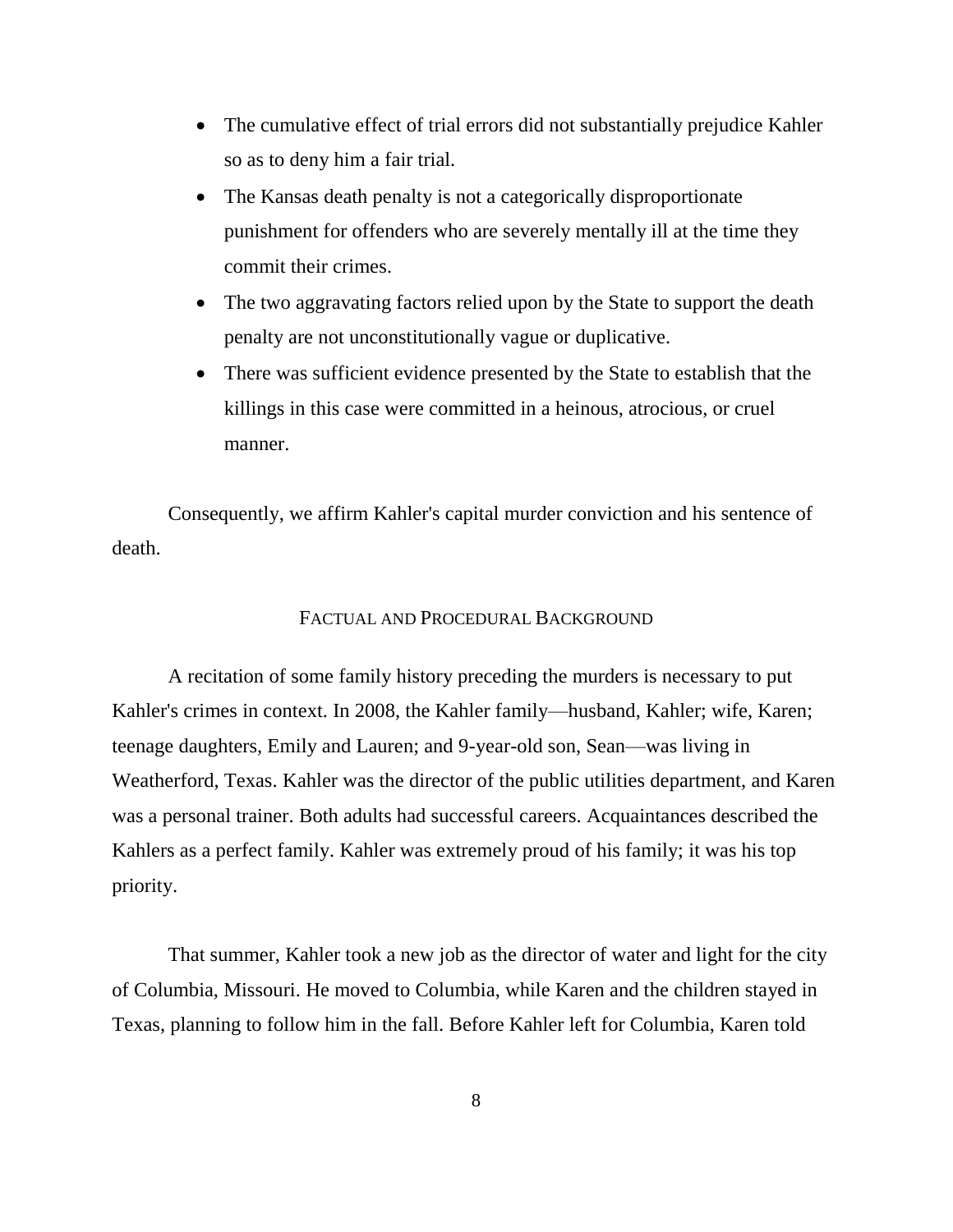him she was interested in experimenting by engaging in a sexual relationship with a female trainer with whom she worked. Kahler assented to the sexual relationship.

Kahler thought the affair would end when Karen and the children moved to Missouri; however, it did not. At a New Year's Eve party in Weatherford, Kahler was embarrassed by Karen and her lover's behavior, and the evening resulted in a shoving match between the Kahlers. The pair attempted marriage counseling, but by mid-January 2009, Karen filed for divorce. In mid-March, Karen made a battery complaint against Kahler, which resulted in an arrest warrant being served on Kahler at a city council meeting. Because Kahler held public office, his arrest was widely publicized. Shortly thereafter, Karen took the children and moved out of Kahler's residence.

The disintegration of his marriage and family relationships affected Kahler's conduct, both personally and professionally. Kahler's supervisor and another colleague both noted Kahler's increasing preoccupation with his personal problems and decreasing attention to his job. By August 2009, the city had fired Kahler. Concerned about Kahler's well-being, his parents traveled to Columbia and moved Kahler back to their ranch near Meriden, Kansas.

Later that year, at Thanksgiving, Sean joined Kahler at the family ranch in Meriden, while Karen and the girls went to Karen's sister's home in Derby. The family had a long-standing tradition of spending the weekend after Thanksgiving at the home of Karen's grandmother, Dorothy Wight, in Burlingame, Kansas. Arrangements had been made for Karen to pick up Sean in Topeka on Saturday, November 28, and take him to Wight's residence in Burlingame. That morning, Sean, who had been enjoying his time at the Meriden ranch, fishing and hunting with his father, called Karen to ask if he could stay at the ranch. Karen denied permission, and while Kahler was out running an errand, Kahler's mother took Sean to meet Karen in Topeka.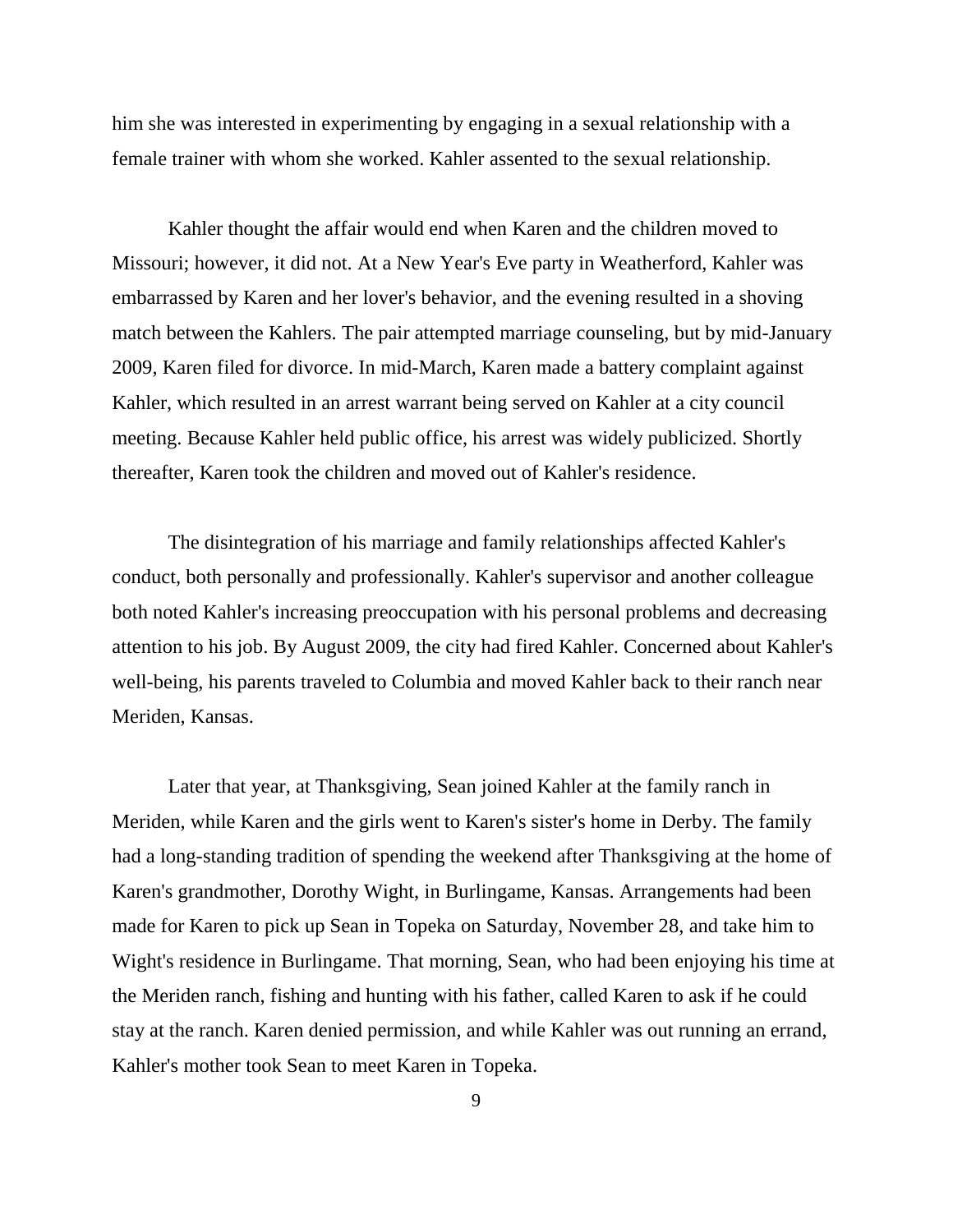Between 5:30 and 6 that evening, in Burlingame, a neighbor of Wight's called police about a man in a red Ford Explorer near her home whom she suspected of criminal activity. The Explorer was later determined to be Kahler's vehicle. Around 6 p.m., Sean and Karen were standing in the kitchen of Wight's home, while Emily, Lauren, and Wight were elsewhere in the house. Kahler entered Wight's house through the back door, into the kitchen, and started shooting. He shot Karen twice but did not attempt to harm Sean. After Kahler moved through the kitchen to shoot the other victims, Sean ran out the back door and to a neighbor's home where the police were called.

About the same time, Wight's Life Alert system activated a call for emergency assistance and that in turn resulted in a 911 call to law enforcement. The system also created a recording of the events in the house.

When officers arrived, Karen was lying on the kitchen floor, unconscious and barely breathing. Emily, who had also been shot twice, was dead on the living room floor. Wight was sitting in a chair in the living room, suffering from a single gunshot wound to the abdomen, but conscious. Lauren, who had been shot twice, was found upstairs, conscious but having trouble breathing. Kahler was no longer in the house, but both Wight and Lauren told the first responders that Kahler was the person who had shot them. Karen and Lauren died from their wounds later that evening. Wight survived a few days but ultimately succumbed to her wounds as well.

Kahler managed to elude law enforcement that evening but was found walking down a country road the next morning. He surrendered without incident. The State charged Kahler with one count of capital murder, or, in the alternative, four counts of premeditated first-degree murder, as well as one count of aggravated burglary for the unauthorized entry into Wight's house.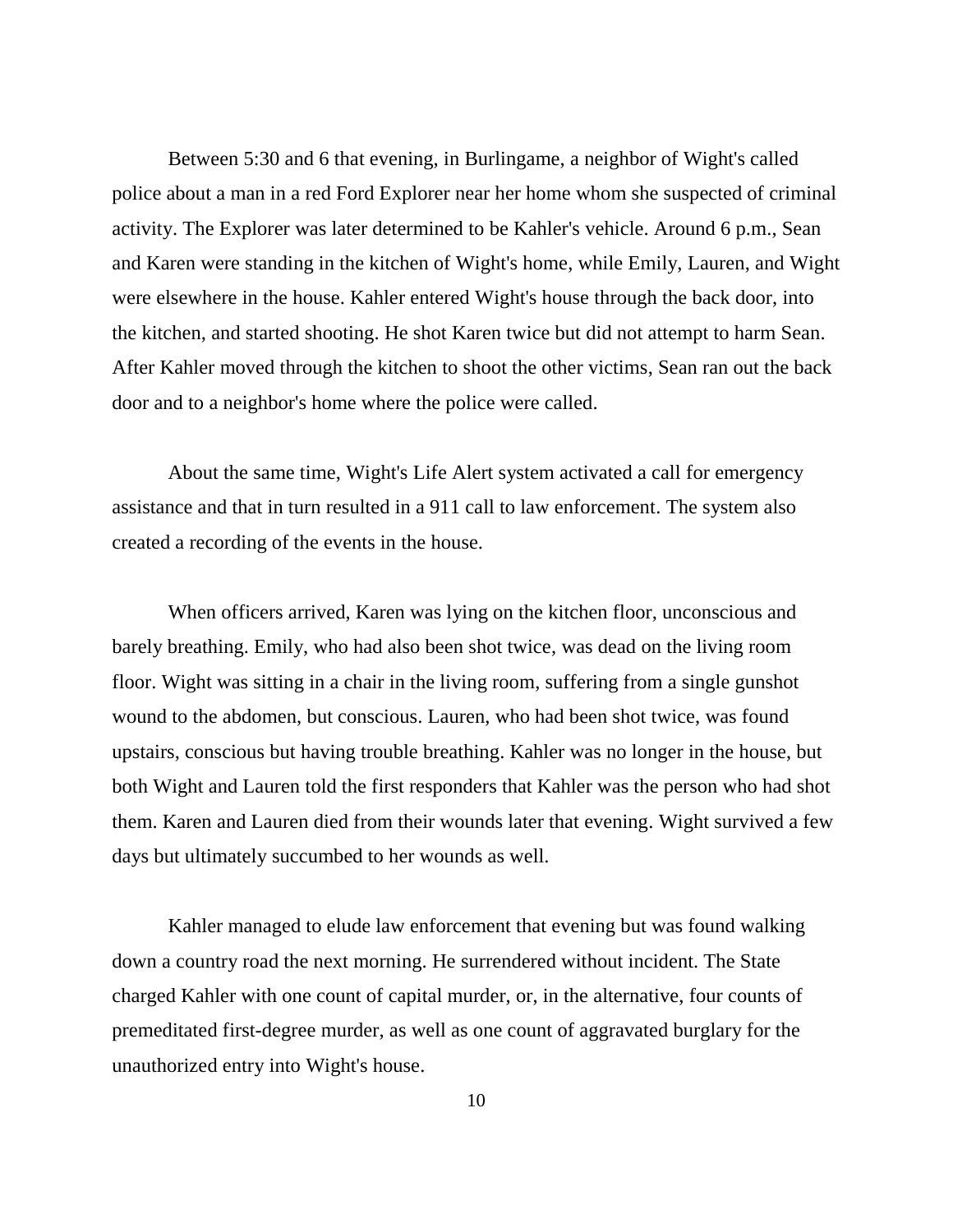At trial, the defense did not dispute that it was Kahler who shot the victims. Rather, the defense attempted to establish that severe depression had rendered Kahler incapable of forming the intent and premeditation required to establish the crime of capital murder. The defense presented testimony from Dr. Stephen Peterson, a forensic psychiatrist, who testified that Kahler was suffering from severe major depression at the time of the crime and that "his capacity to manage his own behavior had been severely degraded so that he couldn't refrain from doing what he did." Defense counsel, however, did not specifically ask Dr. Peterson whether Kahler had the capacity to premeditate or to form the requisite intent to commit the crimes. The State countered with the expert testimony of Dr. William Logan, also a forensic psychiatrist, who opined that Kahler was capable of forming the requisite intent and premeditation.

During closing arguments, defense counsel asserted that Kahler was incapable of forming the requisite premeditation or intent at the time of the killings. In return, the State argued that the defense expert had failed to specifically address that point, while the State's expert had directly stated that Kahler *was* capable of premeditating the murder and forming the requisite intent to kill.

The jury convicted Kahler of capital murder. After hearing additional evidence in the penalty phase, the same jury recommended the death sentence.

As noted, Kahler raised 10 issues on appeal, all of which are argued in the context of the capital murder conviction and the ensuing death sentence. Consequently, we will review only that conviction and sentence and will address each issue in the order presented.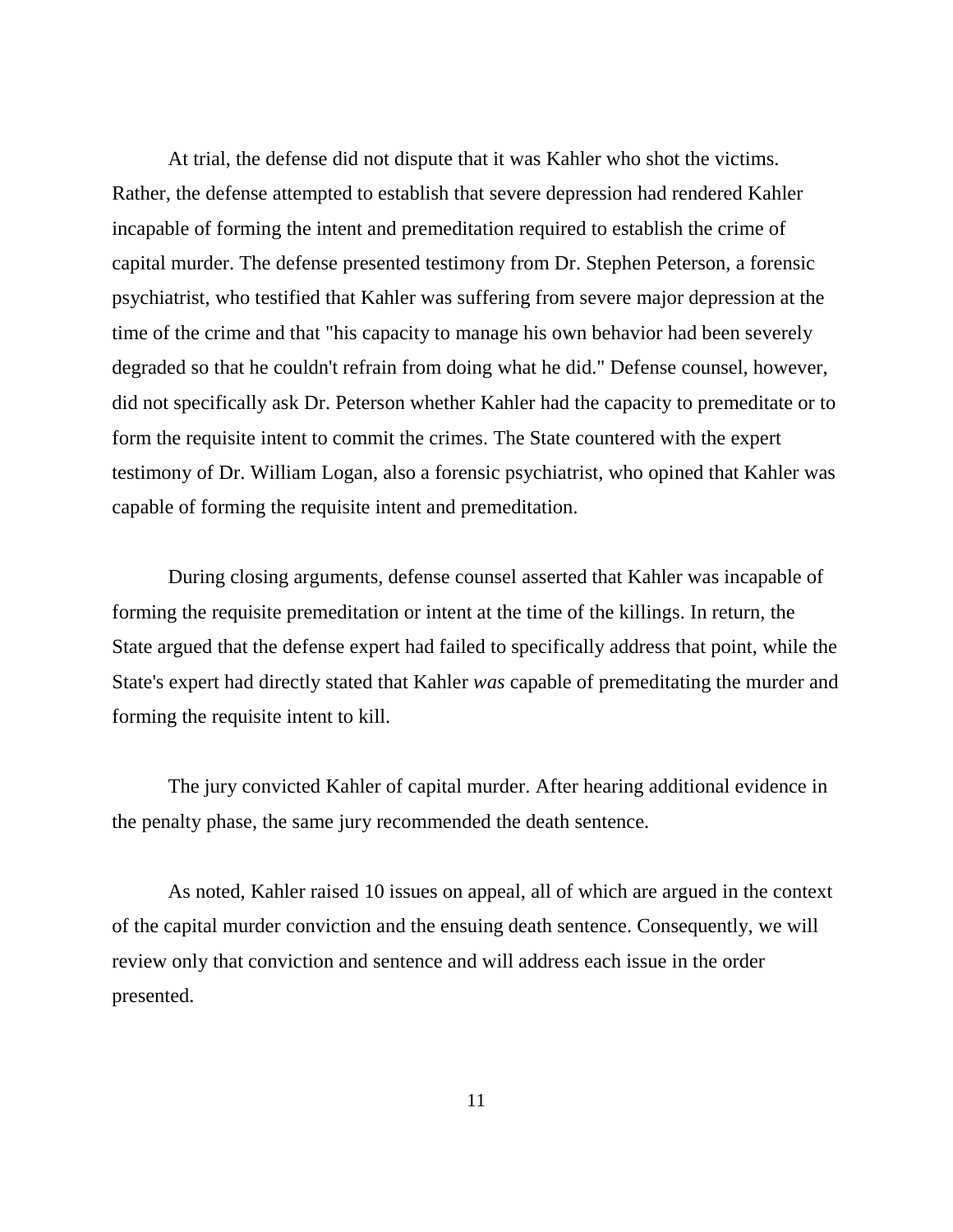#### I. PROSECUTORIAL ERROR

In his first issue, Kahler alleges that the prosecutor engaged in prosecutorial misconduct when she objected during defense counsel's closing argument. Defense counsel was discussing the recording produced during the commission of the crime by the Life Alert system. A male voice, presumably Kahler's, had been captured on the recording. Defense counsel was about to state the words spoken by that male voice, when the prosecutor interrupted, objecting that defense counsel's argument constituted improper unsworn testimony based on what defense counsel *thought* the voice had said. The district court sustained the objection.

### *Standard of Review/Error Analysis*

At oral argument, both parties acknowledged that this court's decision in *State v. Sherman*, 305 Kan. 88, 378 P.3d 1060 (2016), although decided after the briefs in this case were filed, now controls the analysis of this issue. *Sherman* ended the practice followed by *State v. Tosh*, 278 Kan. 83, 91 P.3d 1204 (2004) *overruled by Sherman*, 305 Kan. 88, of attempting to factor a prosecutor's ill will and gross misconduct into the prejudice step of the two step error/prejudice analysis when reviewing an allegation of prosecutorial misconduct on appeal. *Sherman* substituted an analysis that is focused on the defendant's due process right to receive a fair trial.

*Sherman* continues to utilize a two-step error/prejudice framework and the first step—the error analysis—remains the same. See *State v. Kleypas*, 305 Kan. 224, 316, 382 P.3d 373 (2016). "Under the first step, we will continue to analyze whether the prosecutor's statements 'fall outside the wide latitude afforded prosecutors to conduct the State's case and attempt to obtain a conviction in a manner that does not offend the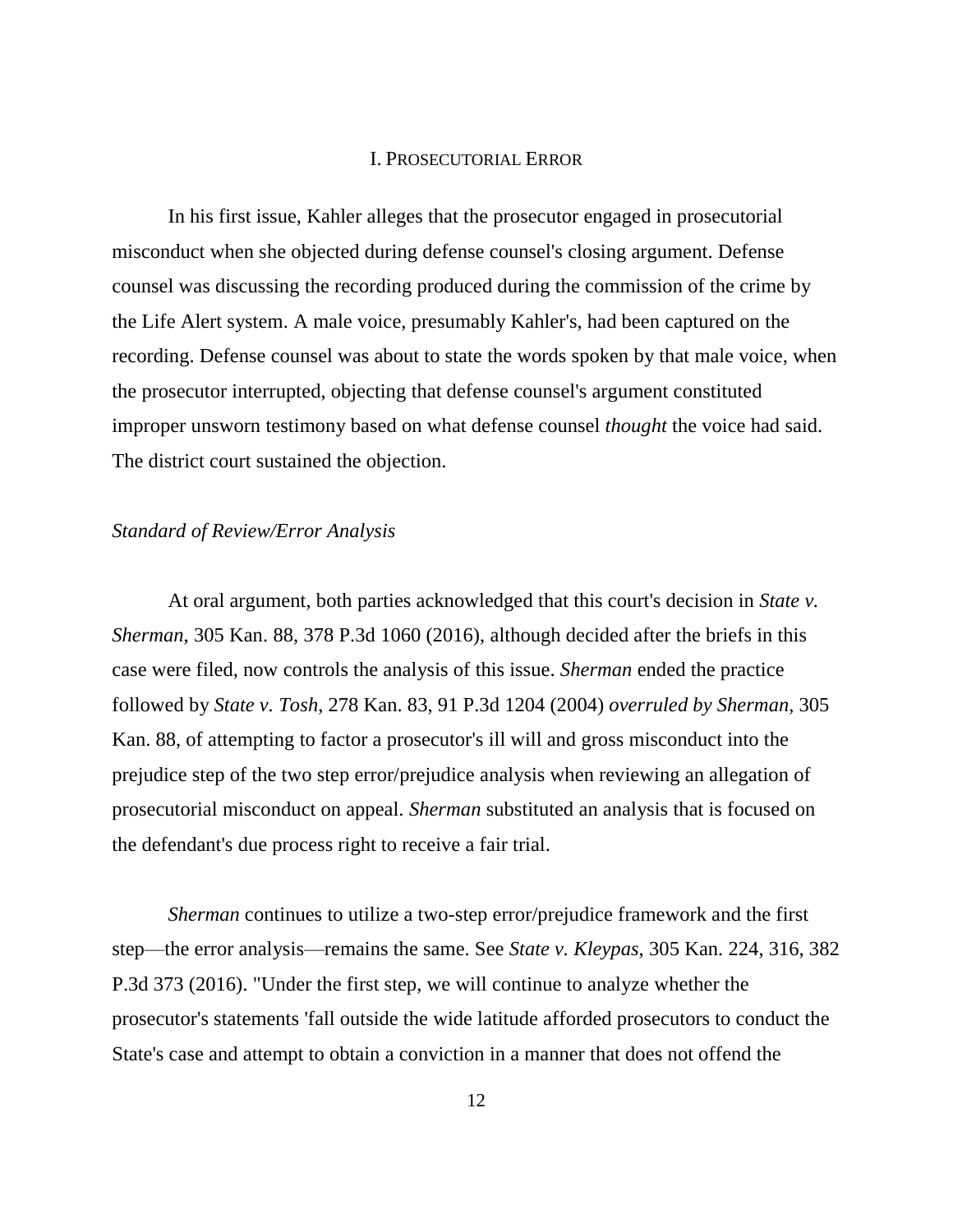defendant's constitutional right to a fair trial.'" 305 Kan. at 316 (quoting *Sherman*, 305 Kan. 88, Syl. ¶ 7). If error occurred, the State must prove beyond a reasonable doubt that "'the error complained of will not or did not affect the outcome of the trial in light of the entire record, *i.e.*, where there is no reasonable possibility that the error contributed to the verdict.'" *Kleypas*, 305 Kan. at 316 (quoting *Sherman*, 305 Kan. 88, Syl. ¶ 8).

### *Analysis*

Kahler maintains that his right to a fair trial was violated when the prosecutor objected to defense counsel's attempt in closing argument to repeat what was said by the male voice on the Life Alert recording. The prosecutor's objection was based on the assertion that defense counsel was not allowed to state his opinion of the content of the tape and doing so amounted to improper testimony.

At oral argument, Kahler argued that the objection was error because it was motivated by bad faith and attempted to liken it to a misstatement of law. In other words, Kahler attempts to move the bad faith analysis previously conducted under the prejudice step to the error step. But ill will has never been part of the error determination. And *Sherman* is clear that measuring prejudice by attempting to discern the prosecutor's motivation has been problematic in the past and is no longer appropriate to our analysis of prosecutorial error within a criminal appeal. Thus, the question before the court under *Sherman*, as it was under previous caselaw, is simply whether making an objection, even one based on an erroneous application of law, was outside the wide latitude afforded the prosecutor in making her case to the jury.

We conclude that it is within the prosecutor's permissible latitude to object that the defense is about to go beyond the admitted evidence in its summation to the jury. As we discuss below, the district court's ruling on the prosecutor's objection may have been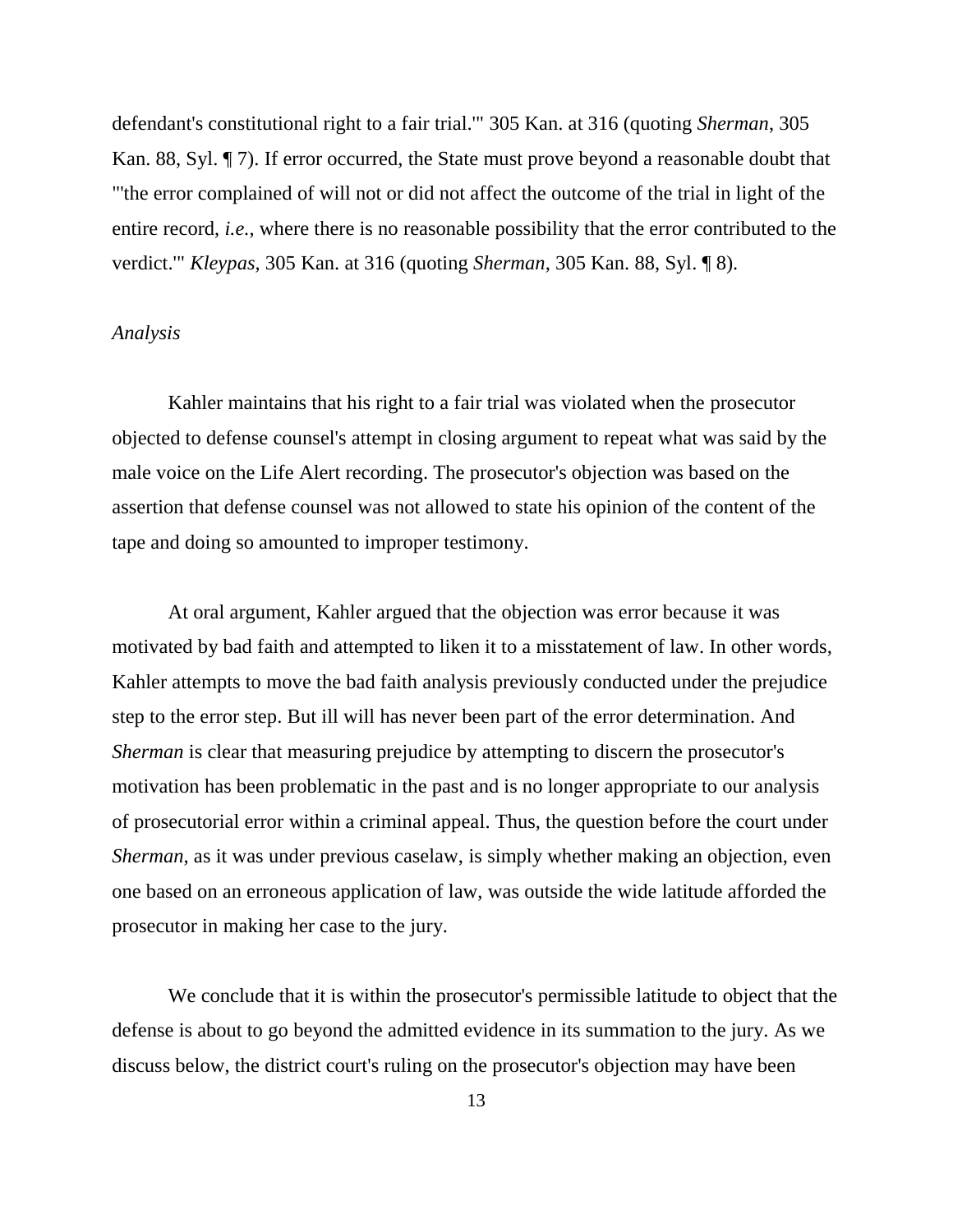erroneous. But this fact has no bearing on the determination of whether the objection itself was prosecutorial error.

#### II. JUDICIAL MISCONDUCT

Kahler alleges that the district court judge engaged in misconduct throughout the trial, which cast his defense in a bad light, favored the State's case, and denied him his right to a fair trial. Kahler points to six specific instances to illustrate his argument.

At trial, defense counsel failed to object to any of the claimed misconduct. But an appellate court will review allegations of judicial misconduct that were not preserved at trial when the defendant's right to a fair trial is implicated. *State v. Kemble*, 291 Kan. 109, 113, 238 P.3d 251 (2010); *State v. Tyler*, 286 Kan. 1087, 1090, 191 P.3d 306 (2008); *State v. Brown*, 280 Kan. 65, 70, 118 P.3d 1273 (2005). In addition, we are statutorily obligated to review this issue because of the death sentence imposed. K.S.A. 2016 Supp. 21-6619(b) (court shall review all asserted errors in a death sentence appeal).

#### *Standard of Review*

Our standard of review on claims of judicial misconduct is unlimited. We examine the particular facts and circumstances of the case to determine whether judicial conduct including comments, other than jury instructions, rise to the level of judicial misconduct. *Kemble*, 291 Kan. at 113.

#### *Analysis*

The Kansas Code of Judicial Conduct (KCJC) requires a judge to act in a manner that promotes public confidence in the integrity and impartiality of the judiciary. Canon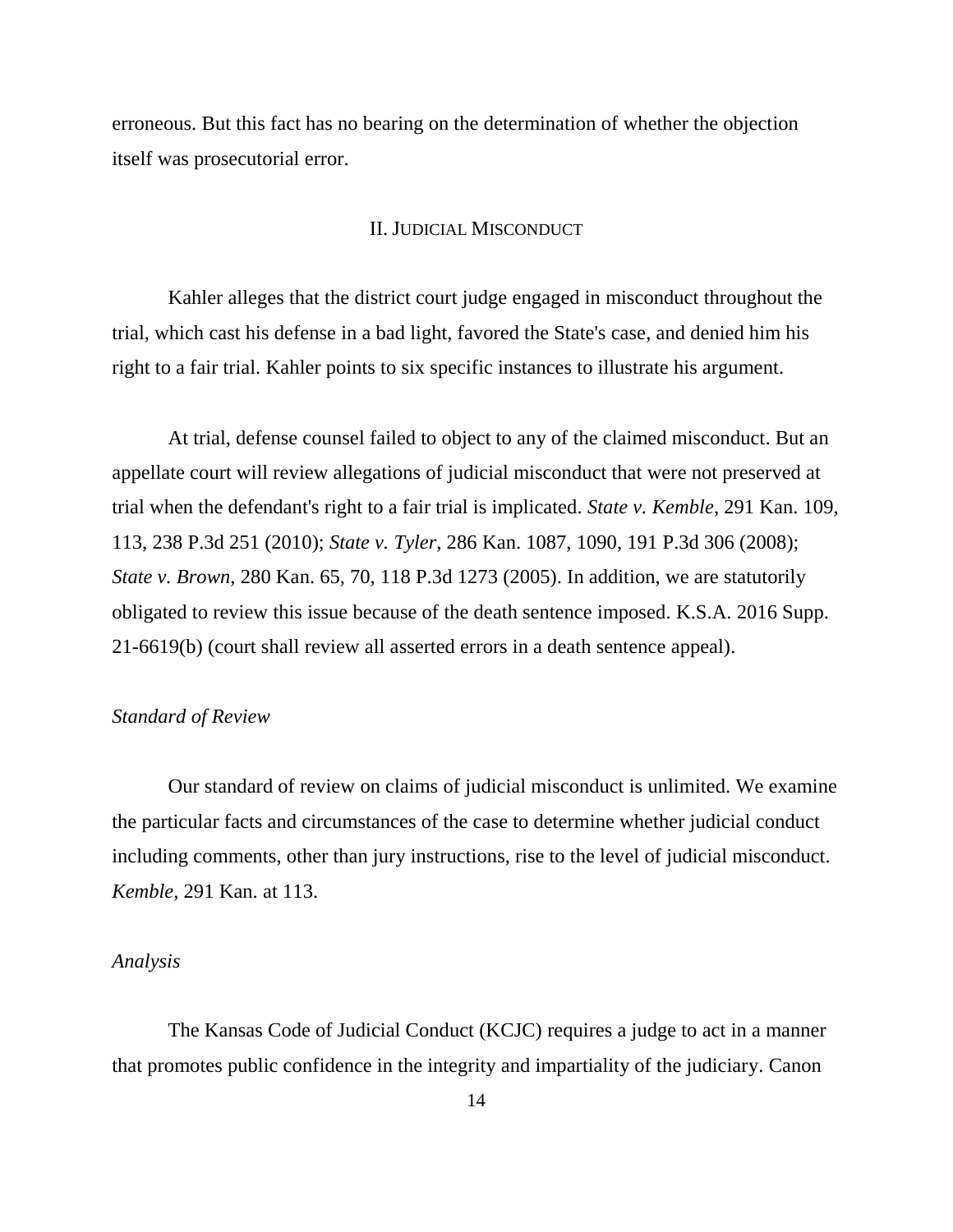1, Rule 1.2 (2017 Kan. S. Ct. R. 431); see *State v. Miller*, 274 Kan. 113, 128, 49 P.3d 458 (2002) ("judge should be the exemplar of dignity and impartiality, should exercise restraint over judicial conduct and utterances, should suppress personal predilections, and should control his or her temper and emotions").

An erroneous ruling by a judge, standing alone, will not establish judicial misconduct. Canon 2, Rule 2.2, Comment [3] (2017 Kan. S. Ct. R. 433) (good-faith errors of fact or law do not violate KCJC). Rather, the reviewing court will look for conduct that manifests bias, prejudice, or partiality, or otherwise significantly undermines the fairness or reliability of the proceedings. Cf. Canon 2, Rule 2.3, Comment [1] (2017 Kan. S. Ct. R. 434) ("judge who manifests bias or prejudice in a proceeding impairs the fairness of the proceeding and brings the judiciary into disrepute"). The complaining party has the burden to establish that judicial misconduct occurred and that the misconduct prejudiced the party's substantial rights. *Kemble*, 291 Kan. at 113. "'If a proper and reasonable construction will render the remark unobjectionable, the remark is not prejudicial.'" *Brown*, 280 Kan. at 70 (quoting *Miller*, 274 Kan. at 118).

With those ground rules to guide us, we turn to the individual instances alleged by Kahler to be judicial misconduct, followed by a consideration of their cumulative effect.

## A. *Warning a voir dire panel against outbursts of opinion*

Kahler first complains of remarks the district judge made to a panel of the jury pool during voir dire. Four panels of venire members were questioned. The remarks Kahler finds objectionable were made to the third panel and were part of the district judge's preliminary remarks explaining voir dire. In addition to asking the panel members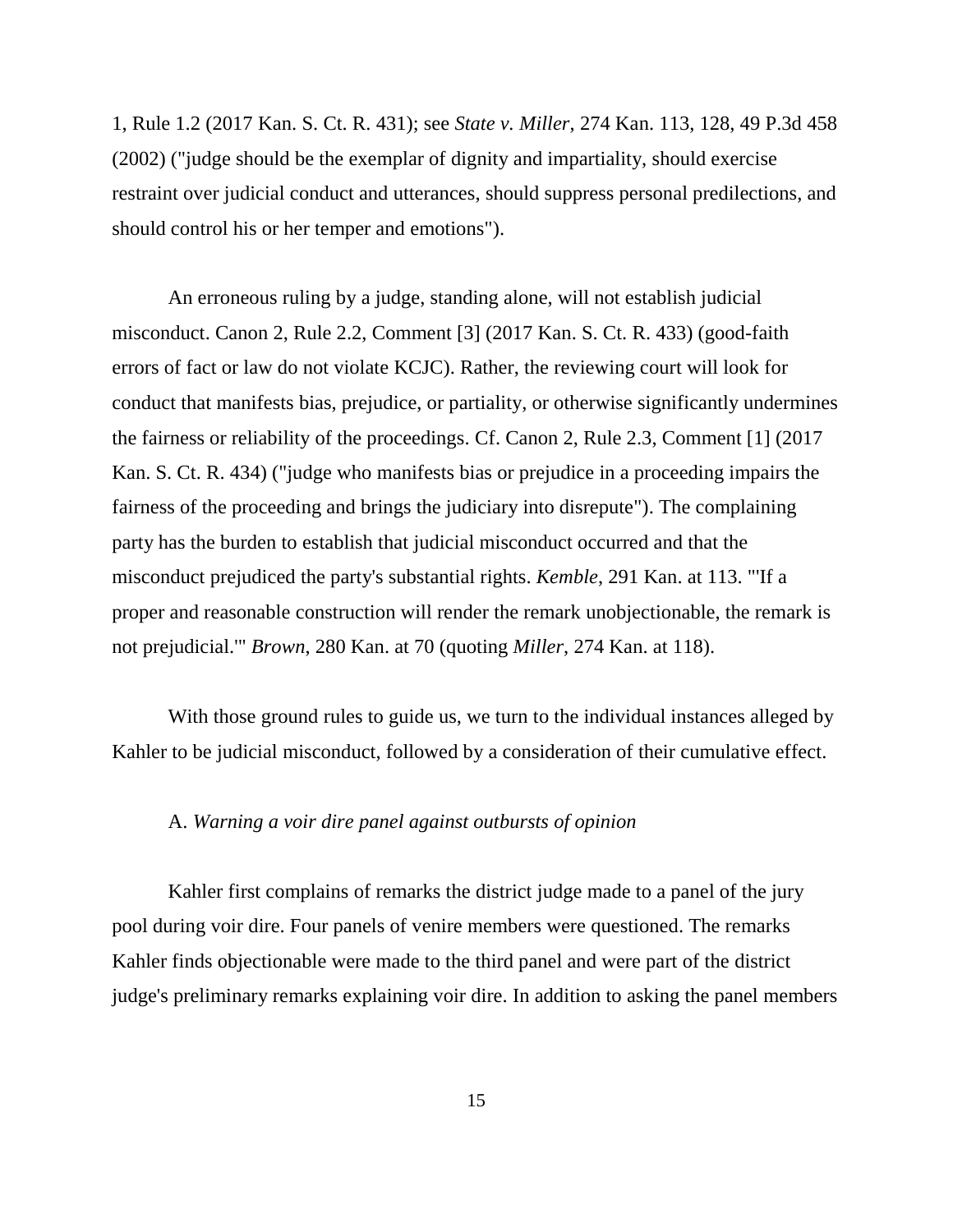to speak clearly for the court reporter and to pay attention to all the questions asked whether directed specifically to them or not, the district judge added the following caution:

"It's also important that you be careful. We want you to talk frankly, we want you to answer questions and speak from your heart, but we don't want any outbursts of opinions that might prejudice the rest of this panel so before you speak in any manner like that, think twice. And I warned you, anyway, regarding that, regarding your personal opinions."

Kahler argues these remarks to the third panel dissuaded the panel members from expressing their opinions and inhibited the voir dire process. The State counters that, put in context, the district judge's remarks were nothing more than a reasonable admonition to prevent one of the potential jurors from tainting the rest of the panel and were well within the district judge's responsibility to control the courtroom. We agree with the State.

A district judge is charged with preserving order in the courtroom and with the duty to see that justice is not obstructed by any person. *State v. Rochelle*, 297 Kan. 32, 36-37, 298 P.3d 293 (2013). The record establishes that throughout the voir dire of the first two panels, the district judge had expressed concern about questioning by the defense that might elicit panel members' views on the death penalty. We have approved of similar remarks in other cases where the district judge sought to prevent contamination of the jury pool. See, e.g., *State v. Aikins*, 261 Kan. 346, 365, 932 P.2d 408 (1997) (trial court warned potential jurors not to "blurt out" any information they might have about the case), *disapproved on other grounds by State v. Warrior*, 294 Kan. 484, 277 P.3d 1111 (2012); *State v. Hayden*, 281 Kan. 112, 130, 130 P.3d 24 (2006) (district judge cautioned

16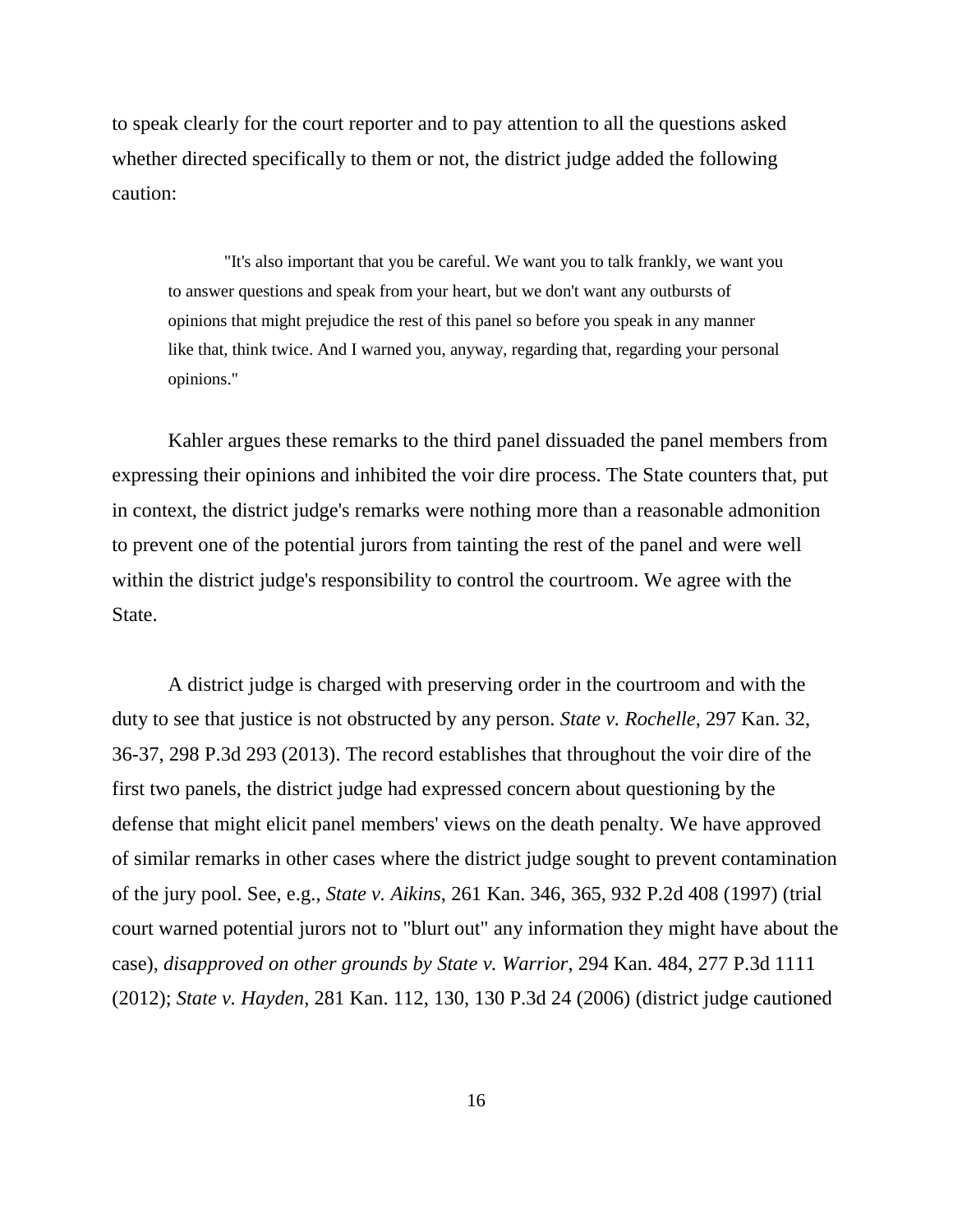jurors to tread carefully so that other potential jurors would not be prejudiced by intemperate comments and asked very specific questions so that venire members did not spontaneously volunteer unnecessary prejudicial information).

We note, however, that the better practice would have included a clarification by the district judge that panel members would have an opportunity to raise any personal concerns outside the presence of the other venire members. Cf. *Aikins*, 261 Kan. at 365 (defense counsel encouraged potential jurors to approach judge individually if they had racial prejudices which they did not want to express in front of panel). But it is clear that the district judge's failure to include such a clarification to the third panel was an oversight, as his comments to the fourth panel included just such a statement.

In sum, we find no misconduct in the district judge's comments to the third panel.

## B. *Asking defense counsel to move along*

Kahler complains that the district judge committed misconduct when he asked defense counsel to speed up his voir dire questioning. During the defense voir dire of the third panel on the second morning of jury selection, the district judge told defense counsel, "we need to move through this a little faster if we can. I realize you have a right to all your questions but we're running behind now." Kahler argues this shows bias because the judge did not make a similar request of the State and the defense questioning had not exceeded the time afforded the prosecutor.

The trial judge has broad discretion in controlling the courtroom proceedings. *Rochelle*, 297 Kan. at 37; *Kemble*, 291 Kan. at 114. "When it is necessary to comment on counsel's conduct, especially in the jury's presence, the trial court should do so in a dignified, restrained manner; avoid repartee; limit comments and rulings to those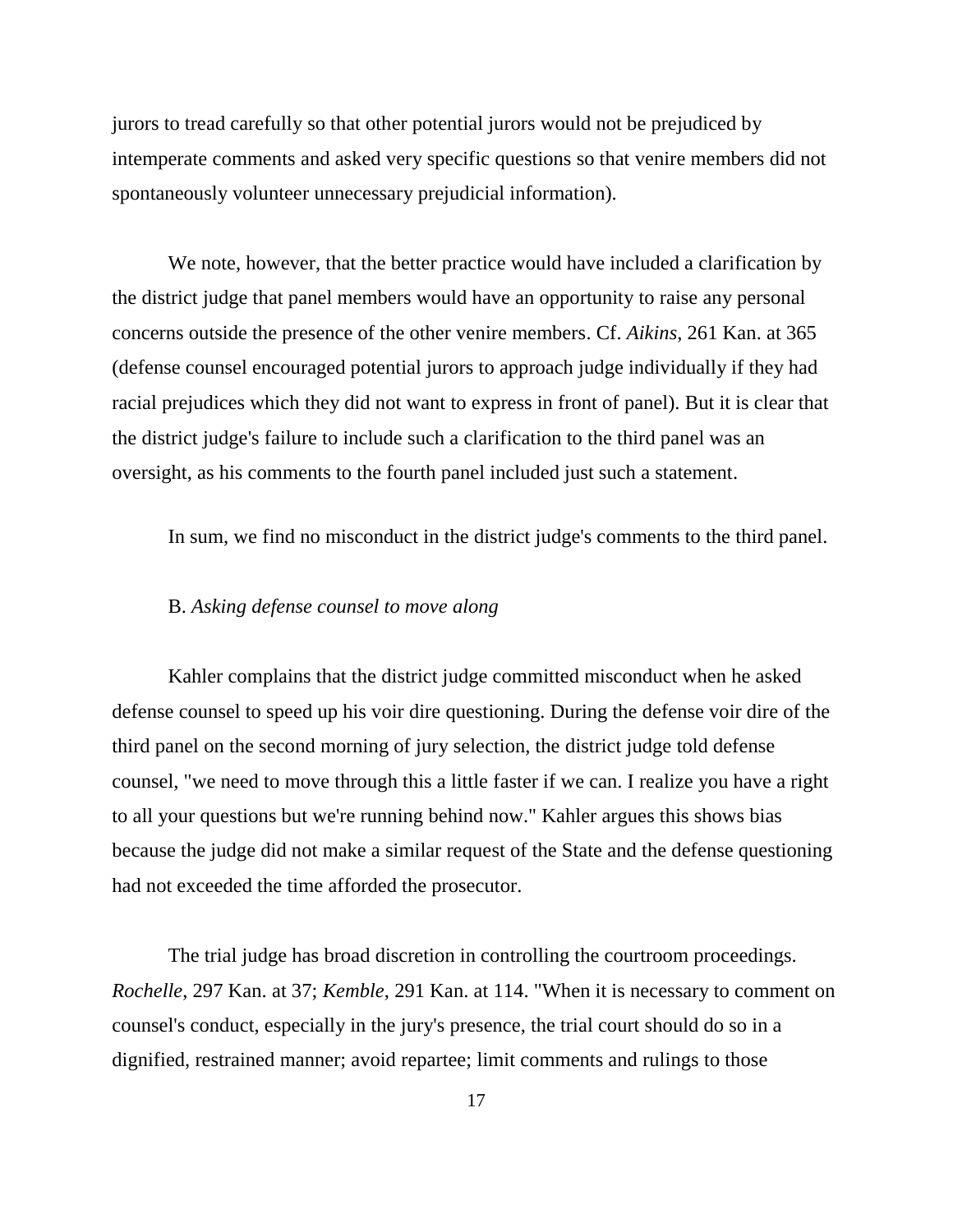reasonably required for the orderly progress of the trial; and refrain from unnecessarily disparaging persons or issues." *State v. Hudgins*, 301 Kan. 629, 638, 346 P.3d 1062 (2015).

Kahler argues that his counsel took no more time for voir dire than the prosecution had taken. For support, Kahler compares the number of transcript pages that contain voir dire questioning by the prosecutor to the number taken by defense counsel's questioning. This method of quantifying time is inherently unreliable. Cf*. Hudgins*, 301 Kan. at 637 (trial judge requested defense counsel to "pick up the pace" after defense counsel was silent for about 3 minutes). More to the point, however, there is nothing in the district judge's comments that reflects negatively on defense counsel's conduct. The statement concerned the orderly progress of the trial, and nothing suggests that the statement was delivered in anything less than a dignified and restrained manner. The statement was a request, not an order, and clearly recognized that defense counsel was entitled to ask his questions.

We once again note the better practice, which would have the district judge make such administrative requests out of the presence of the venire panel. Nonetheless, merely requesting trial counsel to move a little faster, if possible, does not amount to judicial misconduct. Cf*. Hudgins*, 301 Kan. at 638-39 (remark, at worst, was a mild warning within the proper exercise of a district court's authority to control voir dire and avoid undue delay).

### C. *Comments on instructing the jury following opening statements*

Both parties gave relatively straightforward opening statements. The prosecutor gave a brief overview of the shootings and then summarized testimony he expected to elicit from each of the State's witnesses about the crime and the crime scene. The defense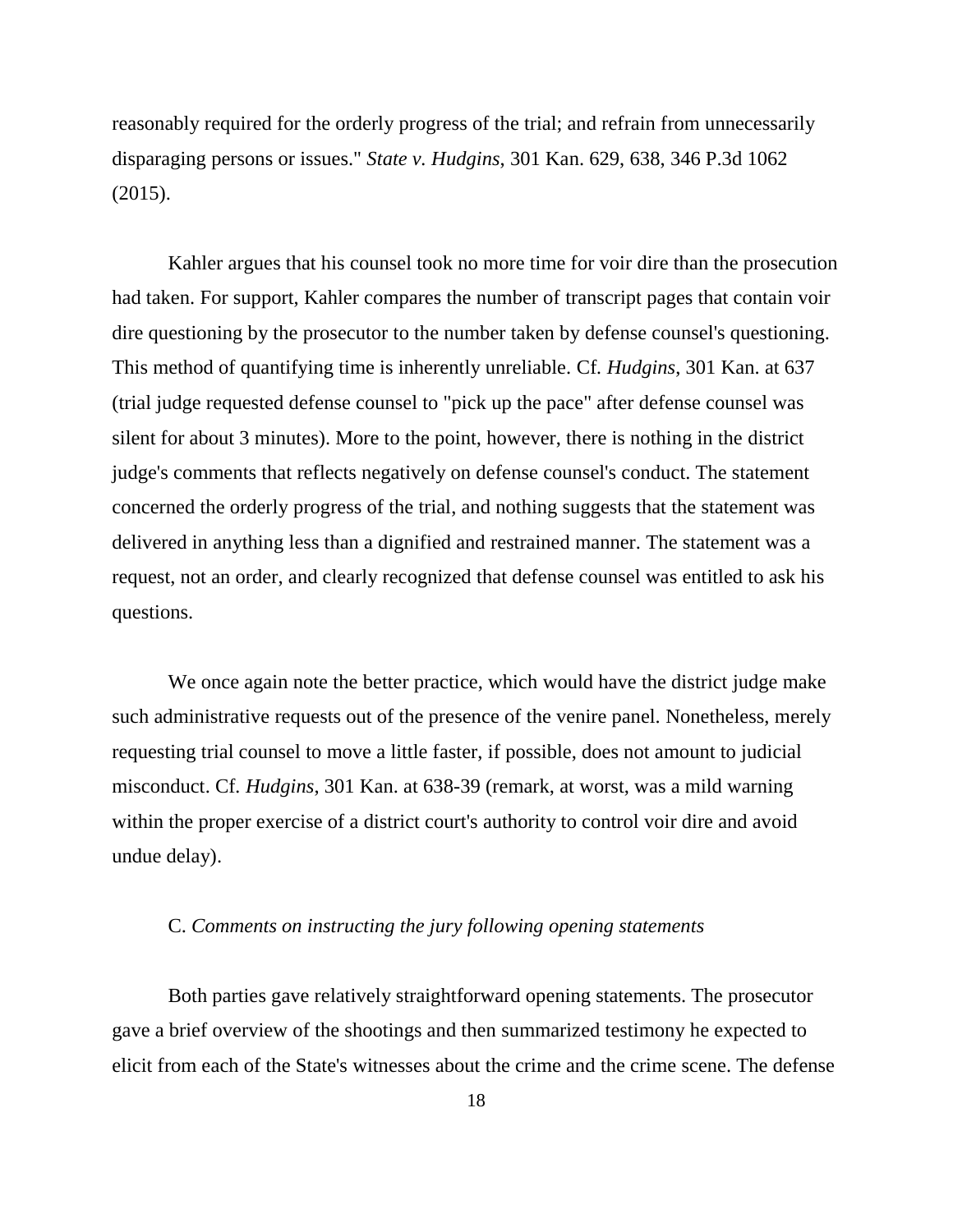focused on painting a picture of the events that led up to the crime: Kahler's professional success, the many happy years of the Kahlers' marriage and family life, the breakdown of the marriage, and Kahler's obsession with saving it.

There were no objections during the State's opening; however, the State objected three times during Kahler's opening. After defense counsel had attributed statements to Karen, the prosecutor asked to approach the bench. At the bench, the prosecutor lodged an objection based on hearsay. The district judge sustained the objection and instructed Kahler's counsel to set out the expected evidence and not to testify. The objection and discussion were had out of hearing of the jury.

Almost immediately after the bench conference, the prosecutor objected a second time, saying only "same objection" when counsel for Kahler again attributed statements to Karen. This time the district judge responded within hearing of the jury: "All right. [Defense counsel], we talked. Unless you intend to call witnesses to support what you're saying, they're not allowed."

Later, the prosecutor requested to approach the bench again to lodge an objection to defense counsel using the word "crazy" to describe Kahler's behavior. The discussion and the judge's admonition not to use the word were outside the jury's hearing.

Immediately following Kahler's opening statement, the district judge said:

"All right. Ladies and gentlemen of the jury, I'm going to read an instruction to you at this time. *I normally don't do this, but I am going to ask that you listen carefully*. This is one of the instructions that will be given to you later but I wish to give it to you now also. That statement is: Statements, arguments, and remarks of counsel are intended to help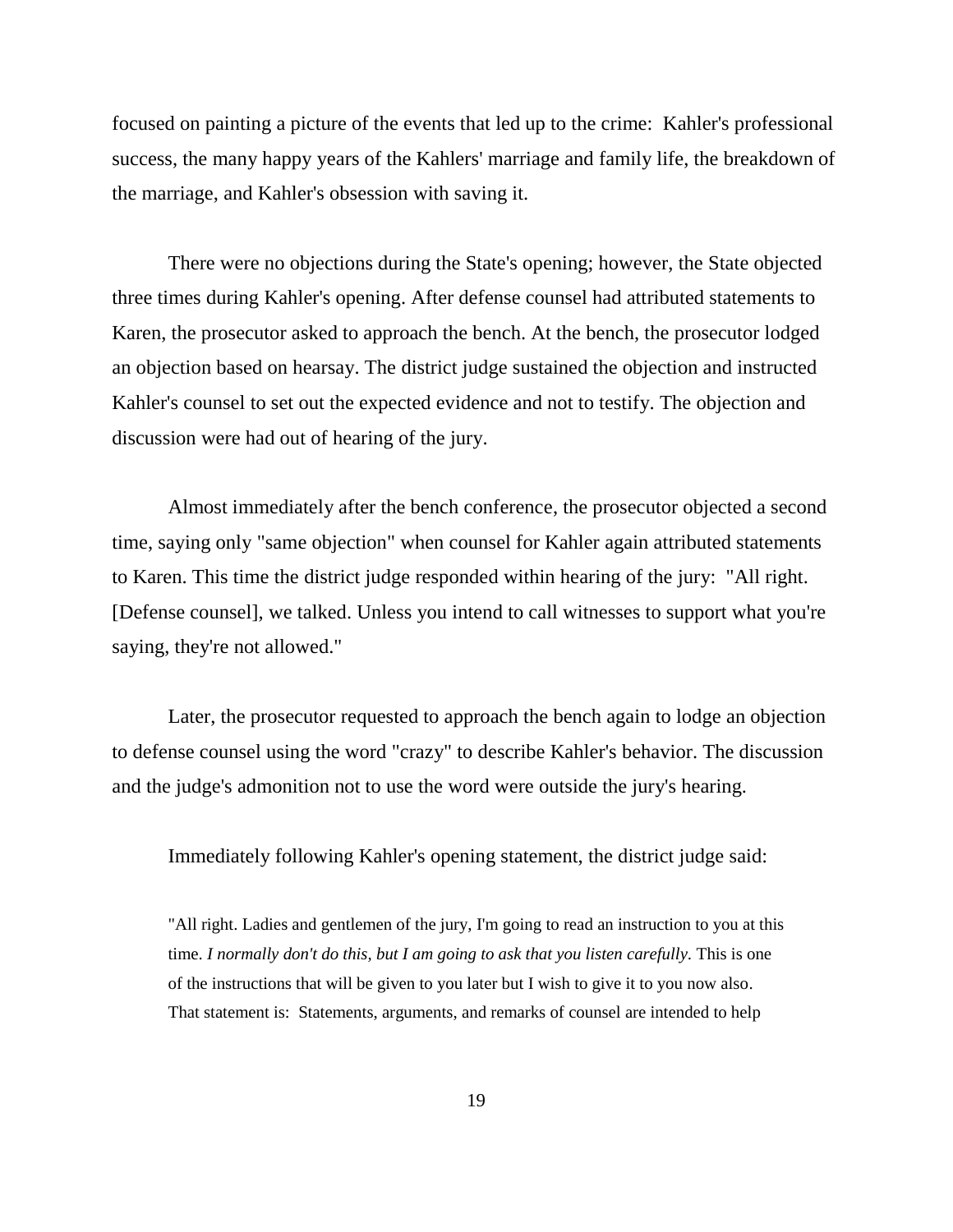you in understanding the evidence and in applying the law, but they are not evidence. If any statements are made that are not supported by evidence, they should be disregarded." (Emphasis added.)

Kahler argues the district judge's comments prior to the actual instruction showed bias—particularly the comment that the judge did not normally give the instruction but wished to do so this time. Kahler argues that it amounted to a negative comment on defense counsel's credibility.

The State focuses only on the instruction and ignores the judge's comments preceding the instruction. It argues the instruction itself was a fair and accurate statement of the law. It also points to K.S.A. 2016 Supp. 22-3414(3), which provides "the judge, in the judge's discretion, after the opening statements, may instruct the jury on such matters as in the judge's opinion will assist the jury in considering the evidence as it is presented." But the State fails to acknowledge that the district judge gave the jury a set of instructions prior to opening statements, which included an instruction on considering only testimony and exhibits admitted into evidence and an instruction that it is up to the jury to determine the weight and credit to be given the testimony of each witness.

Given the context of the prosecution's objections during the defense's opening statement, the judge's comment undoubtedly brought special attention to the instruction. Moreover, given the timing of the district court's comment, the jury's attention would undoubtedly have been directed to the defense's opening argument. The jury had just heard the district judge admonish defense counsel by saying, "Unless you intend to call witnesses to support what you're saying, they're not allowed." When the district judge commented immediately on the heels of the opening statements, he underscored his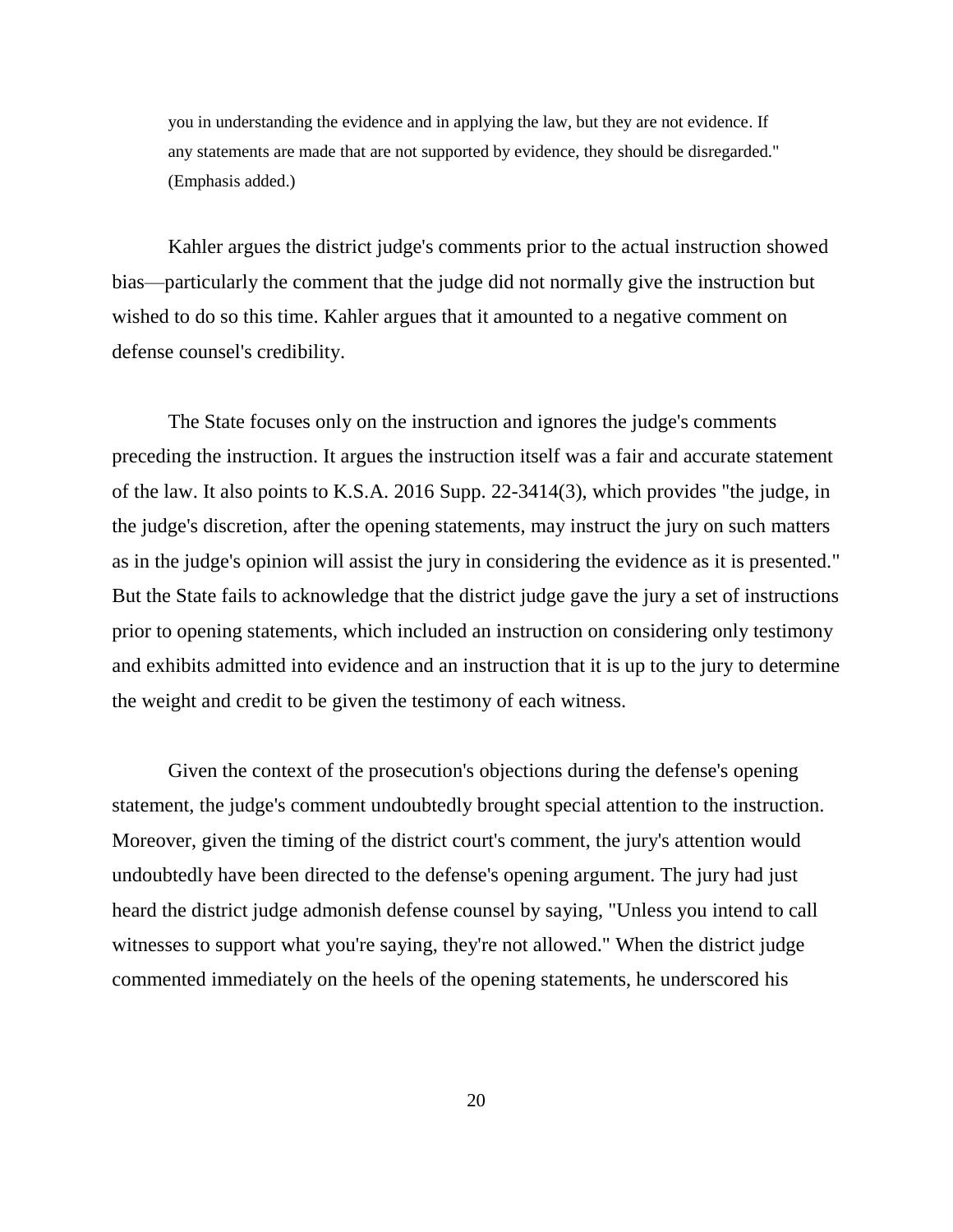suspicion that the defense would not be able to introduce evidence that would allow the jury to attribute certain statements to Karen. This belief should not have been revealed to the jury.

This court has previously warned district judges to "limit[] comments and rulings to what is reasonably required for the orderly progress of the trial, and refrain[] from unnecessary disparagement of persons or issues." *State v. Miller*, 274 Kan. 113, 128, 49 P.3d 458 (2002). Here, the comment added nothing to the orderly progress of the trial—the instruction could have been given without editorial comment or explanation. The district judge erred in making the comment.

Error alone does not require reversal, however. "'The question is whether [the defendant]'s substantial rights to a fair trial were prejudiced by the court's statements.'" *State v. Cheever*, 306 Kan. 760, 793-94, 402 P.3d 1126 (2017). Here, the district judge's isolated comment did not show the type of judicial bias that denies a fair trial. See *Miller*, 274 Kan. at 129 (finding district judge's numerous statements accumulated to deny a fair trial). On occasion, district judges reveal, usually unintentionally, a bias on an issue. Consequently, district judges routinely instruct the jury, as the judge did in this case, that "I have not meant to indicate any opinion as to what your verdict should be by any ruling that I have made or anything that I have said or done." See PIK Crim. 4th 50.060. Nothing suggests the judge's isolated comment here influenced the jury's consideration or misdirected the jury's focus.

Indeed, the instruction given after the judge's ill-advised comment pointed the jury exactly where it needed to go: The instruction focused the jury on the evidence. That is the point of the instruction, which is often given repeatedly through a trial. Consequently, we hold the judge's comment to be harmless error under either the constitutional or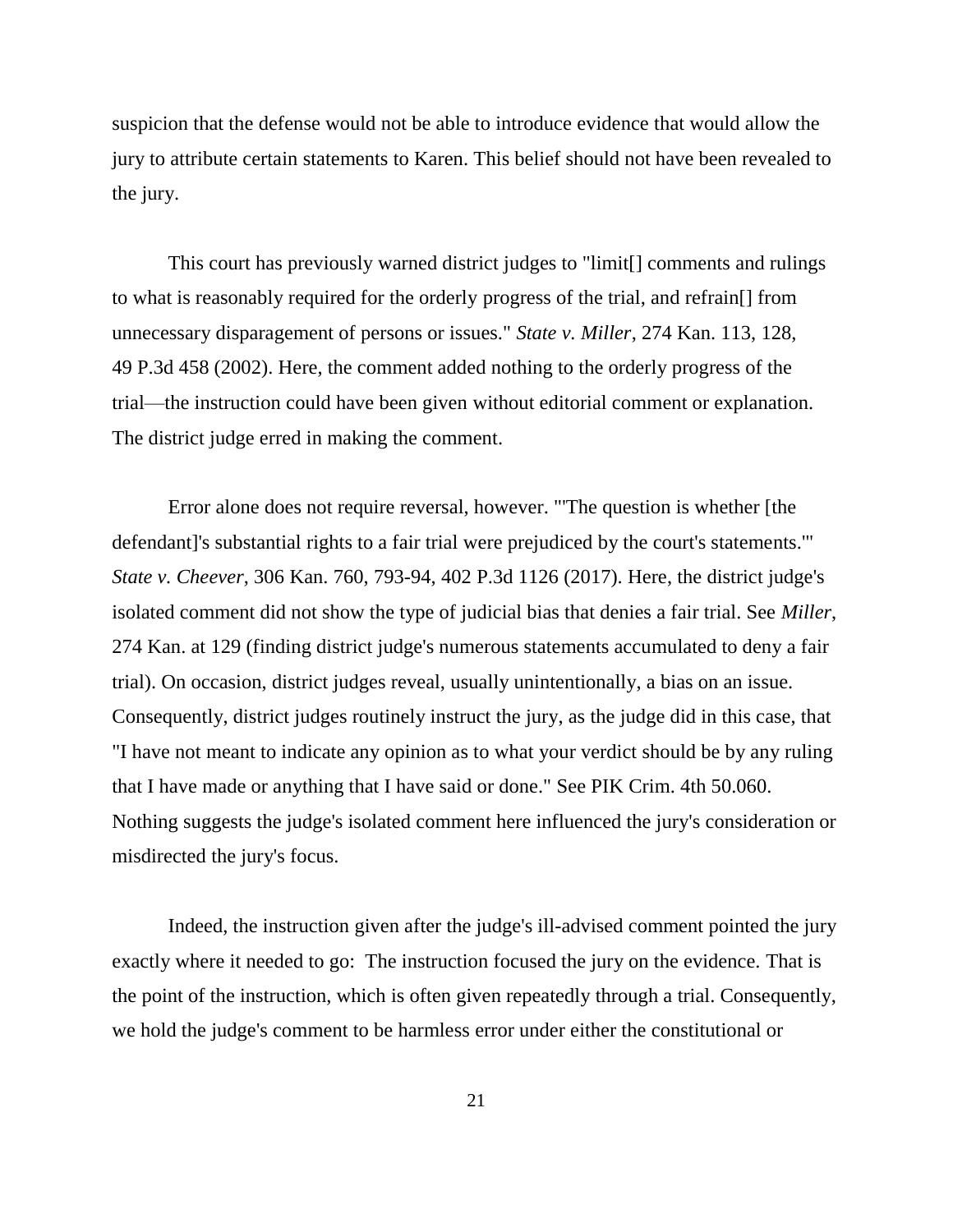nonconstitutional harmless error standard. See *State v. Ward*, 292 Kan. 541, 565, 256 P.3d 801 (2011).

#### D. *Personally questioning a witness*

The prosecution's theory at trial was that Kahler shot the victims with a .223 caliber rifle or "long gun." Shell casings found at the scene and bullets found in a clip near where Kahler was arrested were .223 caliber. The gun used in the murders, however, was never found. During testimony, a Shawnee County deputy testified that she was asked to look for a "long gun" in Kahler's impounded vehicle as part of the investigation. She testified that she was unable to find a gun but did find an empty box for a Remington .223. She testified she left the box in the car. The district judge apparently did not think this testimony was clear, and at the end of the prosecutor's questioning, questioned the witness himself:

"BY THE COURT: Q. And I will ask this just as a matter of clarification before the break; you mentioned an empty box Remington .223 caliber, is that correct, caliber?

"A. It was told to me that it was a Remington .223.

"Q. All right. Now when you said that, are you talking about a gun itself, or the bullet, or caliber of gun?

"A. It was the box for a gun.

"Q. Okay. You don't know whether it was a Remington brand gun or some other brand?

"A. I was told that it was a Remington .223.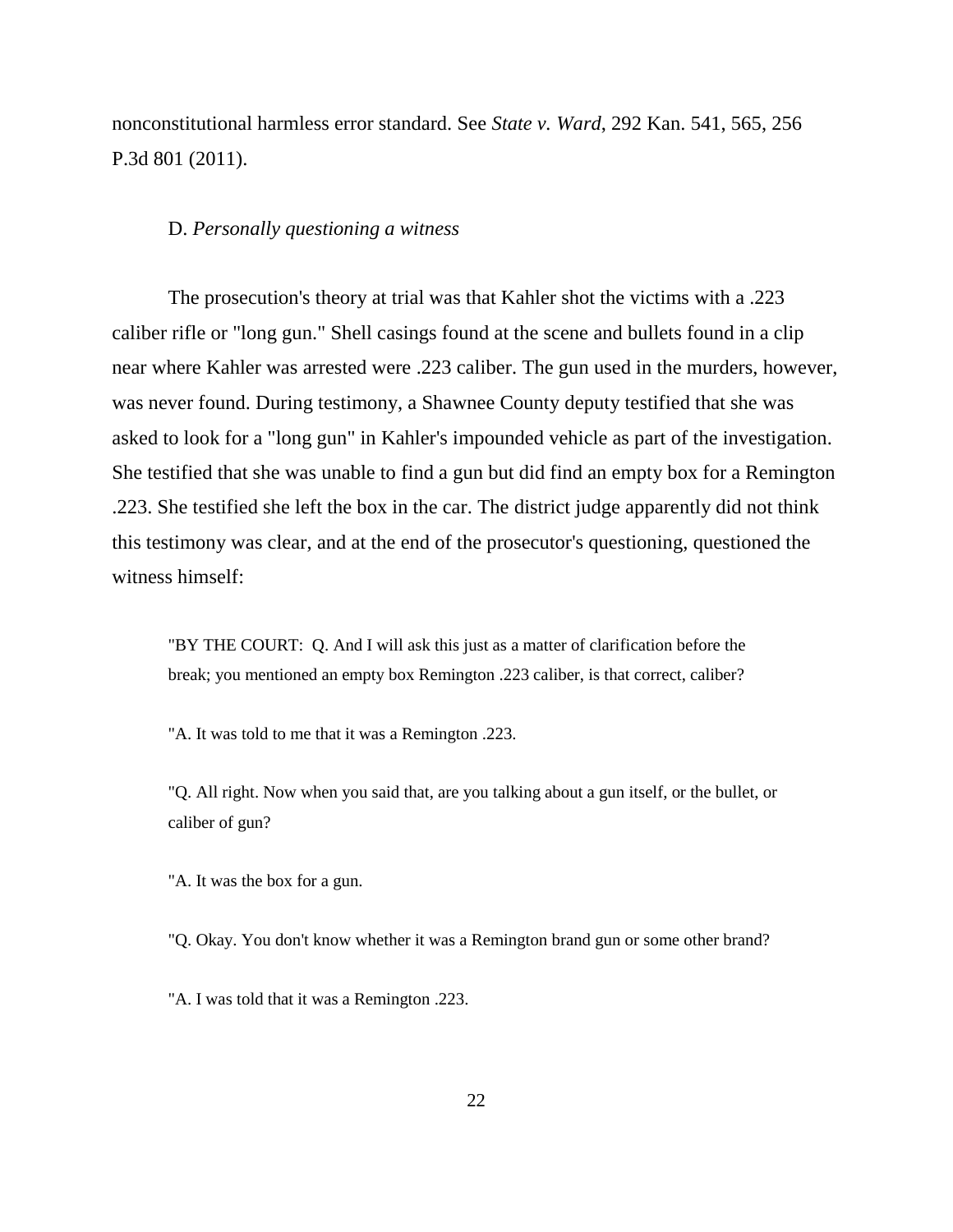"THE COURT: Counsel, you want to try to clarify that with her?

"[Prosecutor]: Sure.

. . . .

"[Prosecutor]: Q. You didn't find a weapon in the vehicle, did you?

"A. No.

"Q. You found a box that appeared to be a gun box?

"A. Yes.

"Q. And it listed a caliber of the weapon at the end of it?

"A. Yes.

"Q. And what was the caliber of the gun?

"A. It would have been .223.

"Q. And REM, is that reference to the caliber or the brand of gun?

"A. The brand of gun."

Later testimony clarified that the box was for a long gun and the serial number of the gun that would have come in that box was registered to Kahler. Kahler maintains the district judge aided the State in proving its theory that a long gun was used in the crime and the assistance had the effect of bolstering the State's case and credibility.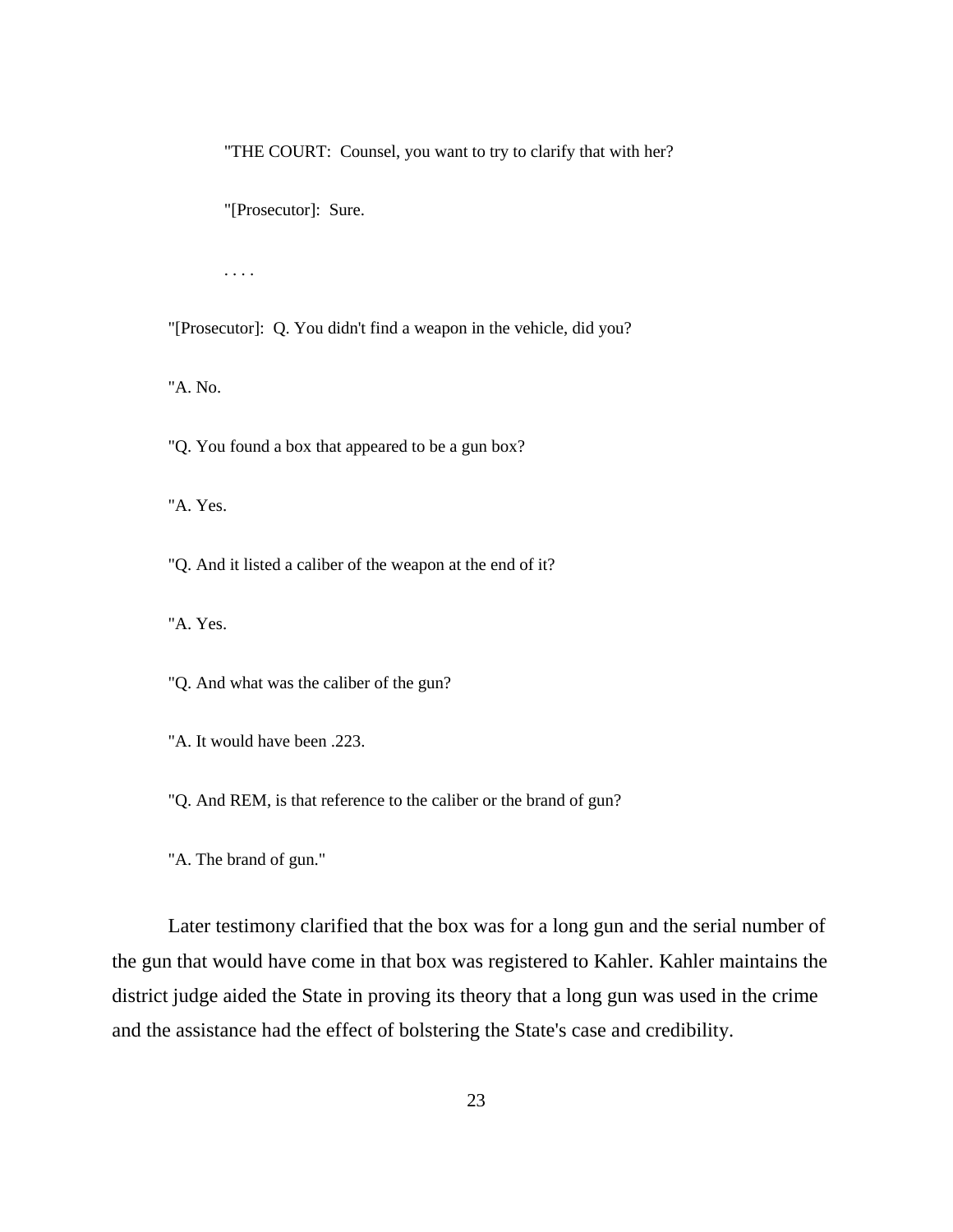This court has allowed questioning of witnesses from the bench "based upon the premise that one of the functions of a trial judge is to accomplish the full development of the truth." *Kemble*, 291 Kan. at 114-15 (citing *State v. Hays,* 256 Kan. 48, 51, 883 P.2d 1093 [1994]). But we have cautioned that the practice must not result in the slightest suggestion of partiality or bias. *Kemble*, 291 Kan. at 114-15. For decades, we have expressed our view that the better practice is for the district judge to discuss the matter with counsel outside the presence of the jury and ask counsel to pose the questions necessary to clarify the matter. See *State v. Boyd*, 222 Kan. 155, 159, 563 P.2d 446 (1977); see also *Kemble*, 291 Kan. at 115; *Hays*, 256 Kan. at 52; *State v. Hamilton*, 240 Kan. 539, 547, 731 P.2d 863 (1987) (quoting *Boyd* and noting such a procedure will accomplish the full development of the truth without direct participation by the trial judge in the examination of the witness and hence any question as to the judge's bias may be avoided).

Although the better practice would have been for the district judge to follow the procedure set out in *Boyd*, we see no misconduct here because there was no suggestion of partiality. Although Kahler contends that the judge's questioning aided and bolstered the State's case, it is just as probable that by stepping in to clarify and suggesting to the prosecutor that he follow up with additional questions, the district judge's comments reflected negatively on the State's presentation. Kahler does not argue that the questions asked were improper, and they drew no objection from defense counsel at the time. We also note that the importance to the State's case regarding the type of gun used was nearly nonexistent given Kahler's defense was not based on denying the shootings. Ultimately, the judge did not assume the role of an advocate; he merely attempted to clarify a point he apparently felt was unclear—a point that was of virtually no importance to the trial. Consequently, we find no misconduct.

24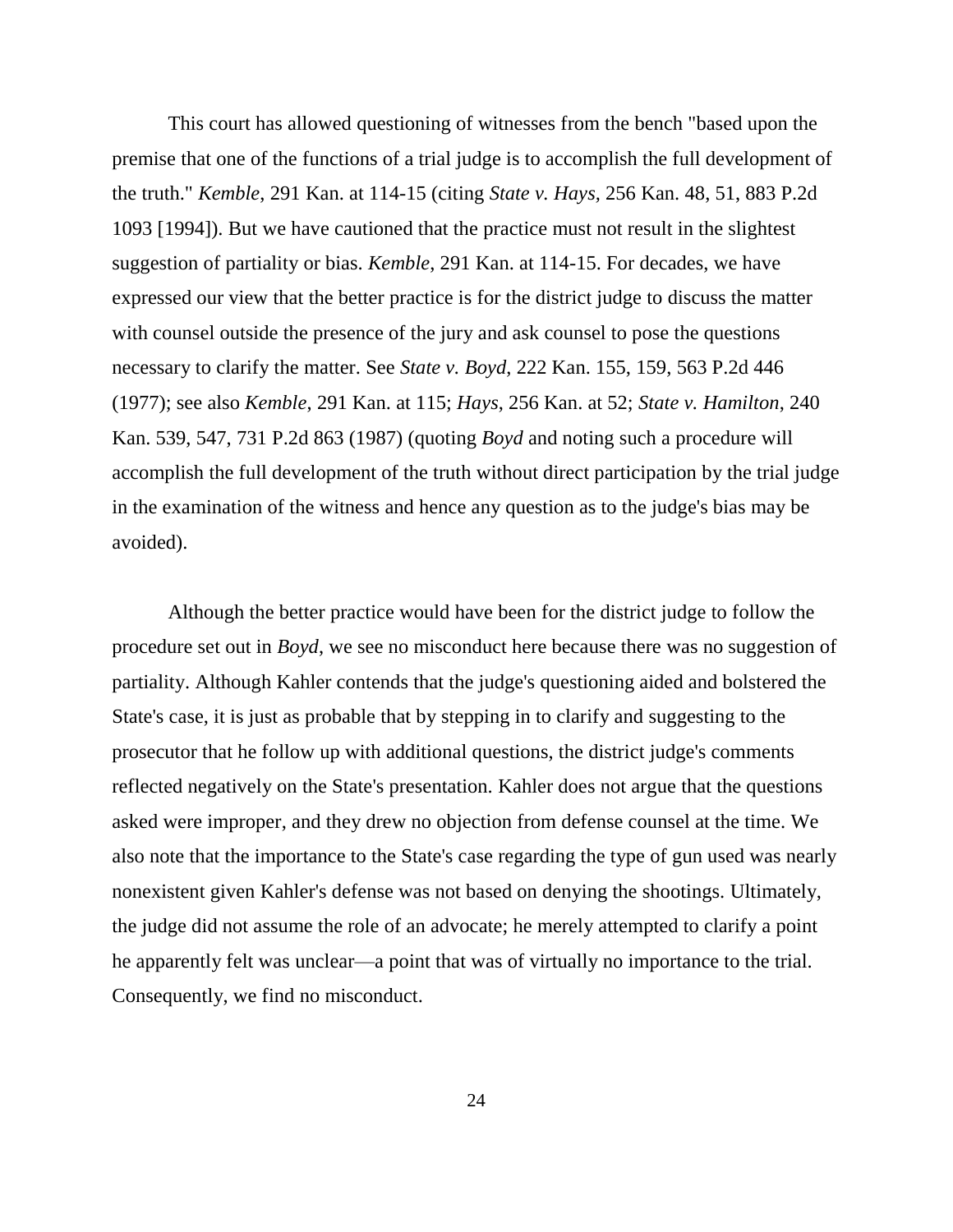#### E. *Sustaining objection to closing comments about voice on tape*

We rejected Kahler's argument above that the prosecutor committed prosecutorial error by objecting to defense counsel's attempt to quote the male voice on the Life Alert recording. Here we address his argument that the district judge committed misconduct by sustaining the objection.

The transcript reflects the following:

"[By Defense Counsel]: . . . you're going to hear a male voice during this absolute chaos say . . .

"[Prosecutor]: Your Honor, I'm going to object. The tape's in evidence. And counsel's not allowed to testify and tell the jury what he thinks is on that tape.

"[Defense Counsel]: Your Honor, I can say what I think's on that tape. They've got the tape and if it doesn't say it—counsel just said what all these witnesses said. I'm certainly allowed to say what the tape says.

"THE COURT: I think it's improper. You cannot say what you think is on the tape.

"[Defense Counsel]: Well, can I say what is on the tape, Your Honor?

"THE COURT: They can listen for themselves.

"[Defense Counsel]: All right."

Kahler argues the district judge committed misconduct in two ways: first, by erroneously sustaining the objection and, second, by labeling defense counsel's conduct "improper."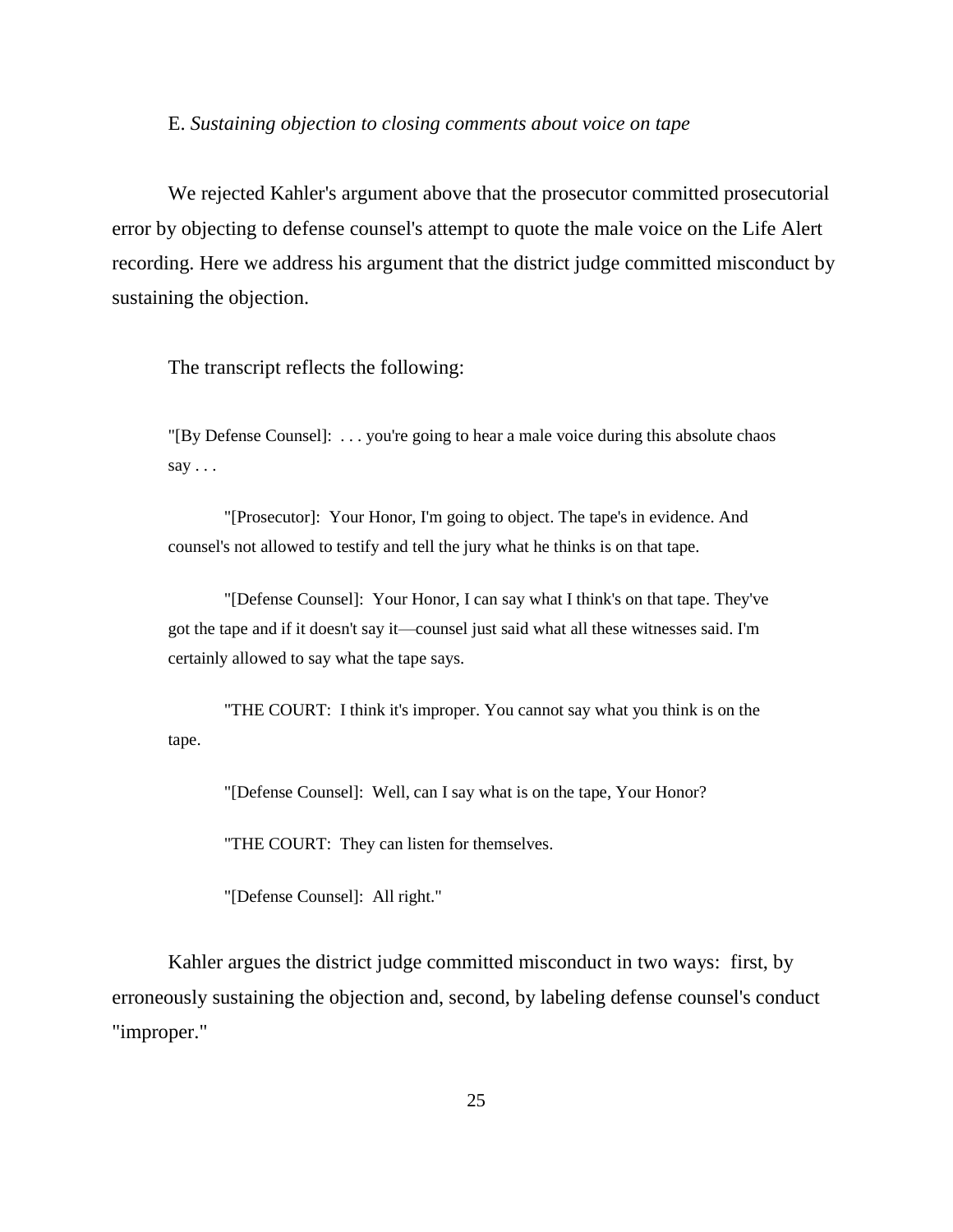The State maintains that counsel for Kahler was about to misrepresent the evidence. It argues there was no testimony as to what the male voice on the tape specifically said. And noting that the voice itself is barely discernible, the State argues anything counsel would have said in regard to content would not have been based on the evidence. Accordingly, the State contends the district court was correct to sustain the objection.

We disagree. The district court sustained the objection in error, if for no other reason than because it was premature. The record does not contain a proffer of the words that defense counsel thought were on the tape, so we cannot know for sure whether they comported with the admitted evidence. But we do know there was more evidence than the State acknowledges. In addition to the original recording itself, the record includes Dr. Peterson's report and the transcript contained on the enhanced CD, which indicate that the voice said, "I am going to kill her." So, if defense counsel was going to state that the male voice on the tape said "I am going to kill her," it would have been entirely proper for defense counsel to discuss that statement and any reasonable inferences to be drawn from it. See *State v. Irving*, 217 Kan. 735, 739-40, 538 P.2d 670 (1975) ("[a]rgument of counsel is to be confined to the questions at issue and the evidence relating thereto and such inferences, deductions and analogies as can reasonably be drawn therefrom."); cf*. State v. Bollinger*, 302 Kan. 309, 320-22, 352 P.3d 1003 (2015) (prosecutor's statement, during closing argument, asking jury to draw inferences from indistinct sound in background of 911 call that subjectively sounded like someone calling out, "help me," was not an impermissible comment on facts not in evidence, so as to amount to prosecutorial misconduct), *cert. denied* 136 S. Ct. 858 (2016); *State v. Schumacher*, 298 Kan. 1059, 1070-72, 322 P.3d 1016 (2014) (prosecutor did not improperly comment on a fact not in evidence when, during closing argument in murder prosecution, he suggested that clicking sound heard when gun was cocked in courtroom was the same clicking sound heard on video just prior to defendant's shooting of victim).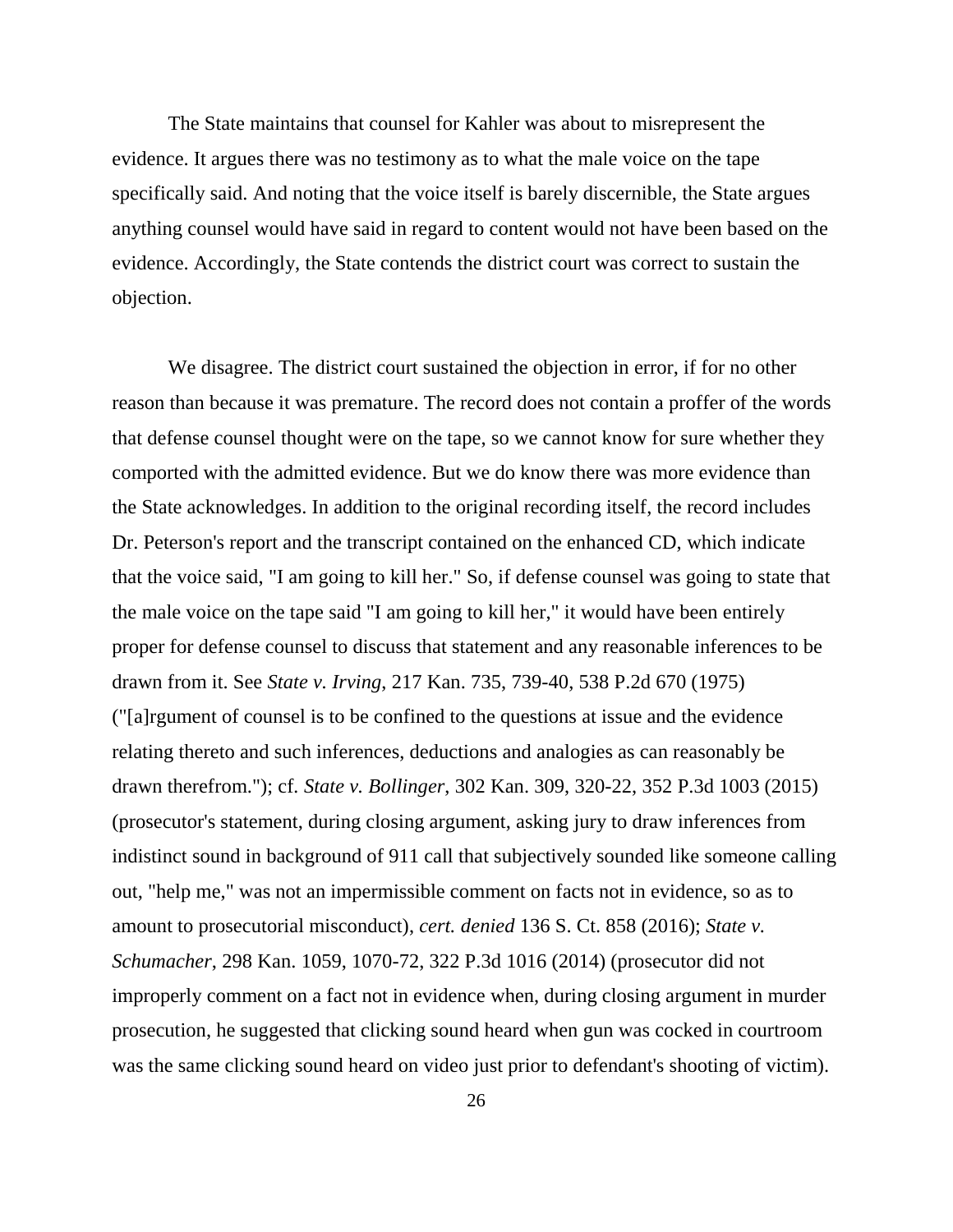But an erroneous ruling by the district judge, standing alone, is not grounds for finding judicial misconduct. Canon 2, Rule 2.2, Comment [3] (2017 Kan. S. Ct. R. 433) (good-faith errors of fact or law do not violate KCJC). Something more is required. Here, Kahler argues that the words the district judge used in ruling on the objection denigrated the defense. But the words used to sustain the objection did not denigrate counsel personally. The phrase "it's improper" appears to be a reference to the form of the argument counsel was attempting to use. These are the words our opinions frequently use to characterize argument or conduct of counsel as impermissible. See, e.g., *Kleypas*, 305 Kan. at 316-17 (discussion with district court indicated prosecutor was making an effort to find the line between "proper and improper argument" on mercy); *Sherman*, 305 Kan. at 101 (noting that this court places the burden on trial courts to set aside verdicts that are based on "improper arguments"); *State v. Marshall*, 294 Kan. 850, 861, 281 P.3d 1112 (2012) ("[A] prosecutor's *improper comment* or *argument* can be prejudicial, even if the misconduct was extemporaneous and made under the stress of rebutting arguments made by defense counsel." [Emphasis added.]); *State v. Pabst*, 268 Kan. 501, 506, 996 P.2d 321 (2000) ("Our rules of conduct clearly and unequivocally say that it is improper for a lawyer to comment on a witness' credibility."); *Irving*, 217 Kan. at 740 ("It is improper for counsel in his argument to the jury to comment on evidence which was excluded by the court when offered.").

Granted, when we issue an opinion we are not speaking within earshot of the jury. But we believe juries can be expected to understand that objections will be made and ruled upon in terms of what is proper and what is or is not allowed without assuming nefarious purposes by counsel, at least not those beyond normal trial advocacy. We cannot fault the district judge for framing his ruling—although erroneous—in commonly used terms.

27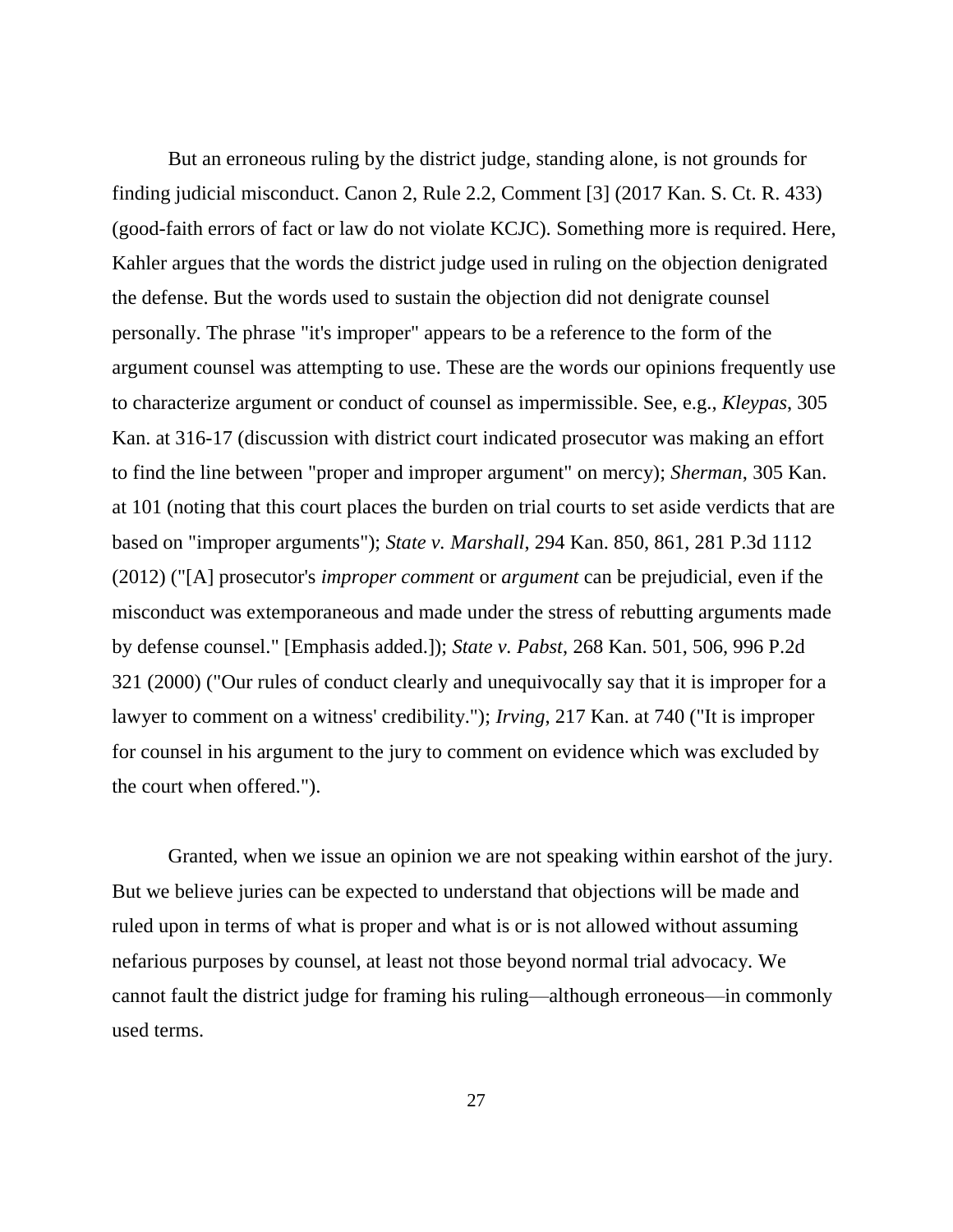Accordingly, we find no judicial misconduct. We do, however, find that the district court's sustaining of the State's objection was an unassigned trial error. See K.S.A. 2016 Supp. 21-6619(b) (in death penalty appeal, court is authorized to notice unassigned errors). Given the record and the arguments before us, we do not find this error requires reversal standing alone.

## F. *Discouraging the jury from asking questions during deliberations*

For his final allegation of judicial misconduct, Kahler alleges that, before sending the jurors to deliberate at the end of the guilt phase, the district judge discouraged them from asking any questions they might have during deliberations. The particular remarks Kahler complains of concerned what the jurors should do in the event they had questions. The judge stated:

"The bailiff will be outside the door here and if you have any questions you can knock on the door and communicate with her.

"Now I have given you the instructions[,] that's the law of the case. Counsel has presented the evidence, the facts of the case. You should apply the law to the facts. You have everything you need to decide this case. You should review the instructions for the answers to any questions you might have. *You should not have to ask any questions.*  However, if you have a question there is a process that we must go through and you should be aware of that process. You can't just ask the bailiff to tell me your question so that I can run back there and give you an answer.

"The process that we must follow requires that any question that you might ask be in writing. And the presiding juror must prepare that question in writing, hand it to the bailiff, and I must then assemble counsel and the defendant and we must discuss the question to decide whether we are able to give you an answer and, if so, what that answer should be. *My experience as a Judge has been that although sometimes we are able to*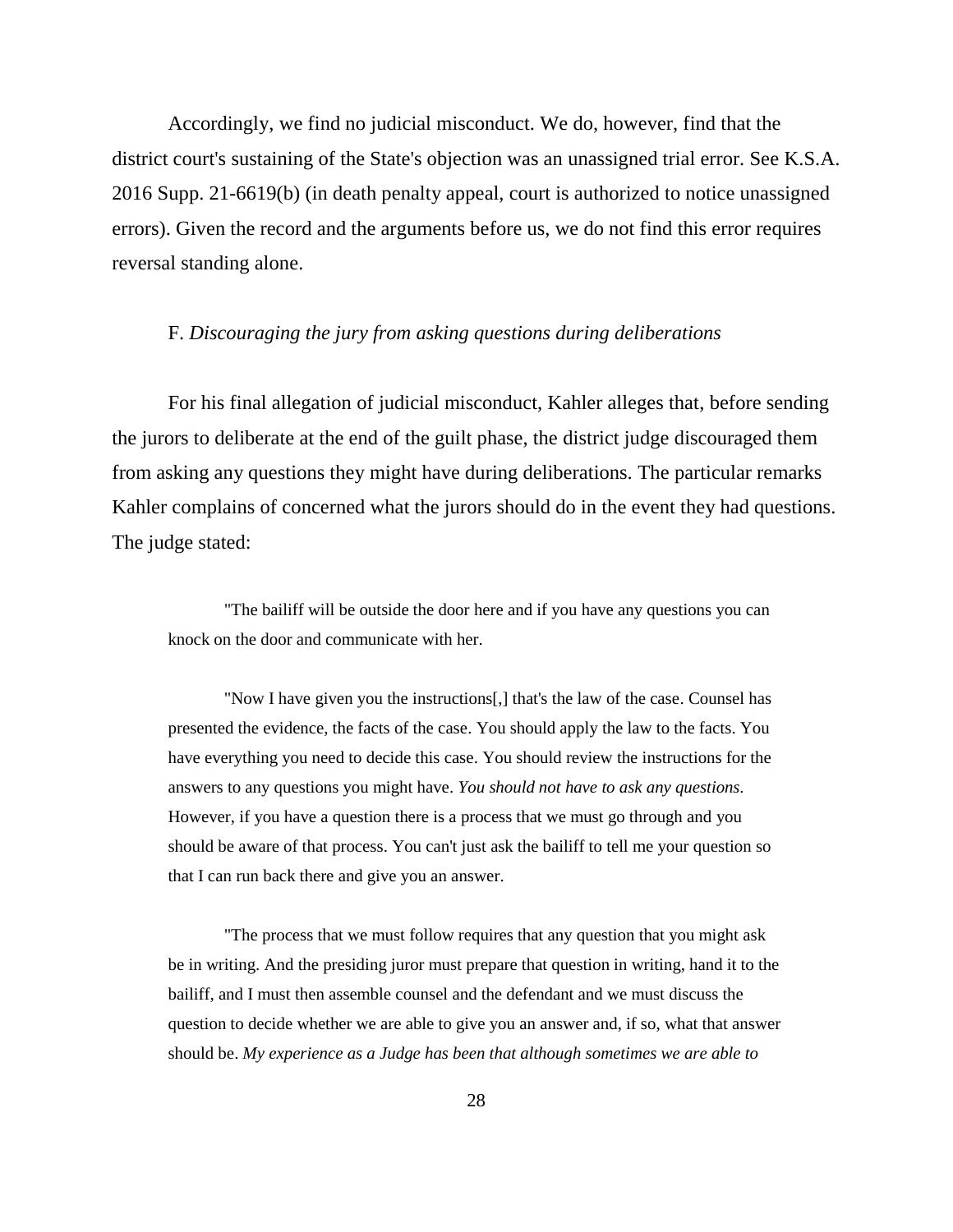*give jurors answers, for the most part the answer you're going to receive to most questions will be refer to your instructions for advice.*" (Emphasis added.)

Kahler focuses on the italicized comments and argues they demonstrated impatience with the steps necessary to meet the due process and Eighth Amendment requirements of a capital case. He points to K.S.A. 22-3420(3) to argue the jury had a right to ask questions. At the time of trial, K.S.A. 22-3420(3) provided:

"After the jury has retired for deliberation, if they desire to be informed as to any part of the law or evidence arising in the case, they may request the officer to conduct them to the court, where the information on the point of the law shall be given, or the evidence shall be read or exhibited to them in the presence of the defendant, unless he voluntarily absents himself, and his counsel and after notice to the prosecuting attorney."

The remarks in this case were both legally and factually accurate; the jury was informed that questions could be asked; and the process that would be used to answer them was explained. The comment that the jury should not have to ask any questions, in context, appears to be a statement that the jury had the necessary information to reach a decision. The statement was an encouragement to the jurors to review the instructions before asking a question rather than a discouragement from asking any questions at all. The statement informed the jurors that most questions would likely be answered by referring the jury back to the instructions. Nothing in the comments demonstrated bias, prejudice, or partiality toward either party. We find no misconduct.

## G. *No cumulative prejudicial effect*

As noted above, we have typically required the party asserting judicial misconduct to show that any misconduct found to exist actually prejudiced that party's substantial rights. Kahler urges us to apply the constitutional harmless error test set out in *Ward*, 292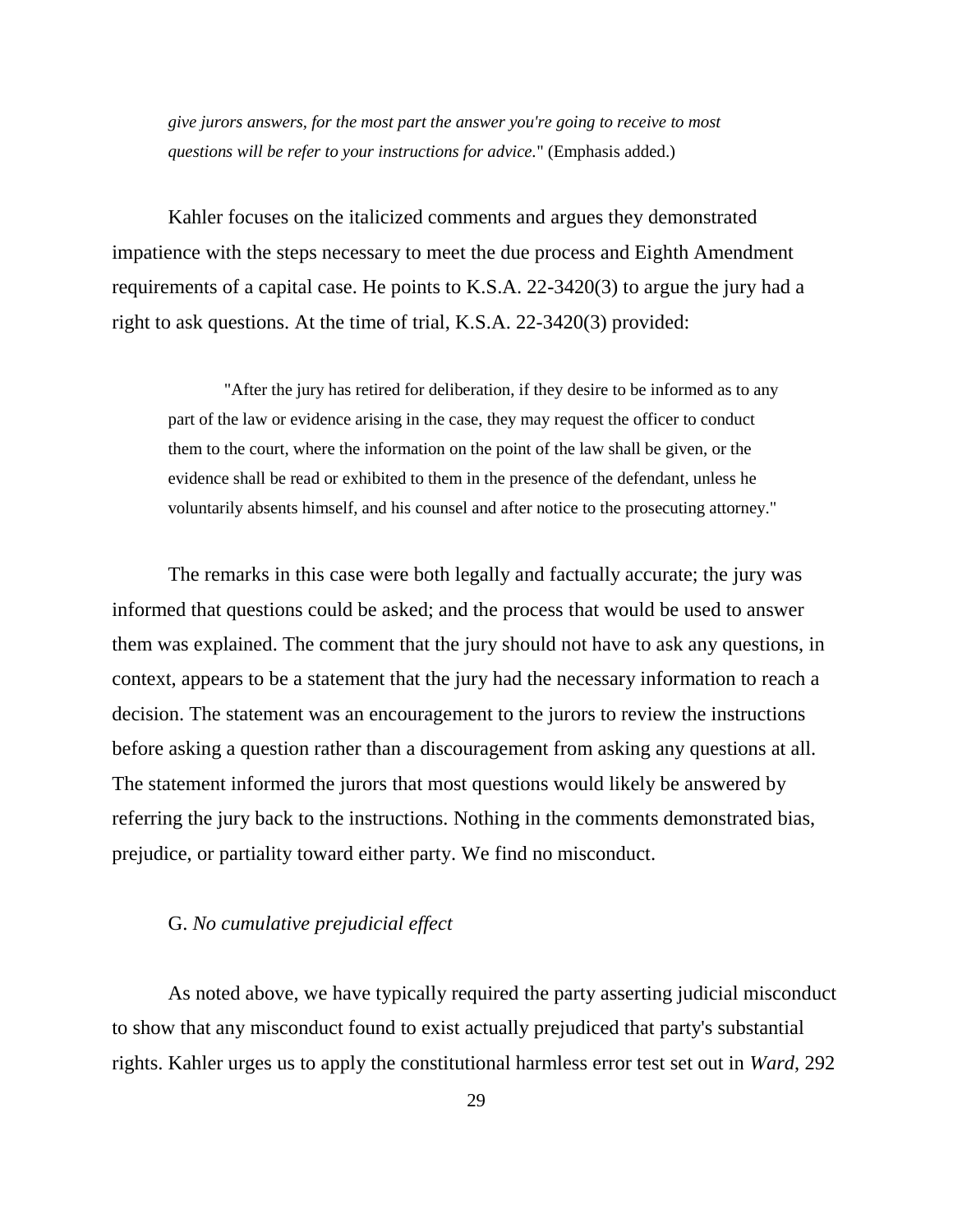Kan. 541 (constitutional error may be declared harmless where party benefiting from error proves beyond a reasonable doubt that error complained of did not affect the outcome of the trial in light of the entire record, i.e., proves there is no reasonable possibility that the error affected the verdict). But having found only one instance of misconduct that was not reversible standing alone, the cumulative error rule is inapplicable here.

In the process of reviewing the judicial misconduct claims, we noted some instances in which the district judge could have applied a better practice to the situation at hand. Nonetheless, we discern no pattern of conduct that manifested bias, prejudice, or partiality against the defendant, and Kahler's claim of judicial misconduct fails.

## III. EXPERT WITNESS INSTRUCTION

Prior to trial, Kahler requested that the district court give the jury an instruction on how it may consider the opinion testimony of experts. The State objected and the district court declined to give the proffered instruction because expert opinion instructions are not recommended by the criminal Pattern Instructions for Kansas (PIK). See PIK Crim. 3d 52.14 (1995 Supp.), Comment ("The Committee believes that an expert should be considered as any other witness as set forth in PIK [Crim.] 3d 52.09, Credibility of Witnesses."). Kahler claims that the district court's ruling was erroneous.

### *Standard of Review*

"For jury instruction issues, the progression of analysis and corresponding standards of review on appeal are: (1) First, the appellate court should consider the reviewability of the issue from both jurisdiction and preservation viewpoints, exercising an unlimited standard of review; (2) next, the court should use an unlimited review to determine whether the instruction was legally appropriate; (3) then, the court should determine whether there was sufficient evidence, viewed in the light most favorable to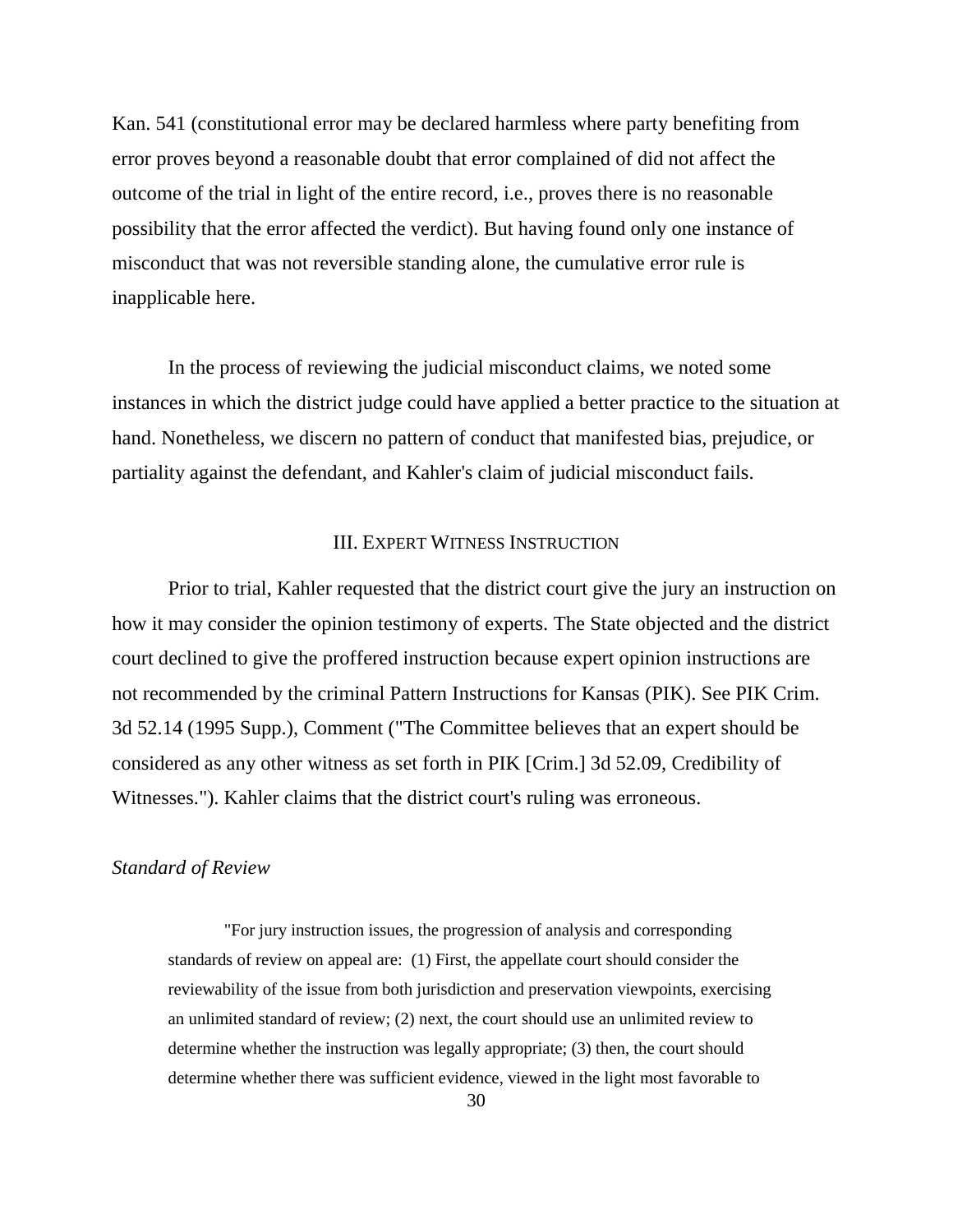the defendant or the requesting party, that would have supported the instruction; and (4) finally, if the district court erred, the appellate court must determine whether the error was harmless, utilizing the test and degree of certainty set forth in *State v. Ward*, 292 Kan. 541, 256 P.3d 801 (2011), *cert. denied* 132 S. Ct. 1594 (2012)." *State v. Plummer*, 295 Kan. 156, Syl. ¶ 1, 283 P.3d 202 (2012).

## *Analysis*

The requested instruction, based on the Tenth Circuit Court of Appeals Pattern Criminal Jury Instruction 1.17, reads as follows:

"During the trial you heard the testimony of \_\_\_\_\_\_\_\_ who expressed opinions concerning \_\_\_\_\_\_\_\_\_\_\_. In some cases, such as this one, scientific, technical, or other specialized knowledge may assist the jury in understanding the evidence or in determining a fact in issue. A witness who has knowledge, skill, experience, training or education, may testify and state an opinion concerning such matters.

"You are not required to accept such an opinion. You should consider opinion testimony just as you consider other testimony in this trial. Give opinion testimony as much weight as you think it deserves, considering the education and experience of the witness, the soundness of the reasons given for the opinion, and other evidence in the trial."

Although the State objected to the instruction at trial, it concedes on appeal that the instruction accurately states the law. The PIK Committee, however, continues to recommend that a separate instruction on expert opinion testimony not be given. See PIK Crim. 4th 51.170 (2013 Supp.).

The district judge did give the standard instruction on witness testimony, which states: "It is for you to determine the weight and credit to be given the testimony of each witness. You have a right to use common knowledge and experience in regard to the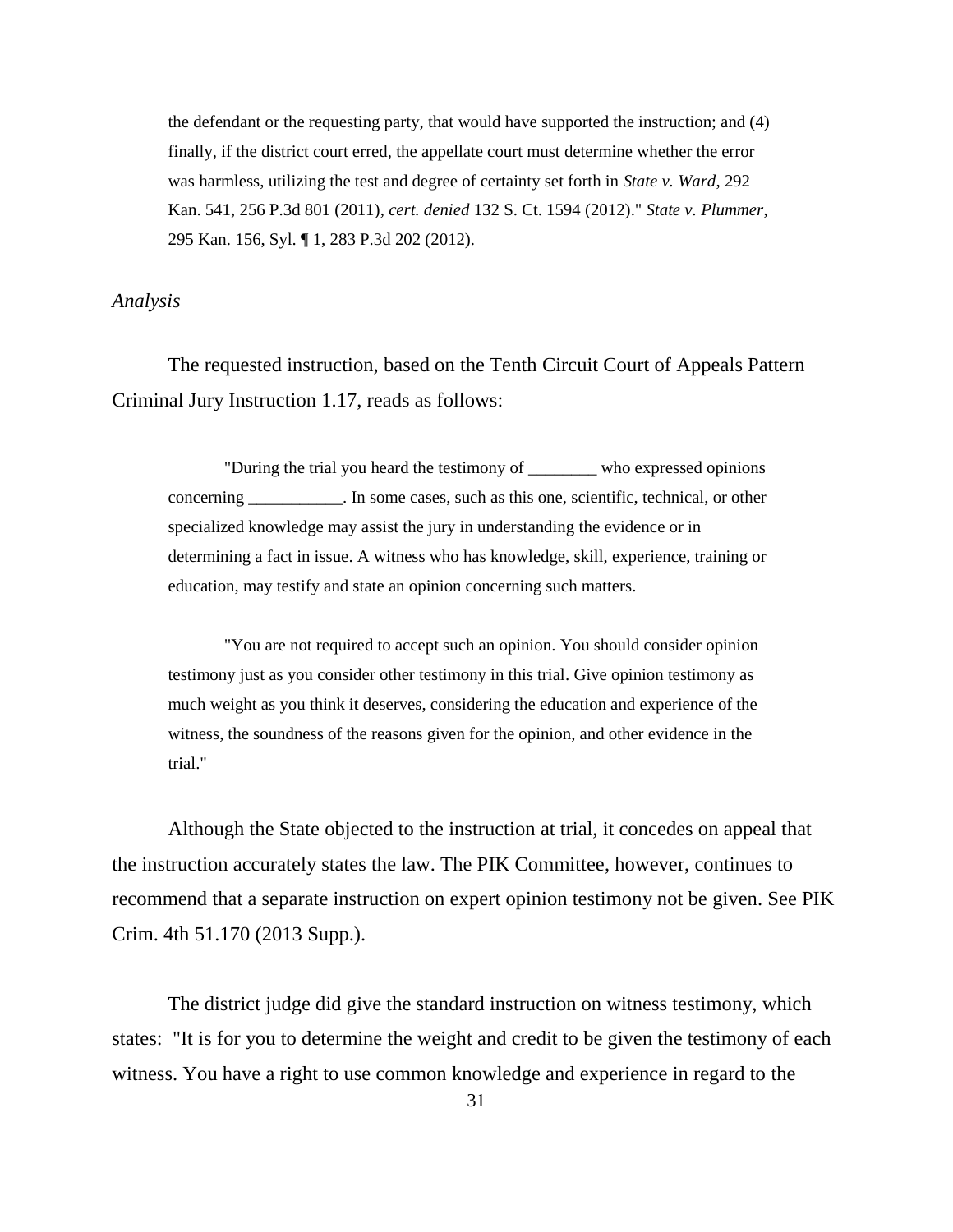matter about which a witness has testified." PIK Crim. 3d 52.09 (1996 Supp.). Neither party objected to this instruction. The State contends that this instruction adequately covers the substance of the requested instruction.

This court has frequently emphasized the wisdom of following the PIK Committee recommendations. See *State v. Cox*, 297 Kan. 648, 662, 304 P.3d 327 (2013); *State v. Dixon*, 289 Kan. 46, 67, 209 P.3d 675 (2009). On the other hand, we have also said that the failure to use the exact language of a PIK instruction is not fatal. *State v. Bernhardt*, 304 Kan. 460, 470, 372 P.3d 1161 (2016). Moreover, a district court should not hesitate to modify or add to pattern instructions where appropriate in a particular case. 304 Kan. 460, Syl. ¶ 1.

In *State v. Willis*, 240 Kan. 580, 587, 731 P.2d 287 (1987), this court considered the giving of an expanded instruction on witness credibility. The *Willis* court concluded there was no clear error in the giving of the expanded instruction but noted "it would certainly have been the better practice to give an instruction along the lines of PIK Crim. 2d 52.09." 240 Kan. at 587. The expert witness instruction requested here, although contained in a separate instruction, was, in effect, an expanded version of the witness credibility instruction.

Then, in *State v. Hunt*, 257 Kan. 388, 395, 894 P.2d 178 (1995), this court stated that it "has continually disapproved the giving of an expanded version of the credibility instruction," although it had also continually held that to do so was not clearly erroneous. Later, in *State v. Adams*, 292 Kan. 151, 159, 254 P.3d 515 (2011), the district judge provided a witness credibility instruction based on PIK Crim. 3d 52.09 that also included wording from a civil pattern jury instruction regarding expert witnesses. See PIK Civ. 4th 102.50. The added language, like the language in the federal instruction Kahler requested, instructed the jury that testimony of experts was to be considered like any other testimony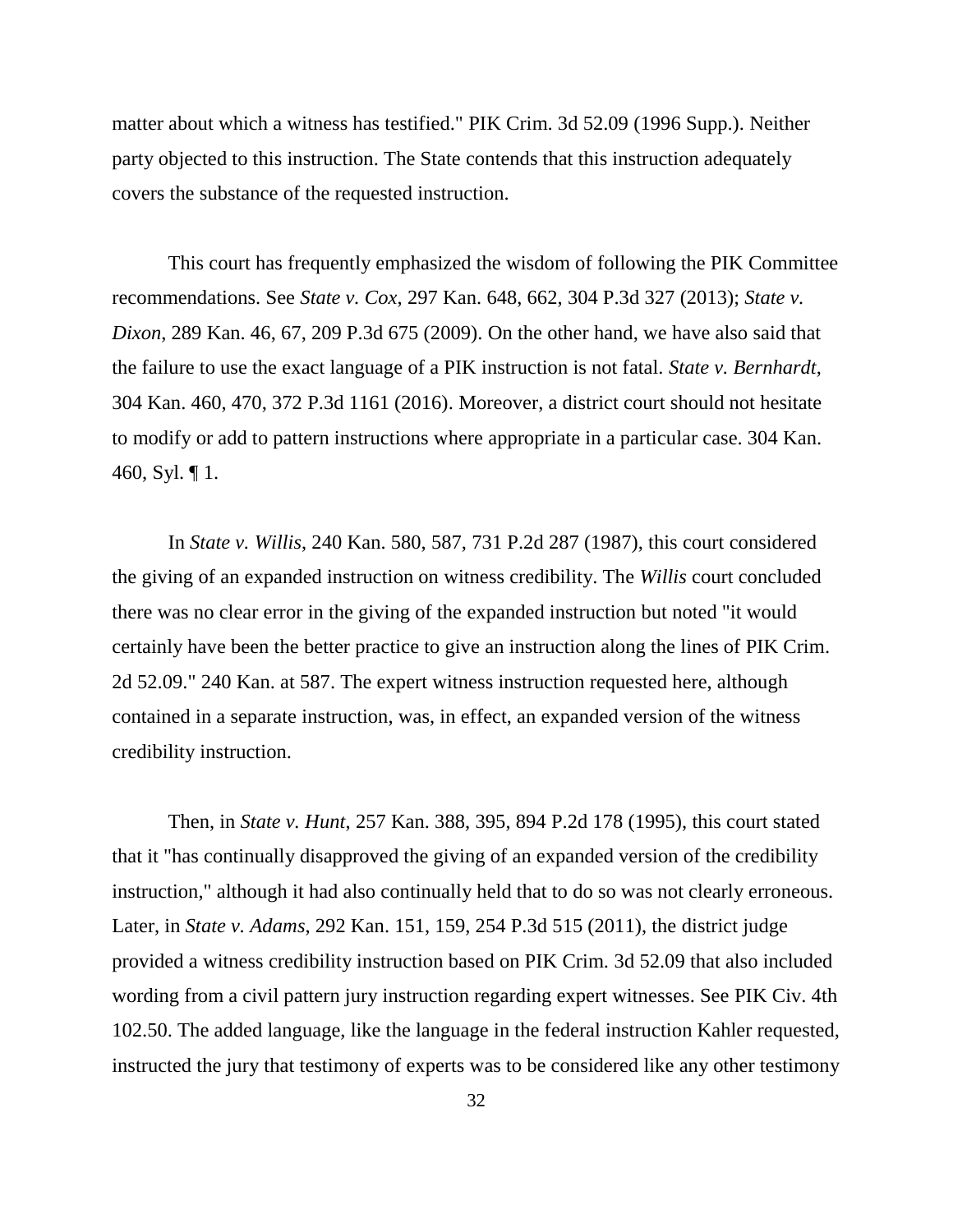and should receive the same weight and credit as the jury deemed it entitled to when viewed in connection with all the other facts and circumstances. The defendant alleged the instruction was erroneous because the district court did not follow the PIK Committee's recommendation not to give an expert witness instruction in criminal trials. The *Adams* court observed:

"The instruction accurately stated the law as it stands in Kansas. The jury should weigh expert witness testimony in the same manner it weighs all testimony....

"In addition, Adams' jury would not reasonably have been misled by the instruction. Had the first paragraph of the hybrid stood alone, the jury still would have been instructed as to how to assess credibility of all witnesses, regardless of expertise." 292 Kan. at 166.

But this case highlights that there is a fundamental difference between an ordinary witness' testimony as to the facts of a case and an expert's opinion testimony as to what those facts mean. Indeed, opinion evidence from experts is admissible precisely because the jurors' common knowledge and experience would not permit them to properly understand the circumstances of the case. "Where the normal experience and qualifications of jurors permit them to draw proper conclusions from given facts and circumstances, expert conclusions or opinions are not necessary." *Sterba v. Jay*, 249 Kan. 270, Syl. ¶ 6, 816 P.2d 379 (1991). Yet, the general instruction in PIK Crim. 3d 52.09 recites, in part: "You have the right to use common knowledge and experience in regard to the matter about which a witness has testified." If a witness has been permitted to give an expert opinion because the subject matter is beyond the common knowledge and experience of the jurors, how does a juror use his or her nonexistent common knowledge and experience to assess the expert's testimony?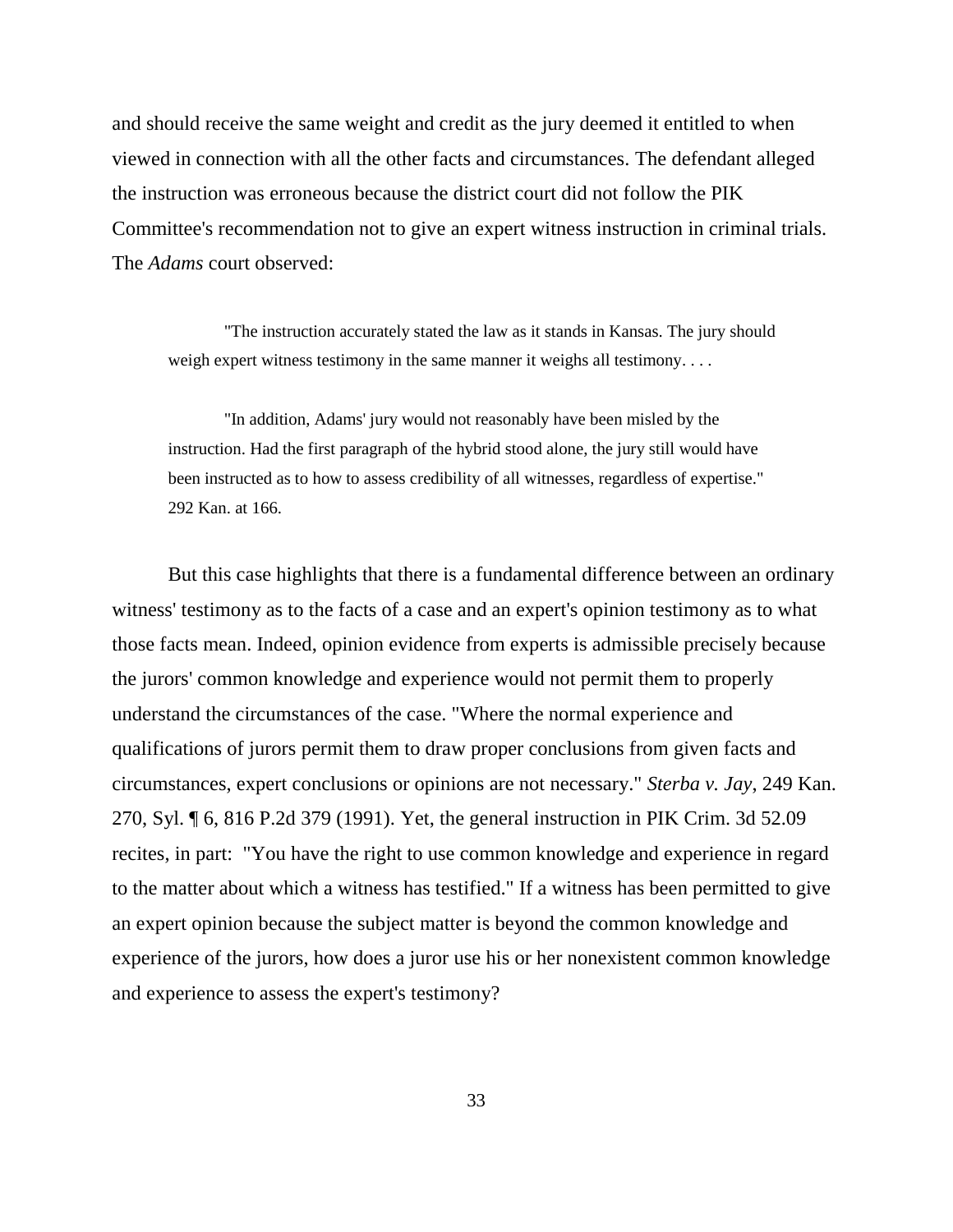Moreover, an expert witness is permitted to share his or her opinion with the jury only after the trial judge has reached the legal conclusion that the witness is, indeed, an expert on the topic about which he or she is going to opine. The regular witness credibility instruction does not clarify for the jurors that they may reject the expert opinion even though it has been stamped with the judge's imprimatur. In short, there is nothing generic about opinion testimony from expert witnesses, and the jury's assessment of the credibility of that testimony should not be left to the insufficient direction contained in the generic PIK instruction.

Consequently, the district court erred when it refused to give the defense's requested instruction on expert witness credibility because the instruction was legally appropriate and factually supported. But that does not end the discussion; the error is subject to a harmlessness analysis. In that regard, notwithstanding that the legal substance of the requested instruction was not adequately covered by the general instructions that were given, there is no reasonable possibility that the error affected the jury's guilty verdict. In other words, the error was harmless.

#### IV. CONSTITUTIONALITY OF K.S.A. 22-3220

For his fourth issue, Kahler contests the constitutionality of K.S.A. 22-3220. The statute provides:

"It is a defense to a prosecution under any statute that the defendant, as a result of mental disease or defect, lacked the mental state required as an element of the offense charged. Mental disease or defect is not otherwise a defense."

At trial, Kahler based his defense on mental disease or defect. He filed a motion alleging that the statute unconstitutionally deprived him of the ability to assert a defense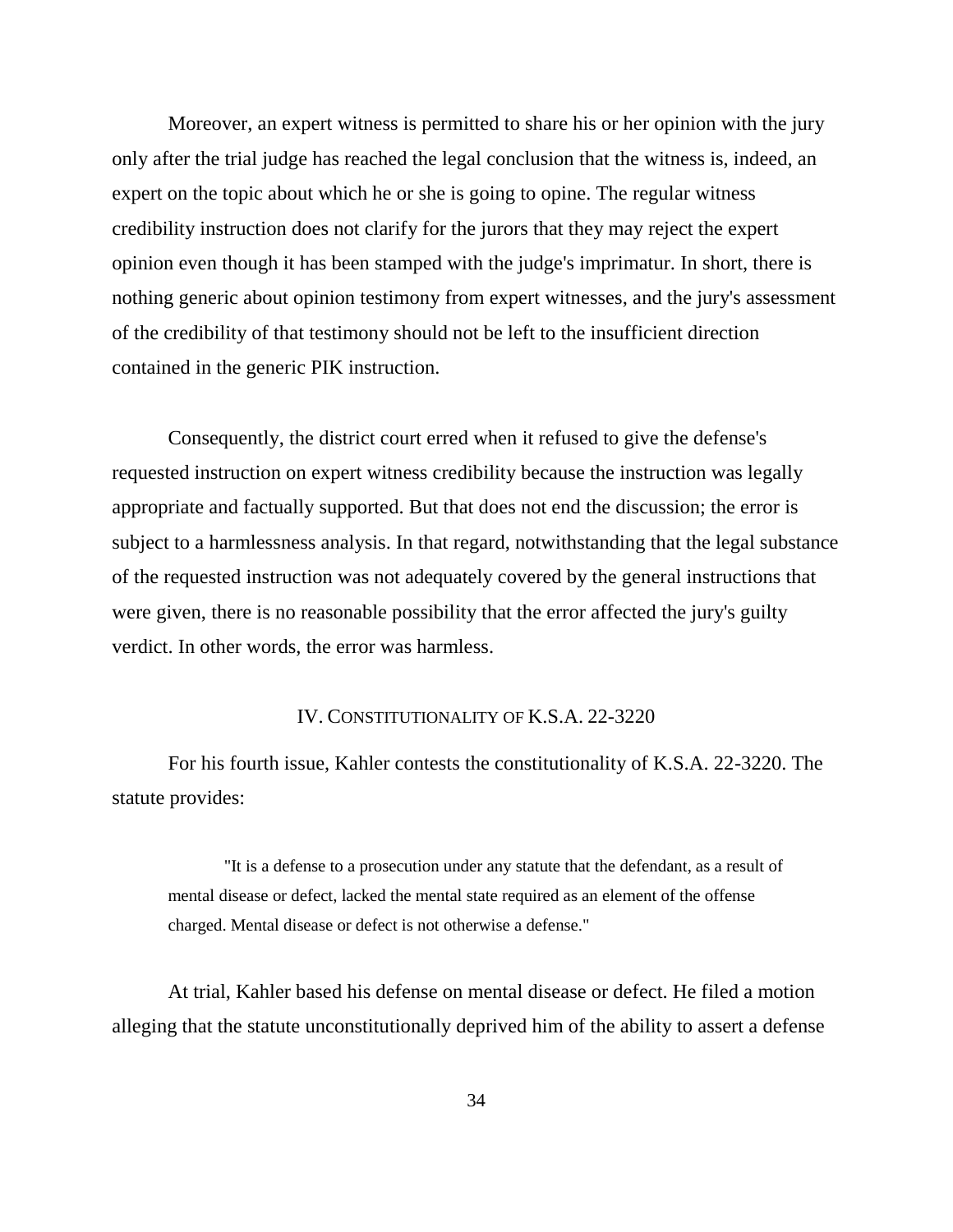based on insanity. The district court denied the motion, and the jury was instructed in accord with the statute. On appeal, Kahler continues to assert his constitutional challenge.

#### *Standard of Review*

Whether a statute is constitutional raises a question of law over which this court exercises unlimited review. *State v. Reed*, 306 Kan. 899, 903-04, 399 P.3d 865 (2017).

#### *Analysis*

Before the enactment of K.S.A. 22-3220, the *M'Naghten* rule was the proper test for the defense of insanity in Kansas. See *State v. Lamb*, 209 Kan. 453, 472, 497 P.2d 275 (1972); *State v. Nixon*, 32 Kan. 205, Syl. ¶ 1, 4 P. 159 (1884) (adopting rule). The *M'Naghten* rule provided that

"the defendant is to be held not criminally responsible (1) where he does not know the nature and quality of his act, or, in the alternative, (2) where he does not know right from wrong with respect to that act. Under the 'right and wrong' test of criminal insanity, it must be proved that at the material time the accused did not know that what he was doing was contrary to law." *State v. Baker*, 249 Kan. 431, 450, 819 P.2d 1173 (1991).

But the Kansas legislature abandoned the *M'Naghten* rule through enactment of K.S.A. 22-3220, which became effective January 1, 1996. The statute adopted what is known as the "mens rea approach." The mens rea approach allows evidence of mental disease or defect as it bears on the mental element of a crime but abandons lack of ability to know right from wrong as a defense. See *State v. Jorrick*, 269 Kan. 72, 81-83, 4 P.3d 610 (2000). Kahler argues that by doing so the statute violates the Due Process Clause because it offends a principle of justice so rooted in the traditions and conscience of our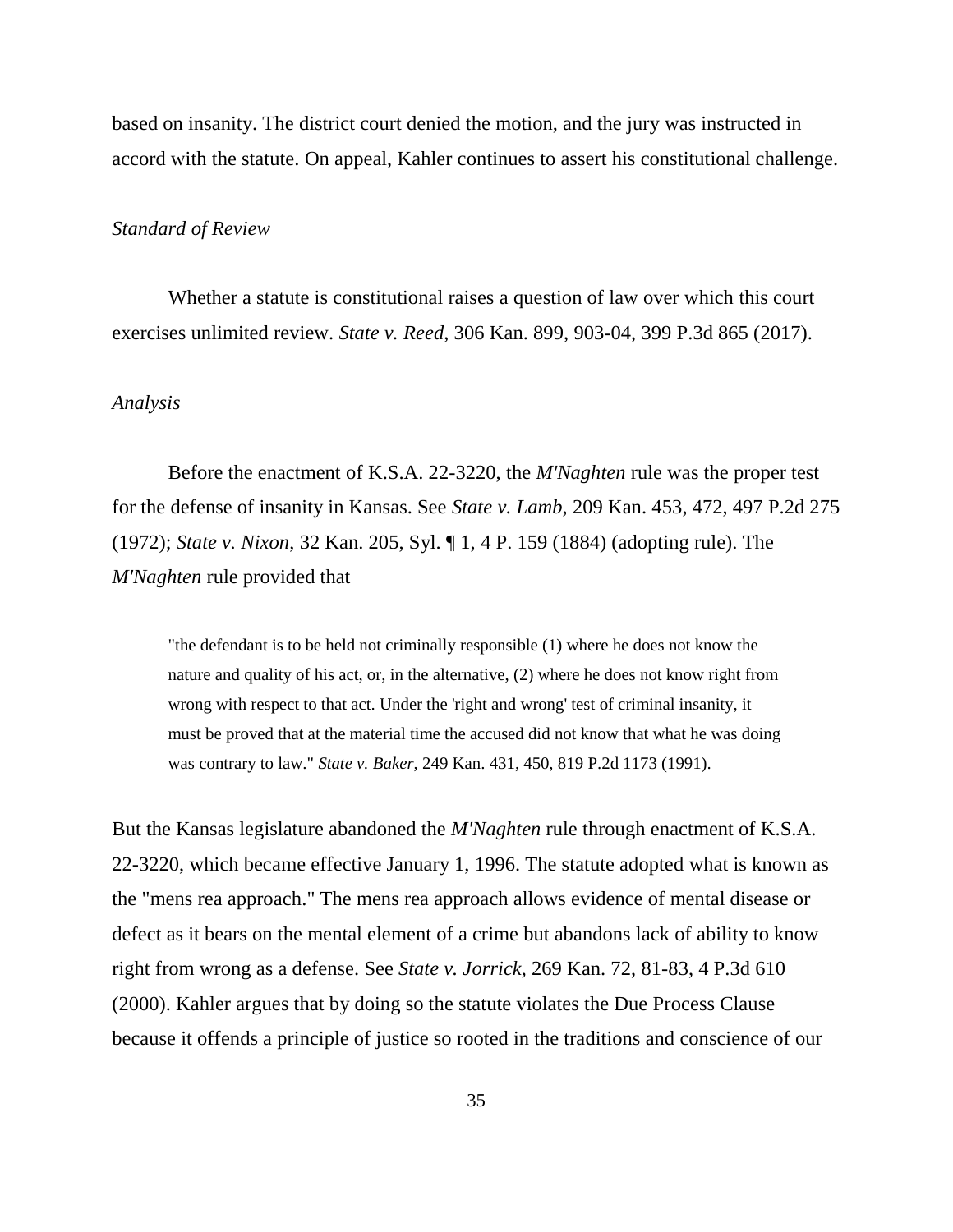people as to be ranked as fundamental. See *Patterson v. New York,* 432 U.S. 197, 201-02, 97 S. Ct. 2319, 53 L. Ed. 2d 281 (1977).

The same arguments made by Kahler were considered and rejected by this court in *State v. Bethel,* 275 Kan. 456, 66 P.3d 840 (2003). The *Bethel* court conducted a thorough review of the pertinent decisions of the United States Supreme Court and other states that had considered the issue. Ultimately, the *Bethel* court concluded that "K.S.A. 22-3220 does not violate the defendant's right to due process under the United States or Kansas Constitutions." 275 Kan. at 473; see *State v. Searcy*, 118 Idaho 632, 798 P.2d 914 (1990) (finding mens rea approach of state statute did not violate due process); *State v. Korell*, 213 Mont. 316, 690 P.2d 992 (1984) (same); *State v. Herrera*, 895 P.2d 359 (Utah 1995) (same). Kahler relies on *Finger v. State*, 117 Nev. 548, 569, 27 P.3d 66 (2001), in which the Nevada Supreme Court held legal insanity is a fundamental principle of the criminal law of this country. But the *Bethel* court considered and rejected the reasoning of the Nevada Supreme Court in *Finger*, and we adhere to our *Bethel* decision.

Although Kahler has added no new arguments to those this court considered and rejected in *Bethel*, he directs our attention to a written dissent from a denial of certiorari by three justices in *Delling v. Idaho*, 568 U.S. 1038, 133 S. Ct. 504, 184 L. Ed. 2d 480 (2012) (Breyer, J., dissenting, joined by Ginsburg and Sotomayor, JJ.). The dissent was critical of the mens rea approach because it allows conviction of an individual who had no capacity to know that what he or she was doing was wrong. The dissent would have granted the petition for certiorari to consider whether Idaho's modification of the insanity defense is consistent with the Fourteenth Amendment's Due Process Clause. 568 U.S. at 1041 (Breyer, J., dissenting). As part of its discussion, the dissent cited *Bethel* and noted that Kansas is one of only four states that have adopted the mens rea approach. While we are cognizant of the three justices' position, the *Delling* dissent has no effect on our *Bethel* decision.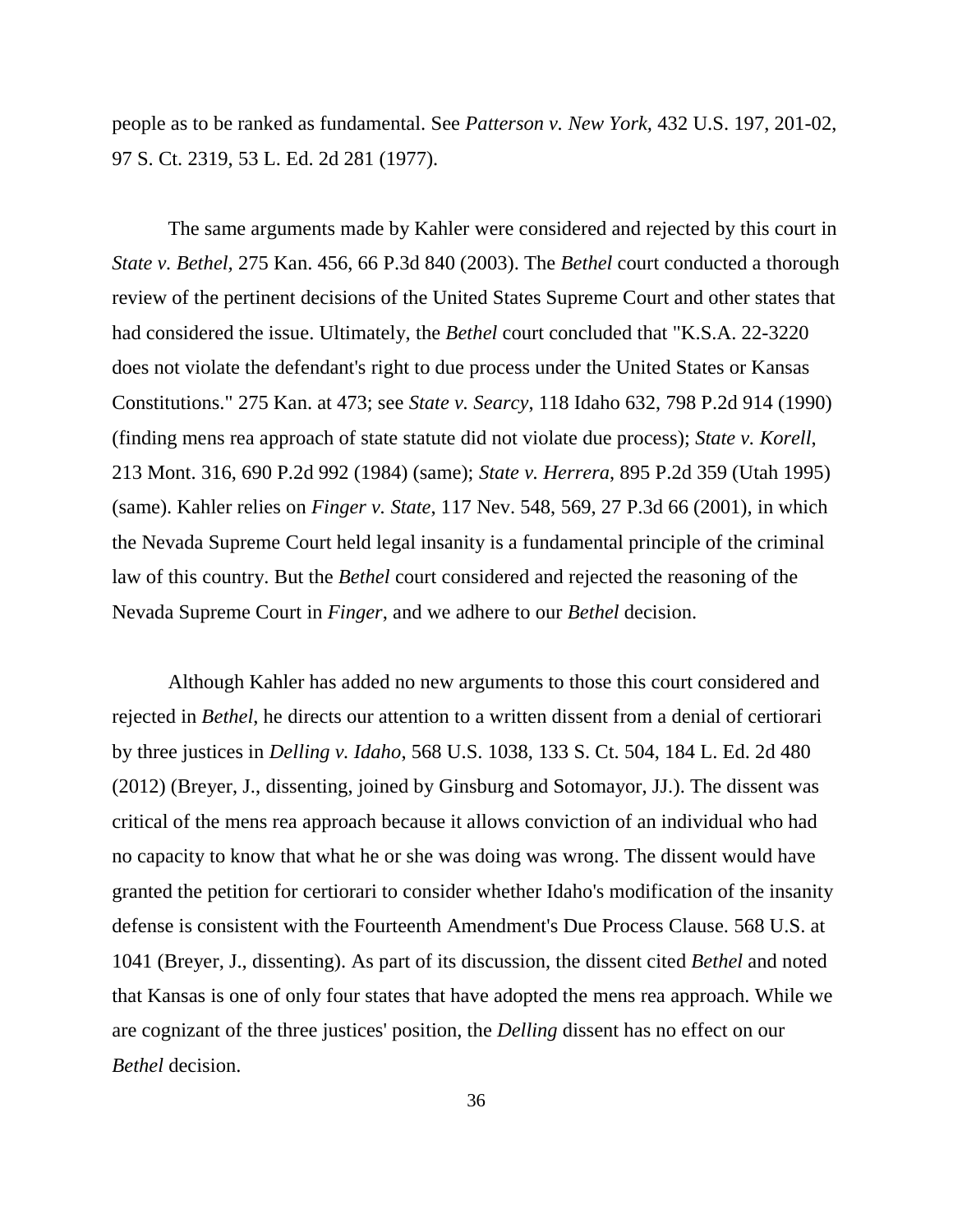The parties have thoroughly set out the arguments and cases in their briefs. Nonetheless, Kahler has offered no new reason to reconsider the arguments previously and thoughtfully rejected by this court. Thus a review of those arguments or of *Bethel* is not warranted.

#### V. LESSER INCLUDED OFFENSE INSTRUCTION ON FELONY MURDER

Kahler did not request an instruction that would have permitted the jury to convict him of felony murder, as a lesser included offense of capital murder. He claims on appeal that it was clearly erroneous for the district court to fail to give that lesser included offense instruction on its own.

## *Standard of Review*

To determine whether the district court's failure to sua sponte give an unrequested jury instruction was clearly erroneous, the reviewing court must first determine whether there was any error at all. "To make that determination, the appellate court must consider whether the subject instruction was legally and factually appropriate, employing an unlimited review of the entire record." *State v. Williams*, 295 Kan. 506, Syl. ¶ 4, 286 P.3d 195 (2012).

#### *Analysis*

Kahler's brief was filed after this court's decision in *State v. Cheever*, 295 Kan. 229, 259, 284 P.3d 1007 (2012), *vacated and remanded on other grounds* 571 U.S. \_\_\_\_, 134 S. Ct. 596, 187 L. Ed. 2d 519 (2013), held that felony murder was a lesser included offense of capital murder and, consequently, that an instruction to that effect should be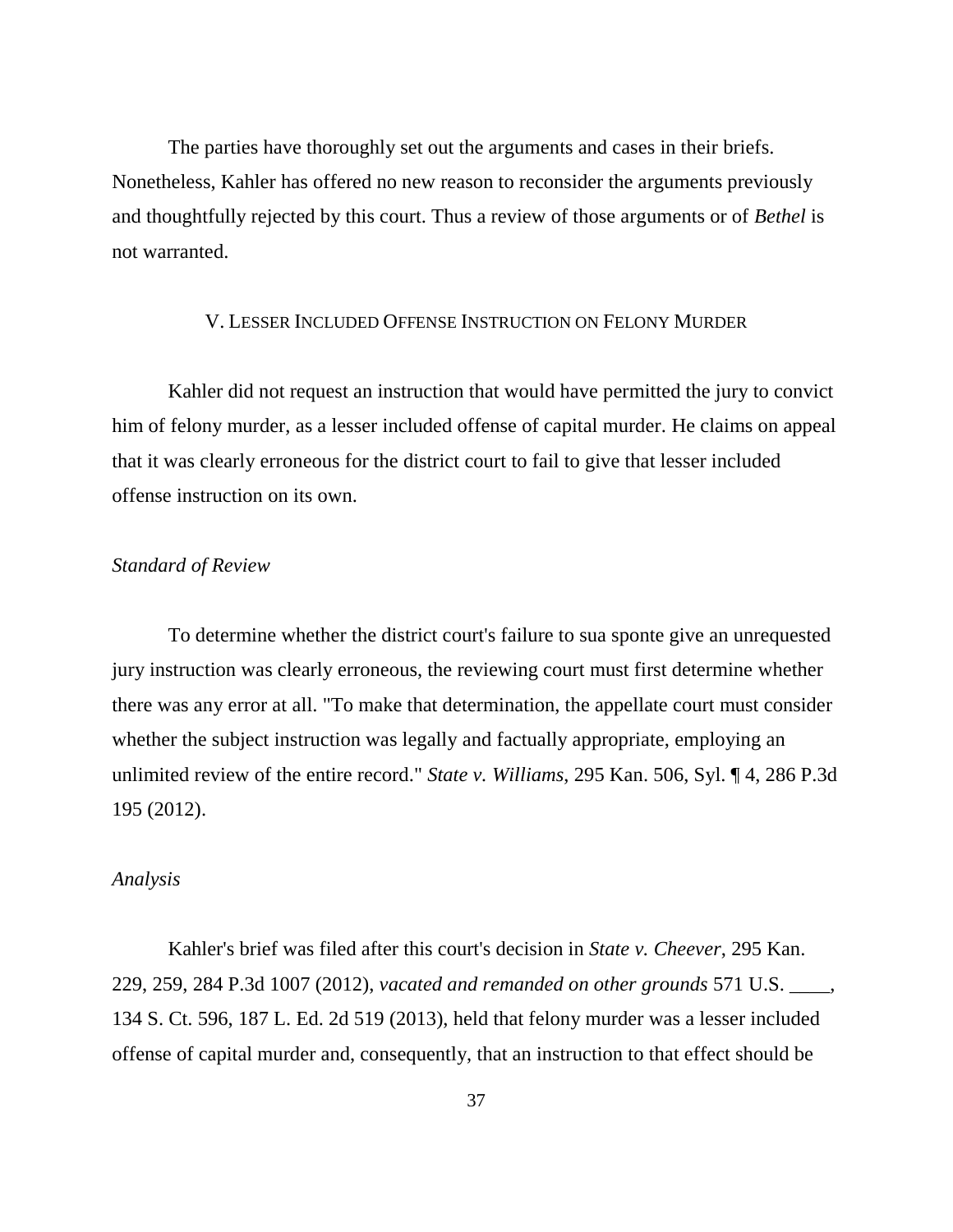given in a capital case where warranted by the evidence. Although no felony murder instruction was requested or given in Kahler's case, he argued in his opening brief, pursuant to *Cheever*, that one was warranted and that it was clear error not to give it.

By the time the State filed its responsive brief, the legislature had amended K.S.A. 2012 Supp. 21-5402, in response to *Cheever*, to specifically provide that felony murder was not a lesser included offense of capital murder. See L. 2013, ch. 96, § 2; K.S.A. 2016 Supp. 21-5402(d). While the State raised a number of arguments, it primarily argued that K.S.A. 2016 Supp. 21-5402(d) applied retroactively by its specific terms to overcome Kahler's argument. Anticipating Kahler's reply, the State also argued that K.S.A. 2016 Supp. 21-5402(d) was neither unconstitutional under the Ex Post Facto Clause of the United States Constitution nor precluded by due process under *Beck v. Alabama*, 447 U.S. 625, 100 S. Ct. 2382, 65 L. Ed. 2d 392 (1980).

As anticipated, Kahler's reply brief focused on arguments against the constitutionality of K.S.A. 2016 Supp. 21-5402(d) based on *Beck* and the Ex Post Facto Clause. Two months after the reply brief was filed, this court considered and decided the same arguments in *State v. Gleason*, 299 Kan. 1127, 1160-61, 329 P.3d 1102 (2014), *rev'd and remanded on other grounds sub nom. Kansas v. Carr*, 577 U.S. \_\_\_\_, 136 S. Ct. 633, 193 L. Ed. 2d 535 (2016).

### *Gleason* concluded:

"K.S.A. 2013 Supp. 21-5402(d), by its express language, applies retroactively, foreclosing Gleason's claim that the district court erred in refusing Gleason's request for a felony-murder instruction. Further, the 2013 amendments do not violate Gleason's constitutional right to due process, as interpreted in *Beck,* nor does retroactive application violate the prohibition against ex post facto laws." 299 Kan. at 1160-61.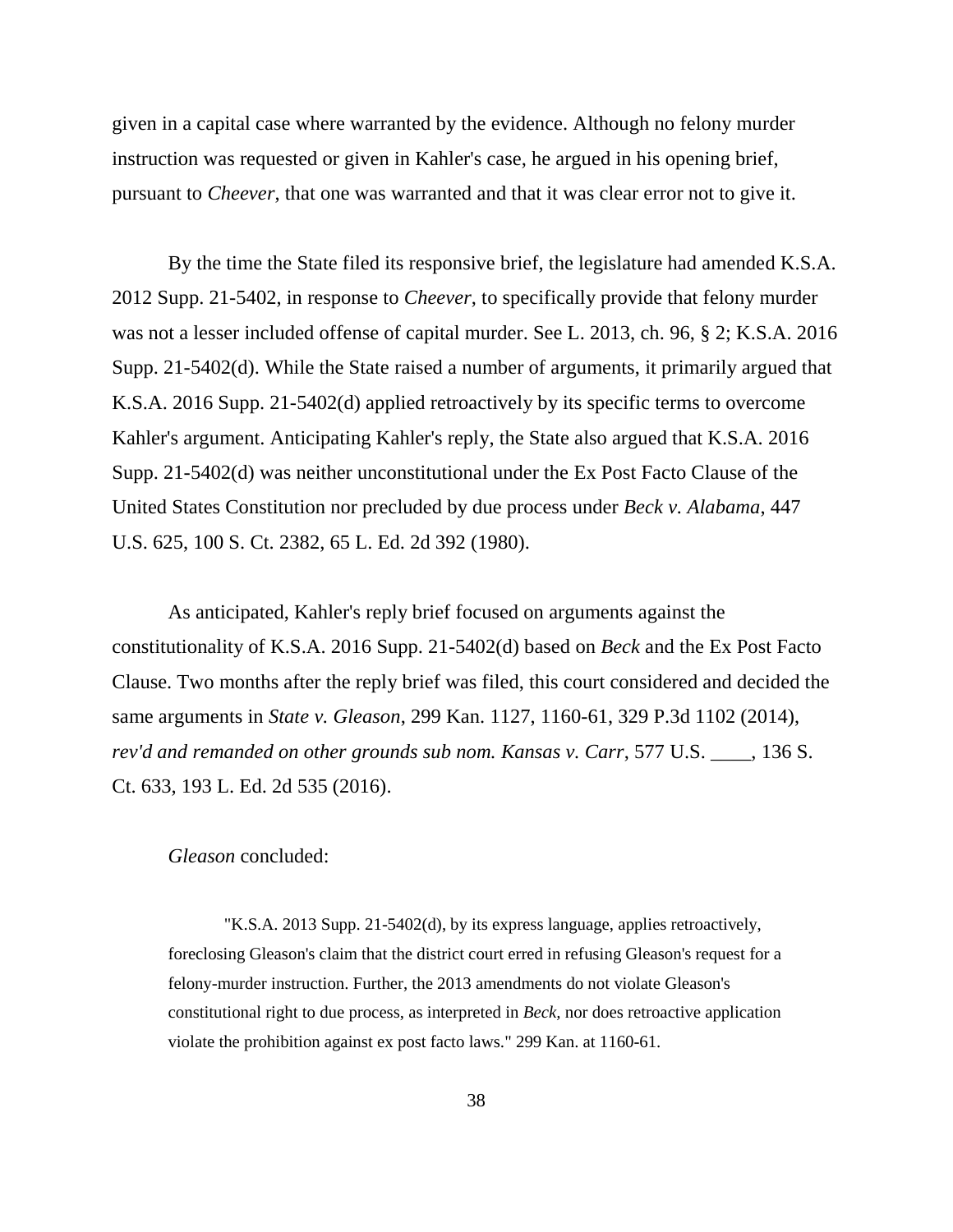In *State v. Carr*, 300 Kan. 1, Syl. ¶ 31, 331 P.3d 544 (2014), *rev'd and remanded* 577 U.S. \_\_\_, 136 S. Ct. 633, 193 L. Ed. 2d 535 (2016), this court held the ruling in *Gleason* eliminated any need to address the argument that a lesser included offense instruction for felony murder was supported by the evidence admitted at trial. And, subsequently in *Cheever*, 306 Kan. at 770, again considering the same arguments, this court held "[t]he reasoning of the *Gleason* and *Carr* cases applies with equal force and effect to this case and requires us to conclude that Cheever was not entitled to a felonymurder lesser included offense instruction. The trial judge did not err when he did not give one."

*Gleason* controls this case and dictates the conclusion that the district judge did not err by failing to give a felony-murder lesser included offense instruction because such an instruction was not legally appropriate.

### VI. LIMITATIONS ON DEFENSE VOIR DIRE

Kahler alleges the district court denied him a fair trial by prohibiting his counsel from questioning prospective jurors during voir dire about their views on the death penalty.

### *Standard of Review/Analytical Framework*

The purpose of voir dire is to enable the parties to select jurors who are competent and without bias, prejudice, or partiality. The nature and scope of voir dire examination is entrusted to the sound discretion of the trial court; however, appellate tribunals have the duty to make an independent evaluation of the circumstances of voir dire in determining whether the district court has taken sufficient measures to ensure the accused is tried by an impartial jury free from outside influences. *State v. Reyna*, 290 Kan. 666, 686, 234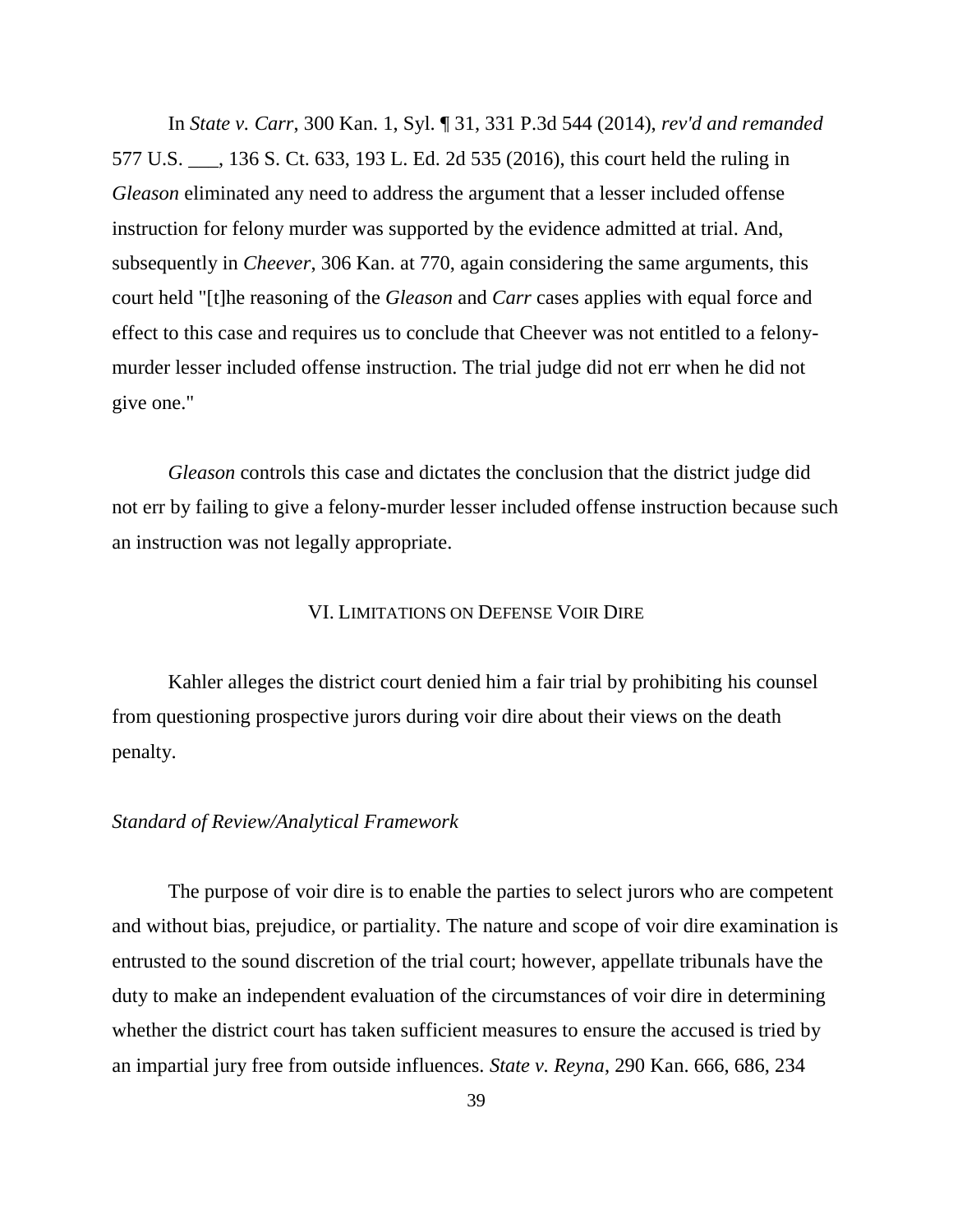P.3d 761 (2010); *Hayden*, 281 Kan. at 128-29; *Aikins*, 261 Kan. at 365-66. An adequate voir dire is essential to protect a defendant's right to an impartial jury guaranteed by the Fifth and Sixth Amendments to the United States Constitution. *State v. Robinson*, 303 Kan. 11, 135, 363 P.3d 875 (2015), *cert. denied* 137 S. Ct. 164 (2016).

We will find an abuse of discretion if the trial court has unconstitutionally restricted a capital defendant's questioning during voir dire. 303 Kan. at 135-36. Mindful that this is a capital case in which the jury has imposed the death penalty, we have carefully examined the record of the district court's conduct of voir dire. Simply put, we find no support for Kahler's argument in the record.

The district judge consistently took the position that Kahler's counsel could not question prospective jurors about their views on the death penalty in the presence of other venire members. Clearly, the district judge was concerned that an individual panel member's comments could prejudice other members and wished to avoid a situation in which it might become necessary to disqualify an entire panel. But discussions between counsel and the district judge prior to commencement of trial, along with the written order covering the conduct of voir dire, made clear that counsel were entitled to question venire members individually when their in-court answers indicated a need to delve into matters outside the hearing of the rest of the panel. At oral argument, counsel for Kahler acknowledged that Kahler's trial counsel was not prevented from making an individual inquiry of each venire person's death penalty views. In fact, trial counsel never made a request to question any of the venire members individually. Consequently, while an absolute prohibition against inquiry in front of the rest of the venire panel might be an unnecessary precaution against the risk of tainting the entire panel, it was not error here.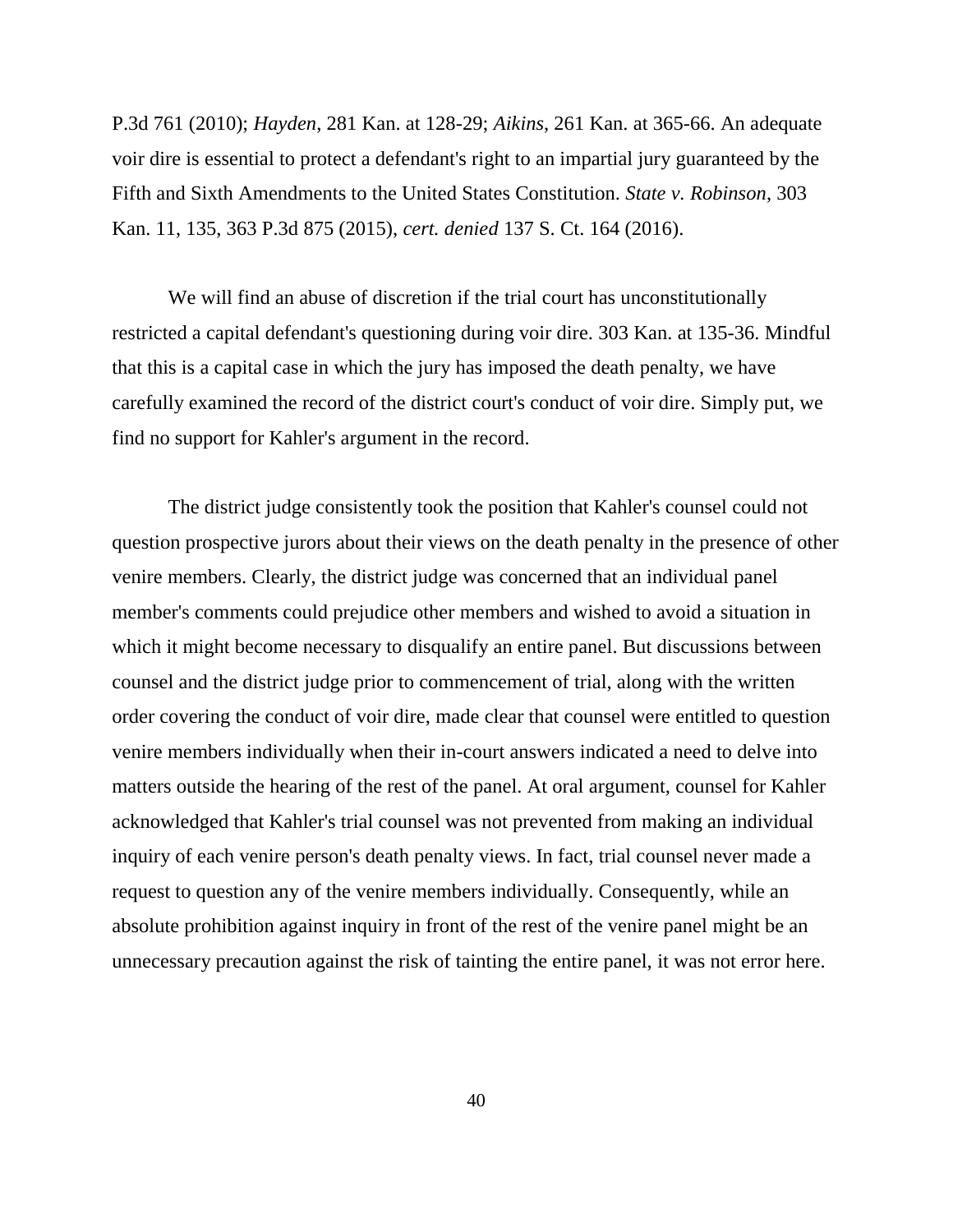#### VII. CUMULATIVE ERROR DURING THE GUILT PHASE

Kahler claims that his guilt phase convictions must be reversed because cumulative trial errors denied him a fair trial.

### *Standard of Review/Analytical Framework*

"'Cumulative trial errors, when considered collectively, may require reversal of the defendant's conviction when the totality of circumstances substantially prejudiced the defendant and denied the defendant a fair trial.'" *Kleypas*, 305 Kan. at 345. No prejudicial error may be found under the cumulative error doctrine if the evidence against the defendant is overwhelming. *Dixon*, 289 Kan. at 71.

"For errors to have a cumulative effect that transcends the effect of the individual errors, there must have been more than one individual error. [Citation omitted]." *State v. Cruz*, 297 Kan. 1048, 1074, 307 P.3d 199 (2013). We have agreed with Kahler that the trial judge should not have told the jury, "I normally don't do this," before giving PIK Crim. 4th 50.070 after opening statements and that the trial judge erred in refusing to give the expert witness instruction requested by the defense. In the process of our review, we also noted an erroneous ruling by the district court on an objection the State lodged during defense counsel's closing argument. In short, there was more than one trial error.

But the touchstone is whether the defendant received a fair trial, not whether he received a perfect trial. See *Cruz*, 297 Kan. at 1075 (defendant entitled to fair trial, not a perfect one). Moreover, we have declined to find reversible error under the cumulative error rule where "'the evidence is overwhelming against the defendant.'" 297 Kan. at 1074. On the record before us, we are firmly convinced beyond a reasonable doubt that the guilty verdict would not have changed if the errors had not been committed.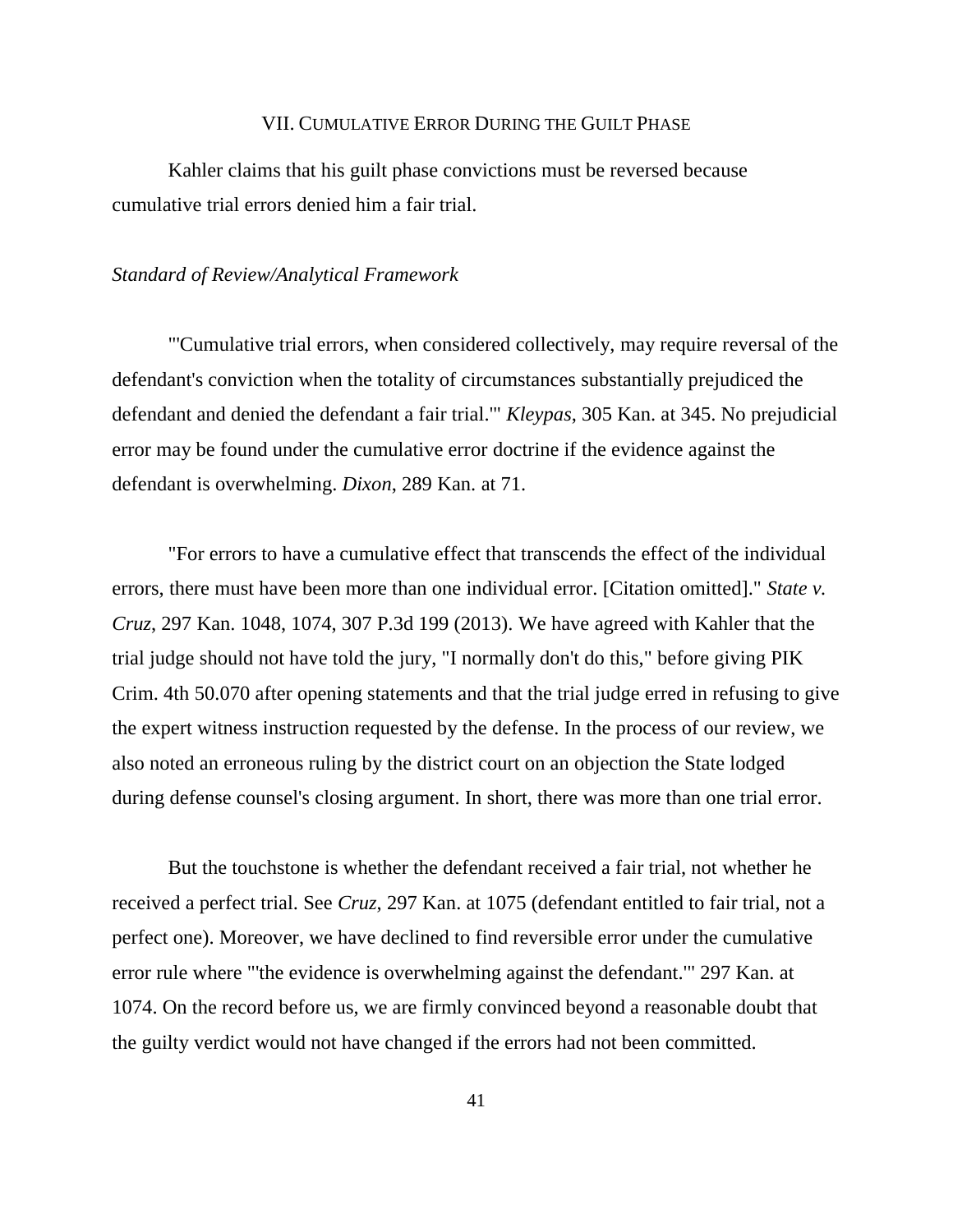We also note that the errors identified during the guilt-phase proceeding are not the type that we would expect to impact the sentencing determination when the same jury decides both guilt and sentence. See *Cheever*, 306 Kan. at 800. Accordingly, we do not revisit this error in our penalty-phase discussion.

#### VIII. EIGHTH AMENDMENT CATEGORICAL CHALLENGE TO DEATH PENALTY

The Eighth Amendment to the United States Constitution prohibits the infliction of "cruel and unusual punishments." Kahler claims that a sentence of death violates that constitutional right when it is imposed upon a severely mentally ill person.

Although Kahler relies on a motion he filed in the district court as having raised this issue below, that motion did not set out a categorical proportionality argument based on mental illness. Nevertheless, this court has held that a categorical proportionality challenge under the Eighth Amendment may be raised for the first time on appeal. *State v. Ruggles*, 297 Kan. 675, 679, 304 P.3d 338 (2013) (analysis does not require review of district court factual findings; claim presents question of law determinative of case).

## *Standard of Review/Types of Categorical Challenges*

"A categorical proportionality challenge under the Eighth Amendment implicates questions of law, and this court has unlimited review." *State v. Dull*, 302 Kan. 32, 40, 351 P.3d 641 (2015).

"The United States Supreme Court identifies three subcategories of categorical proportionality challenges. The first considers the nature of the offense, such as a prohibition on capital punishment for nonhomicide crimes against individuals. *Graham*, 560 U.S. at 60-61 (citing *Enmund v. Florida*, 458 U.S. 782, 102 S. Ct. 3368, 73 L. Ed. 2d 1140 [1982]). The second considers the characteristics of the offender, such as a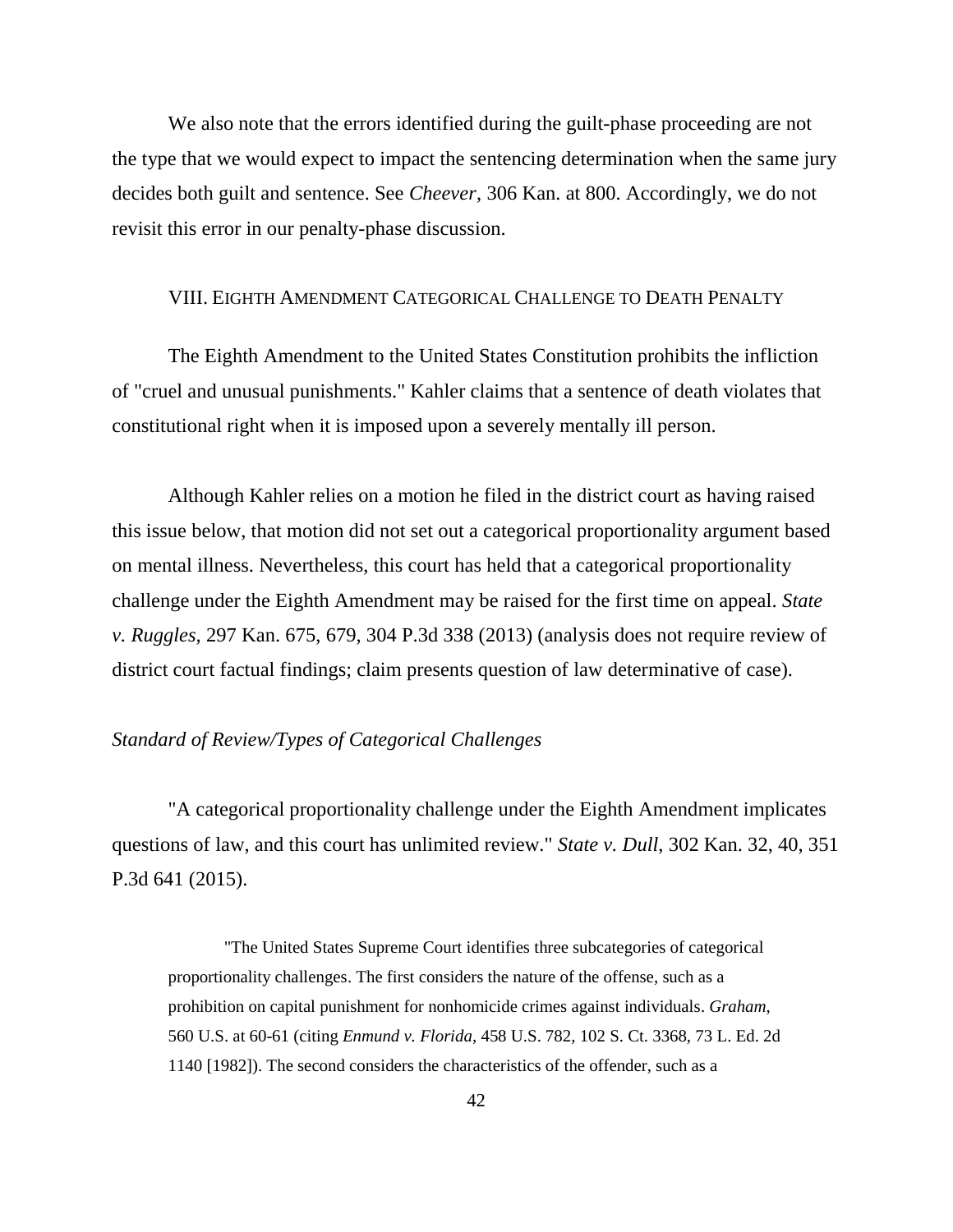categorical rule prohibiting the death penalty for juveniles. *Graham*, 560 U.S. at 61 (citing *Roper v. Simmons*, 543 U.S. 551, 125 S. Ct. 1183, 161 L. Ed. 2d 1 [2005]). The third, which was first recognized in *Graham*, combines the two because it 'implicates a particular type of sentence as it applies to an entire class of offenders who have committed a range of crimes.' 560 U.S. at 61." *State v. Williams*, 298 Kan. 1075, 1086, 319 P.3d 528 (2014).

### *Analysis*

Kahler's claim fits within the second subcategory of offender characteristics. He proposes a categorical rule prohibiting the death penalty for offenders who were severely mentally ill at the time of their crimes.

In analyzing claims under this second category, the United States Supreme Court employs a two-part test:

"The Court first considers 'objective indicia of society's standards, as expressed in legislative enactments and state practice' to determine whether there is a national consensus against the sentencing practice at issue. *Roper*, [543 U.S.] at 563. Next, guided by 'the standards elaborated by controlling precedents and by the Court's own understanding and interpretation of the Eighth Amendment's text, history, meaning, and purpose,' *Kennedy,* 554 U.S., at 421, the Court must determine in the exercise of its own independent judgment whether the punishment in question violates the Constitution. *Roper*, [543 U.S.] at 564." *Graham v. Florida*, 560 U.S. 48, 61, 130 S. Ct. 2011, 176 L. Ed. 2d 825 (2010).

See *Williams*, 298 Kan. at 1087 (identifying two-factor test for analyzing categorical proportionality challenge).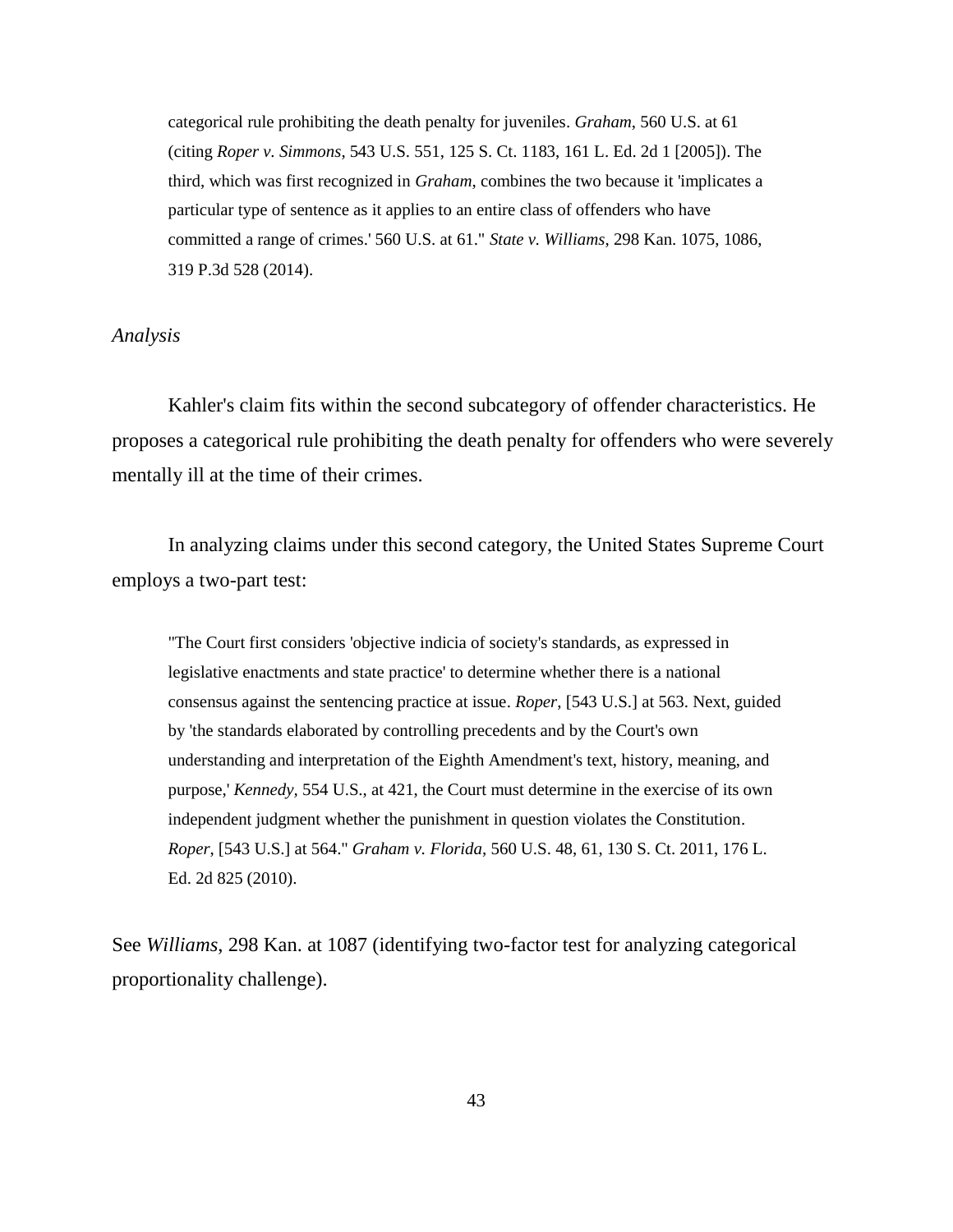We recently considered and rejected a nearly identical argument in *Kleypas*, 305 Kan. at 328-37. In fact, Kahler's brief is, with the exception of those portions pertaining directly to Kahler himself, nearly word for word the same brief that was submitted on this issue in *Kleypas*.

In *Kleypas*, we said that the defendant had not shown the kind of legislative consensus that the Supreme Court relies upon in the first part of its test. Then, in exercising our independent judgment under the second part of the test, we opined as follows:

"As to the second-prong of the test, we explained in *Williams* that 'community consensus is entitled to great weight but it is not determinative.' 298 Kan. at 1087. And in *State v. Mossman*, 294 Kan. 901, 281 P.3d 153 (2012), we observed:

"'In accordance with the constitutional design, "the task of interpreting the Eighth Amendment remains [the Court's] responsibility." [Citation omitted.] The judicial exercise of independent judgment requires consideration of the culpability of the offenders at issue in light of their crimes and characteristics, along with the severity of the punishment in question. [Citations omitted.] In this inquiry the Court also considers whether the challenged sentencing practice serves legitimate penological goals. [Citations omitted.]' *Mossman,* 294 Kan. at 929 (quoting *Graham,* 560 U.S. at 67-68).

"*Atkins* and *Roper* both identify retribution and deterrence as the 'legitimate penological goals' served by the imposition of the death penalty on those who commit the worst crimes. See *Roper*, 543 U.S. at 571; *Atkins*, 536 U.S. at 319. Both conclude that the characteristics of juveniles and the mentally retarded, respectively, make offenders in those categories less culpable than the 'average murderer.' *Atkins*, 536 U.S. at 319. And being less culpable and less amenable to deterrence, the death penalty is inappropriate for their crimes.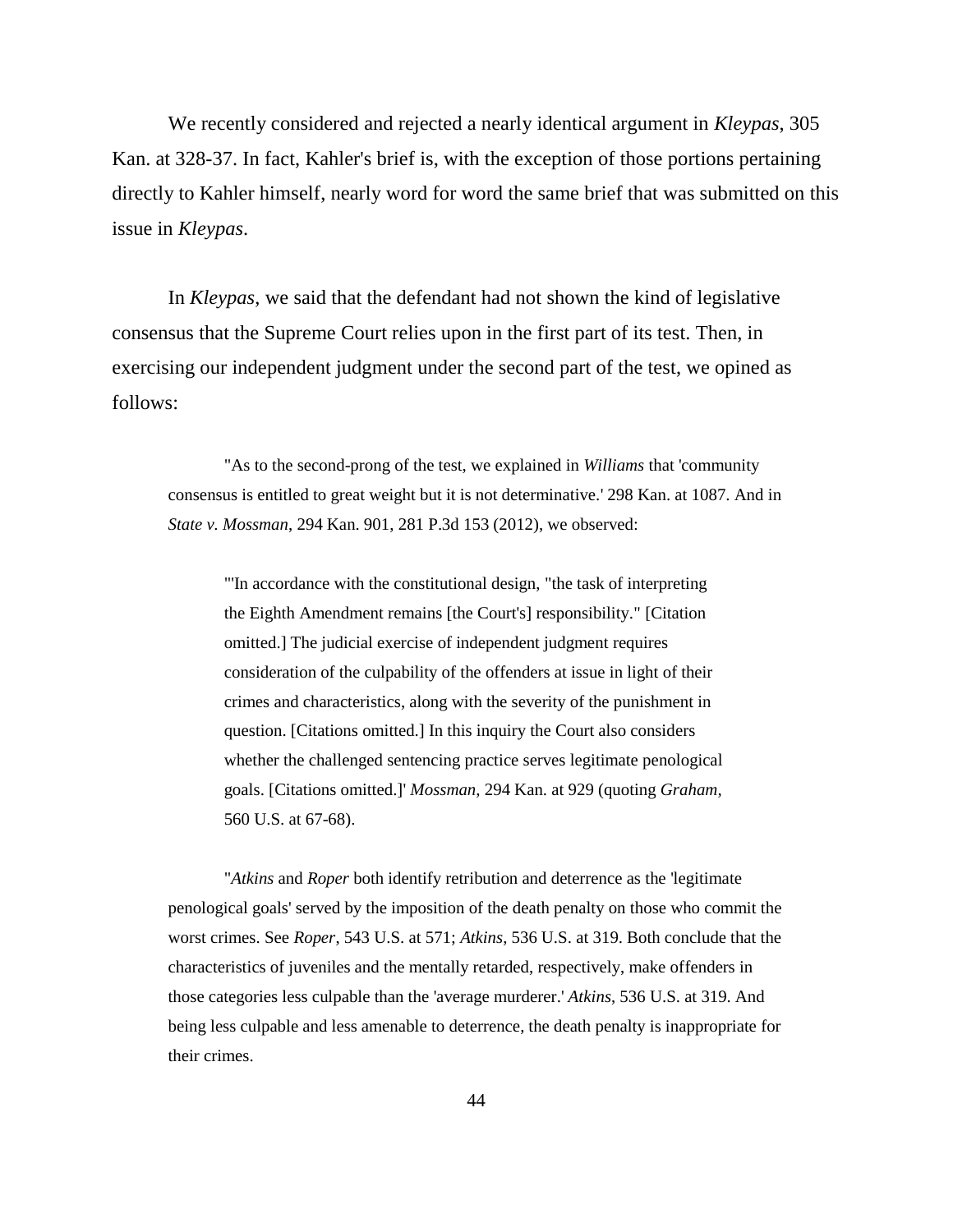"In support of his argument, Kleypas simply states '[t]he culpability of the severely mentally ill is diminished in the same manner as juveniles and the mentally retarded.' He cites language quoted from the ABA recommendation report to illustrate that some severe disorders result in hallucinations or delusions. But the ABA report itself recognizes that diagnosis alone is not a sensible basis for the exemption and, consequently, a case-by-case determination will be required. The report recognizes that *Atkins* left the definition of 'mental retardation' to the states. See 536 U.S. at 317. The report continues:

"'*Atkins* held the death penalty excessive for *every* person with mental retardation, and the Supreme Court therefore dispensed with a case-bycase assessment of responsibility. However, for the disorders covered by this . . . part of the Recommendation, preclusion of a death sentence based on diagnosis alone would not be sensible, because the symptoms of these disorders are much more variable than those associated with retardation or the other disabilities covered by the Recommendation's first paragraph.' ABA Recommendation Number 122A at 671.

"In contrast, in *Roper*, the United States Supreme Court noted that '[t]he differences between juvenile and adult offenders are too marked and well understood to risk allowing a youthful person to receive the death penalty despite insufficient culpability.' 543 U.S. at 572-73. And in *Atkins*, the Court noted that clinical definitions of mental retardation shared common features which ultimately bore on the determination of culpability. See 536 U.S. at 317-18.

"Mental illnesses present less discernable common characteristics than age or mental retardation. Caselaw relating to the implementation of *Ford v. Wainwright*, 477 U.S. 399, 106 S. Ct. 2595, 91 L. Ed. 2d 335 (1986), and *Panetti v. Quarterman,* 551 U.S. 930, 127 S. Ct. 2842, 168 L. Ed. 2d 662 (2007), illustrates the difficulty in defining a discernable standard relating to mental illness. See *Panetti v. Quarterman*, 2008 WL 2338498 (W.D. Tex. 2008). As the ABA standard recognizes, case-by-case evaluations would be necessary; it follows that the level of culpability will vary on a case-by-case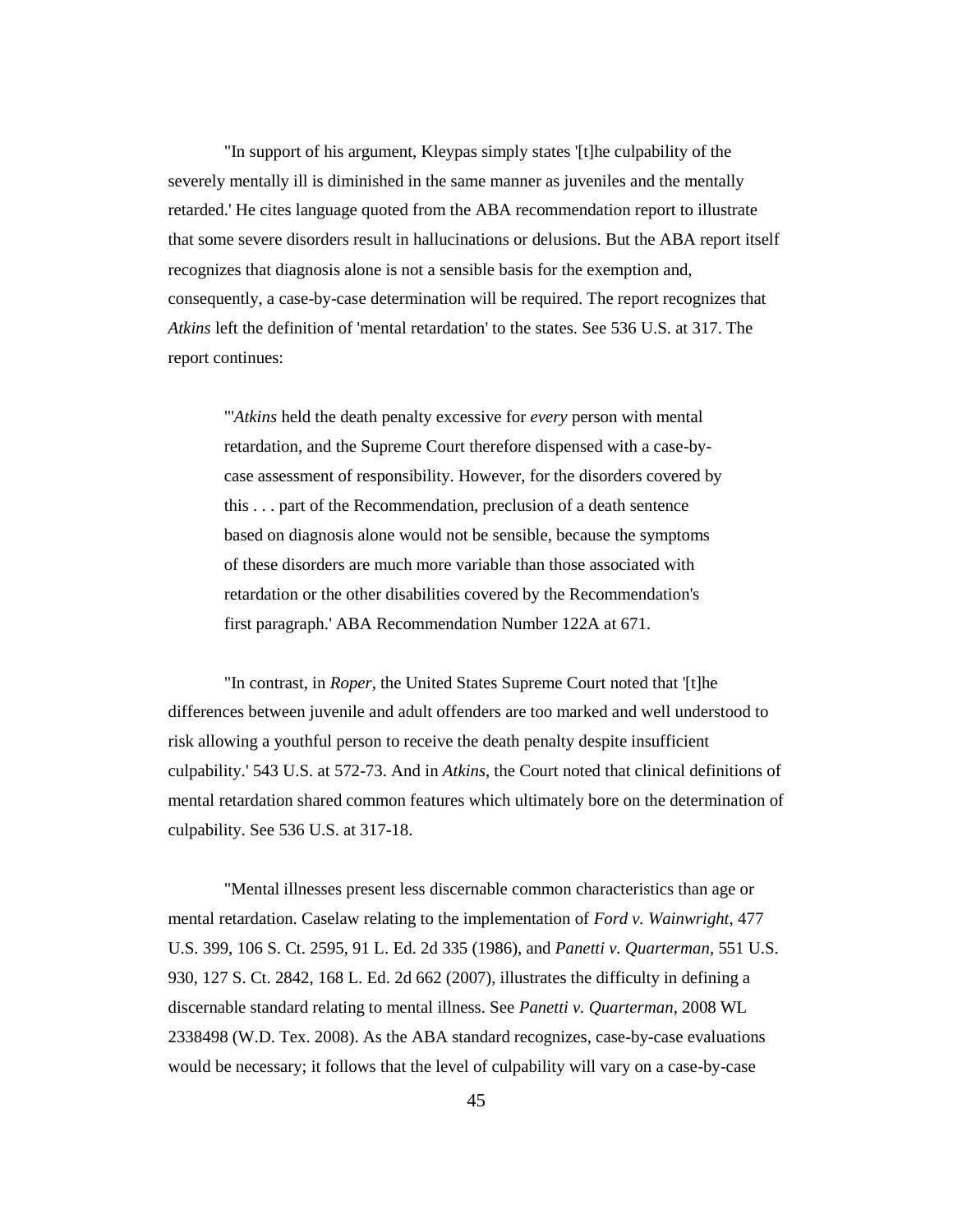basis. While we recognize that some mental illnesses may make a defendant less culpable and less likely to be deterred by the death penalty, often such illnesses can be treated and may not manifest in criminal behavior.

"We also note the protections already in place, which protect the incompetent from trial and the 'insane' from execution. See K.S.A. 2015 Supp. 22-3302 (competency); *Ford,* 477 U.S. at 410 (Eighth Amendment prohibits executing those who are 'insane' at the time the sentence is carried out). In addition, a defendant may present a defense to the crimes based on a lack of capacity. K.S.A. 2015 Supp. 21-5209. Finally, as Kleypas did here, mental illness can be asserted as a mitigator. While we recognize a distinction between disqualification and mitigation, we also recognize that presenting mental illness as a mitigator allows the jury to consider culpability.

"Given these variables and considerations, in the exercise of our independent judgment, we reject a categorical prohibition based on the broad classification of mental illness, even as defined by the ABA standard, in favor of individualized assessments through the sentencing proceeding. See *Graham*, 560 U.S. at 58-61. We have confidence that Kansas juries can weigh a defendant's mental state at the time of the crime as a mitigating factor for consideration in the decision of whether to return a death penalty verdict.

"We conclude that Kleypas fails to make the showing necessary under either prong of the two-part categorical proportionality analysis. We, therefore, deny his Eighth Amendment categorical proportionality challenge and conclude the Eighth Amendment does not categorically prohibit the execution of offenders who are severely mentally ill at the time of their crimes." 305 Kan. at 335-37.

We find this issue controlled by our decision in *Kleypas* and see no reason to revisit that holding.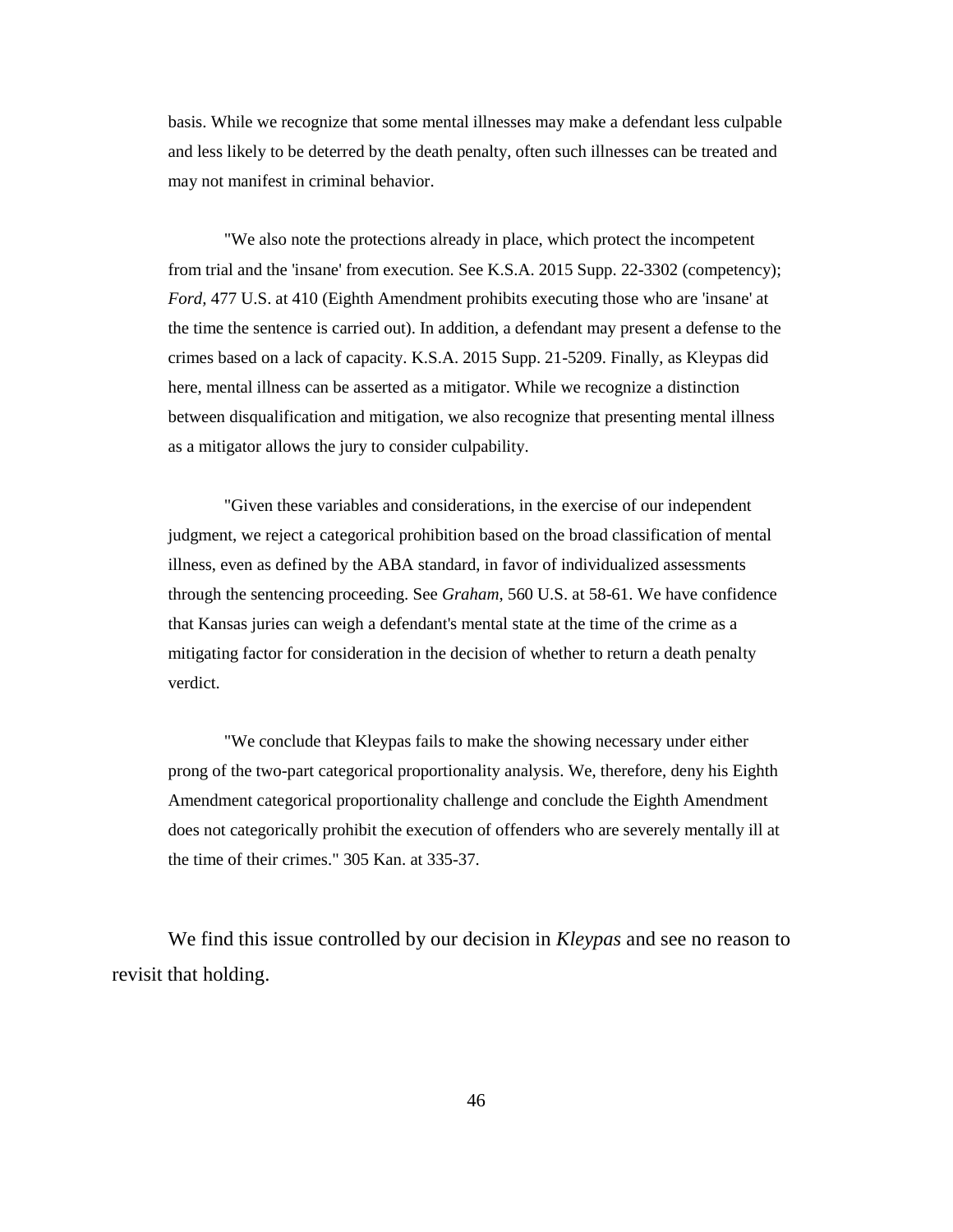#### IX. CONSTITUTIONALITY OF THE AGGRAVATING CIRCUMSTANCES

Kahler argues the two aggravating circumstances relied upon by the State to justify the death penalty failed to properly channel the jury's discretion as required by the federal and state constitutions. He argues that the "killing or creating a great risk of death to more than one person" factor is duplicative of the elements needed to prove capital murder. He argues that the "heinous, atrocious, and cruel" factor is vague and duplicative.

#### *Standard of Review*

The constitutionality of a statutory aggravating circumstance is a question of law subject to unlimited review. *Gleason*, 299 Kan. at 1186 (because challenge to constitutional validity of aggravating circumstances may require statutory interpretation, review is unlimited).

#### *Analysis*

Kahler acknowledges in his brief that this court has decided the questions raised in this issue against him. See *State v. Scott*, 286 Kan. 54, 110, 183 P.3d 801 (2008) (using the same conduct as element of capital murder and as aggravating factor not unconstitutional), *overruled on other grounds by State v. Dunn*, 304 Kan. 773, 375 P.3d 332 (2016); *State v. Kleypas*, 272 Kan. 894, 1029, 40 P.3d 139 (2001) ("heinous, atrocious or cruel" aggravating circumstance, as defined and narrowed in sentencing jury instructions, narrows class of persons who are death eligible in constitutional manner), *overruled on other grounds by Kansas v. Marsh*, 548 U.S. 163, 126 S. Ct. 2516, 165 L. Ed. 2d 429 (2006). Kahler has raised no new arguments nor pointed to any caselaw which would provide a basis for reconsideration of those decisions, and we decline to do so.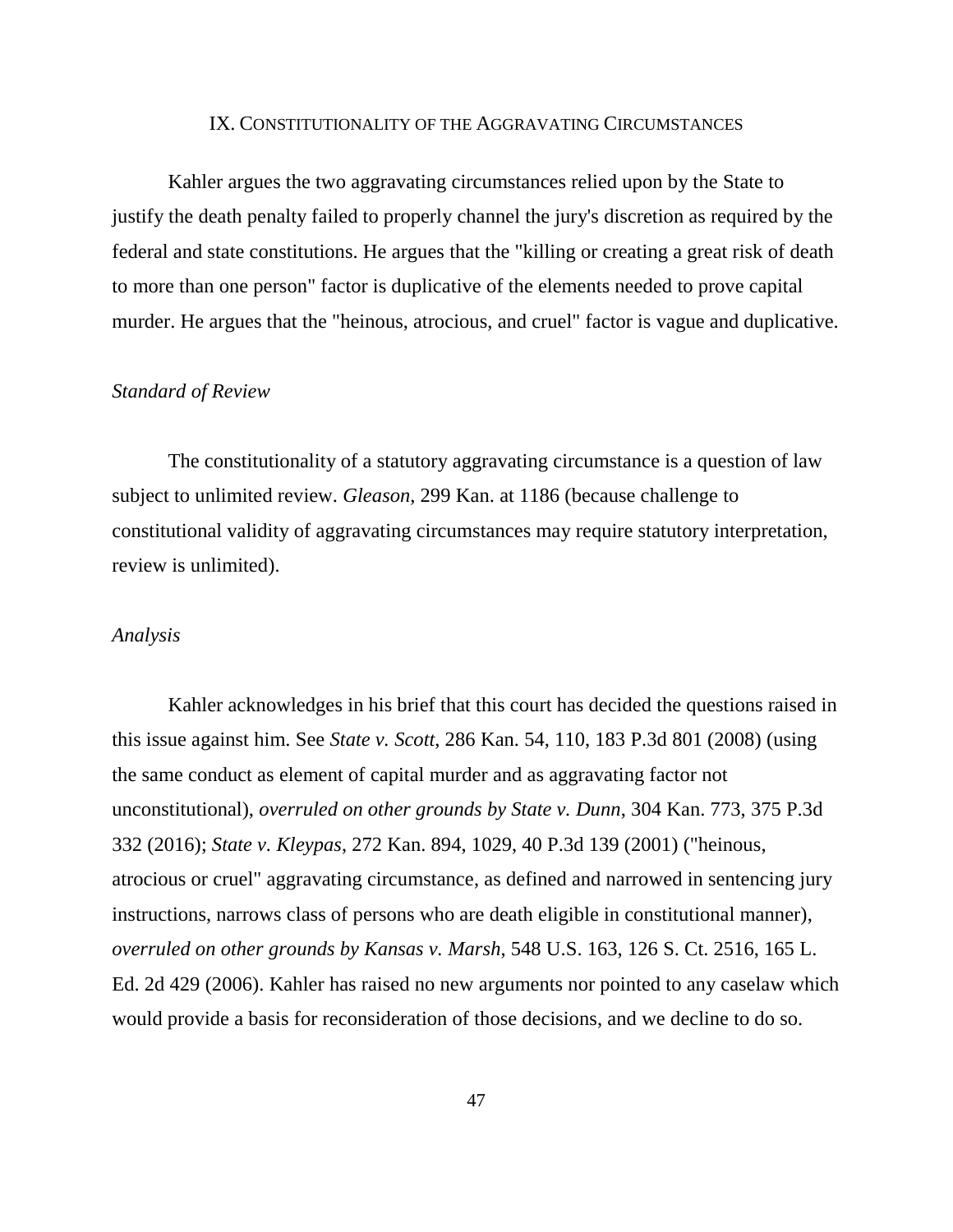#### X. SUFFICIENCY OF THE EVIDENCE OF AN AGGRAVATING CIRCUMSTANCE

For his final issue, Kahler argues there was insufficient evidence to support the jury's finding of the second aggravating factor argued by the State, *i.e.*, that the crime was committed in an especially heinous, atrocious, or cruel manner.

#### *Standard of Review*

The standard of review of the sufficiency of the evidence to support an aggravating circumstance was set out by this court in *Kleypas*, 272 Kan. at 1019, to-wit:

"The standard of review on appeal as to the sufficiency of evidence regarding an aggravating circumstance is whether, after review of all the evidence, viewed in the light most favorable to the prosecution, the appellate court is convinced that a rational factfinder could have found the existence of the aggravating circumstance beyond a reasonable doubt."

#### *Analysis*

At the penalty hearing, the State relied in part on the evidence it had presented at the guilt phase trial. The State also put the coroner, Dr. Erik Mitchell, back on the stand to largely repeat his testimony from the guilt phase concerning the bullet wounds suffered by each of the victims. With respect to each victim, Mitchell described where each bullet entered the body, how the wound or wounds would have affected the victim's awareness and her ability to feel pain, and, ultimately, how they would have brought about her death. He testified that all of the women would have suffered the severe pain of being shot. He also concluded that all of them retained awareness long enough to know of the other shootings going on around them and to be cognizant of their own possible impending death.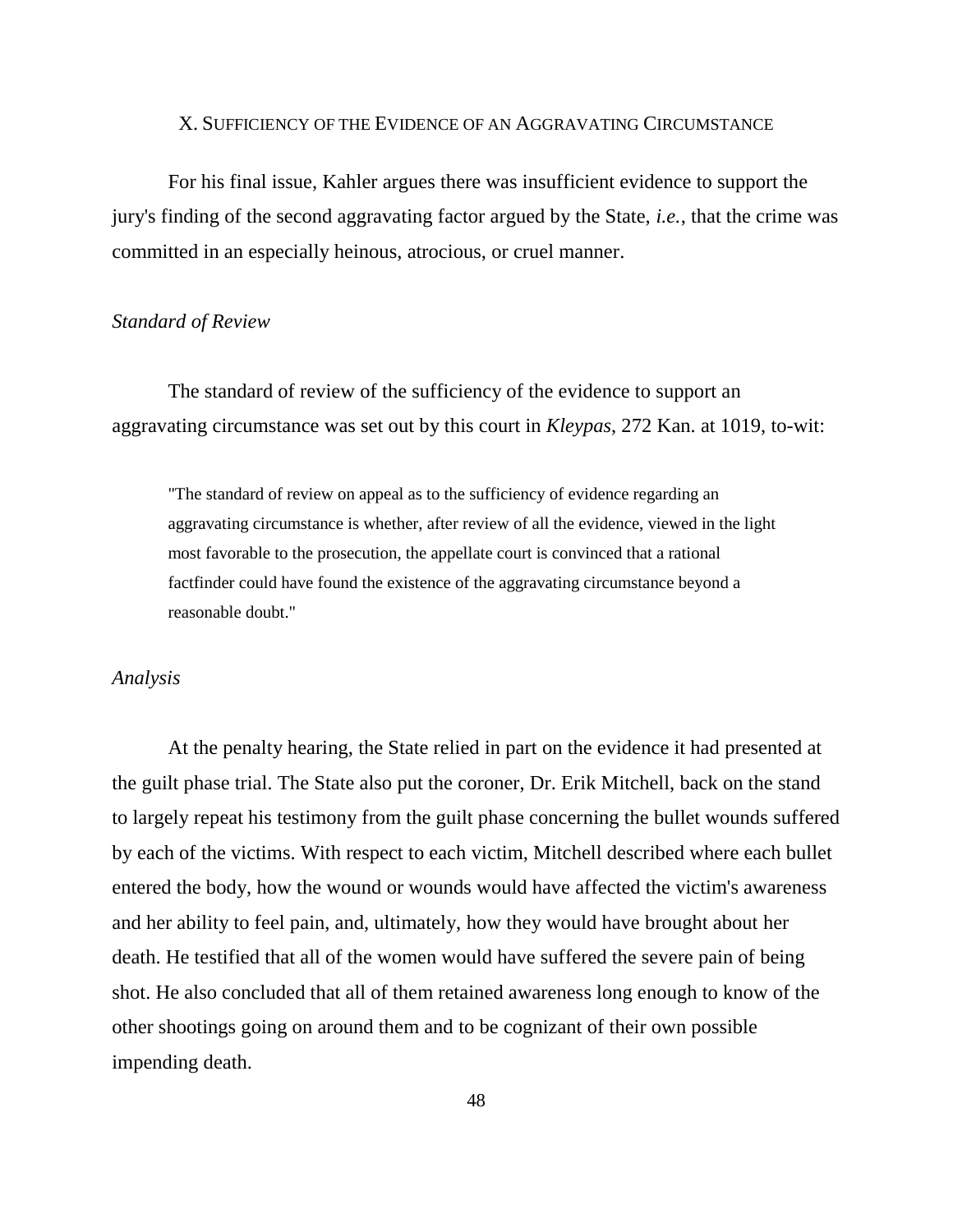The jury was instructed in accord with PIK Crim. 3d 56.00-C6 (2008 Supp.), on the heinous, atrocious, or cruel aggravating circumstance:

"That the defendant committed the crime of capital murder in an especially heinous, atrocious or cruel manner. As used in this instruction, the following definitions apply:

• 'heinous' means extremely wicked or shockingly evil;

- 'atrocious' means outrageously wicked and vile; and
- 'cruel' means pitiless or designed to inflict a high degree of

pain, utter indifference to, or enjoyment of the sufferings of others.

"In order to find that the crime of capital murder is committed in an especially heinous, atrocious, or cruel manner, the jury must find that the perpetrator inflicted serious mental anguish or serious physical abuse before the victim['s] death. Mental anguish includes a victim's uncertainty as to her ultimate fate."

We have often held that shooting deaths are not inherently heinous, atrocious, or cruel. We compiled a number of those cases in *State v. Baker*, 281 Kan. 997, 1019, 135 P.3d 1098 (2006). See, e.g., *State v. Holmes*, 278 Kan. 603, 608, 638-39, 102 P.3d 406 (2004) (reversing hard 40 sentence because firing a single shot through the victim's heart was not especially heinous, atrocious, or cruel); *State v. Flournoy*, 272 Kan. 784, 794, 36 P.3d 273 (2001) (holding that the defendant's act of shooting the victim five times within 1 minute was not especially heinous, atrocious, or cruel); *State v. Cook*, 259 Kan. 370, 401-03, 913 P.2d 97 (1996) (reversing hard 40 sentence because the defendant's act of shooting the victim twice was not especially heinous, atrocious, or cruel); *State v. Reed*, 256 Kan. 547, 562-63, 886 P.2d 854 (1994) (concluding that shooting the victim in the head was not especially heinous, atrocious, or cruel and other testimony supporting the finding amounted to conjecture and speculation).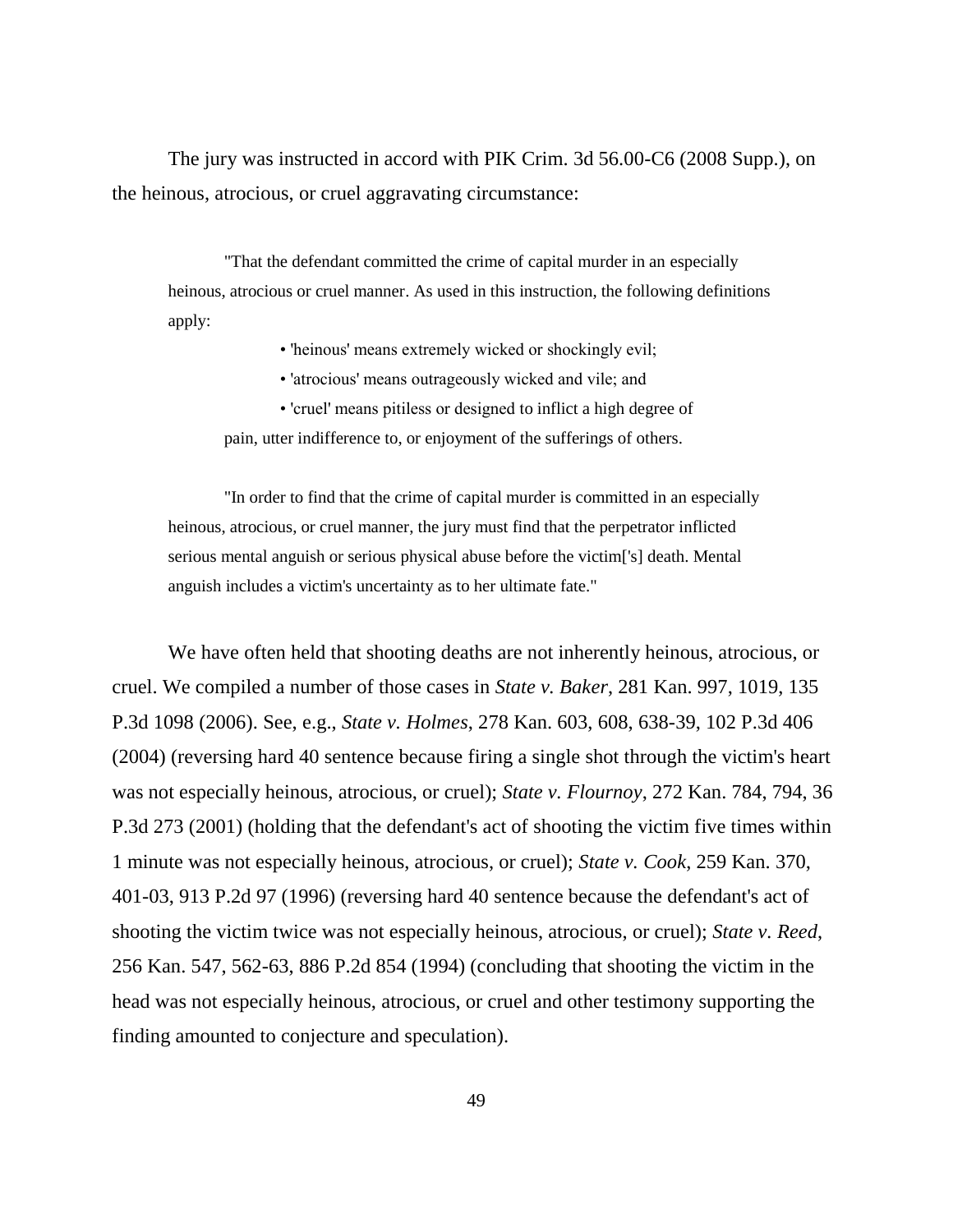In *Baker*, we also reviewed a number of cases in which this court had found shooting deaths to be especially heinous, atrocious, or cruel. 281 Kan. at 1019-20. See, e.g., *State v. Washington*, 280 Kan. 565, 571-72, 123 P.3d 1265 (2005) (shooting deaths were especially heinous, atrocious, or cruel when the victims attempted to flee after being shot and the defendants pursued the victims, continuing to shoot until the victims died); *State v. Perry*, 266 Kan. 224, 234, 968 P.2d 674 (1998) (defendant waved gun in front of his victims before shooting them and forced one of the victims to watch the defendant shoot her sister); *State v. Brady*, 261 Kan. 109, 123-24, 929 P.2d 132 (1996) (defendant forced two shooting victims to lie face down on floor with their heads close together while he paced around room for about 15 minutes holding a gun, then shot first victim in the head while second victim watched, then shot second victim in the head). We concluded in *Baker* that the "common thread" running between those cases in which we held a shooting death had been especially heinous, atrocious, or cruel was evidence of the infliction of mental anguish upon the victim prior to death. 281 Kan. at 1020.

A more recent case is factually similar to this case. In *State v. Hayes*, 299 Kan. 861, 327 P.3d 414 (2014), defendant Terry Ray Hayes was married to Tiffani Hayes for a little over a year. In April 2010, Tiffani moved out, and shortly afterward, Hayes filed for a divorce. He experienced depression and suicidal ideations following the breakup. There was evidence that Hayes continually contacted Tiffani electronically, at work and elsewhere, that he accused her of infidelity, and that he had told others he would kill her. On the day of the murder, Hayes lured Tiffani to his home by telling her he had some of her property that she needed to pick up. Tiffani arrived with a friend and approached Hayes who was in the driveway. The friend witnessed Hayes confront Tiffani, heard Tiffani scream, and then saw Tiffani being chased down as she tried to escape from Hayes who had a gun. Hayes shot Tiffani in the back of the head when he caught up to her. In summing up the evidence supporting the aggravator, this court said there was "evidence that Hayes had threatened Tiffani in the past, that he lured her to his residence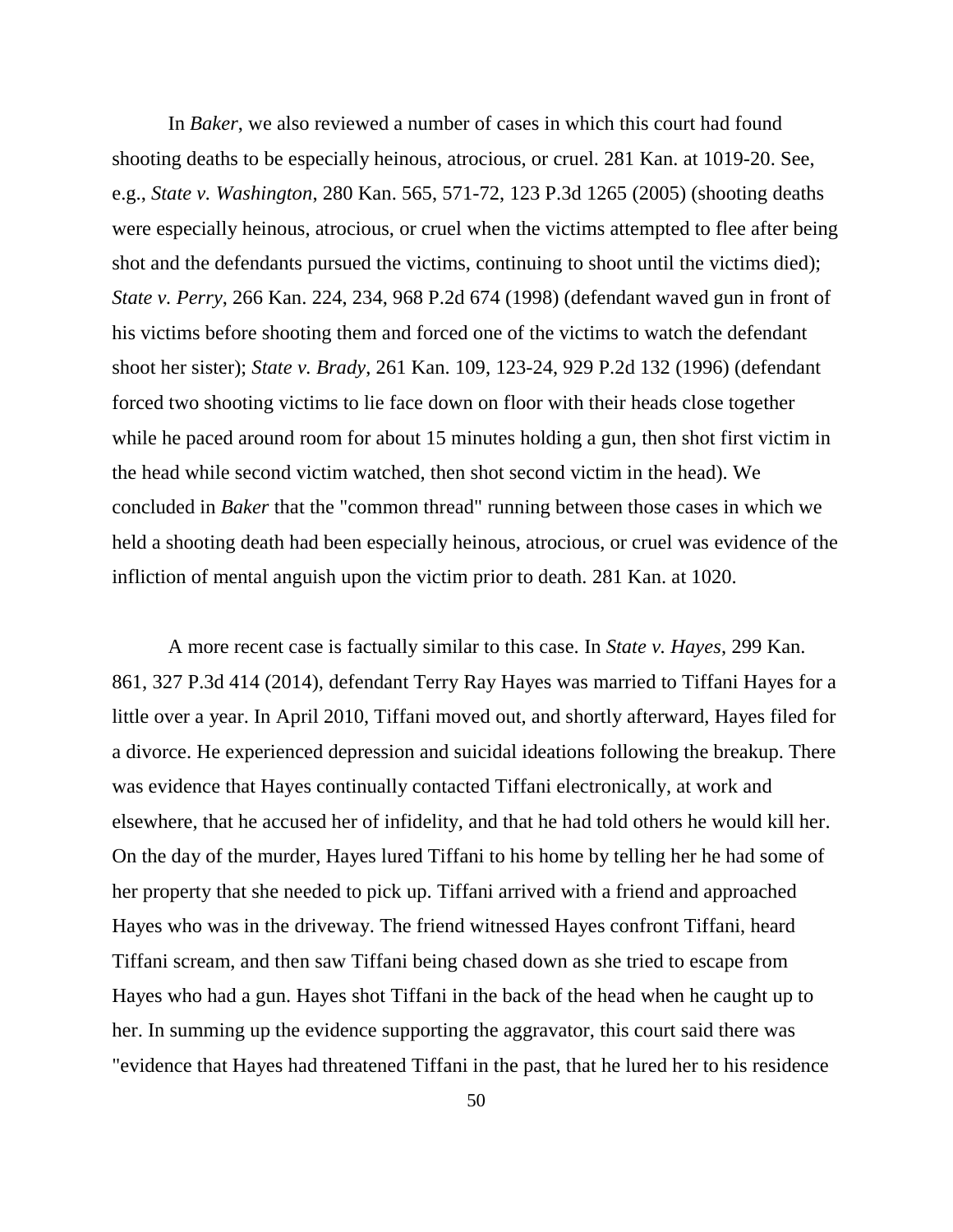in order to kill her, and that he killed Tiffani as she tried to run away from him." 299 Kan. at 868.

Here, there was evidence that Kahler engaged in similar electronic stalking in which he sent emails to Karen, to Karen's lover, and to others. There was evidence Kahler was severely depressed and was obsessed with Karen's leaving. There was also evidence of a prior physical threat to Karen. Karen had previously had Kahler arrested for battering her, and she was aware of his obsessive behavior. In *Hayes*, the district court relied on similar evidence to establish that Tiffani had reason to fear Hayes and, as a result, suffered mental anguish at the time of her death. As in *Hayes*, it is reasonable to conclude that Kahler's prior behavior contributed to Karen's mental anguish when he walked into Wight's kitchen with a gun and shot her.

In addition to the evidence above, there is clear evidence from the Life Alert recording that Kahler methodically went through the house shooting each of the women in turn. The coroner's testimony established that the bullet wounds to each of the victims were not immediately fatal and would have left each victim conscious long enough to suffer the physical pain of her injuries in addition to the mental anguish of her impending death. The evidence clearly established that Wight and Lauren were aware of others being shot before them and lived long enough to suffer seriously from their own wounds and to fear for their own lives. The Life Alert recording established beyond question that Lauren suffered severe mental anguish as her father went through the house shooting her family members as she lay mortally wounded fearing for her own life. Viewing this evidence in the light most favorable to the prosecution, we easily conclude that a rational factfinder could have found beyond a reasonable doubt that Kahler committed the murders in an especially heinous, atrocious, or cruel manner.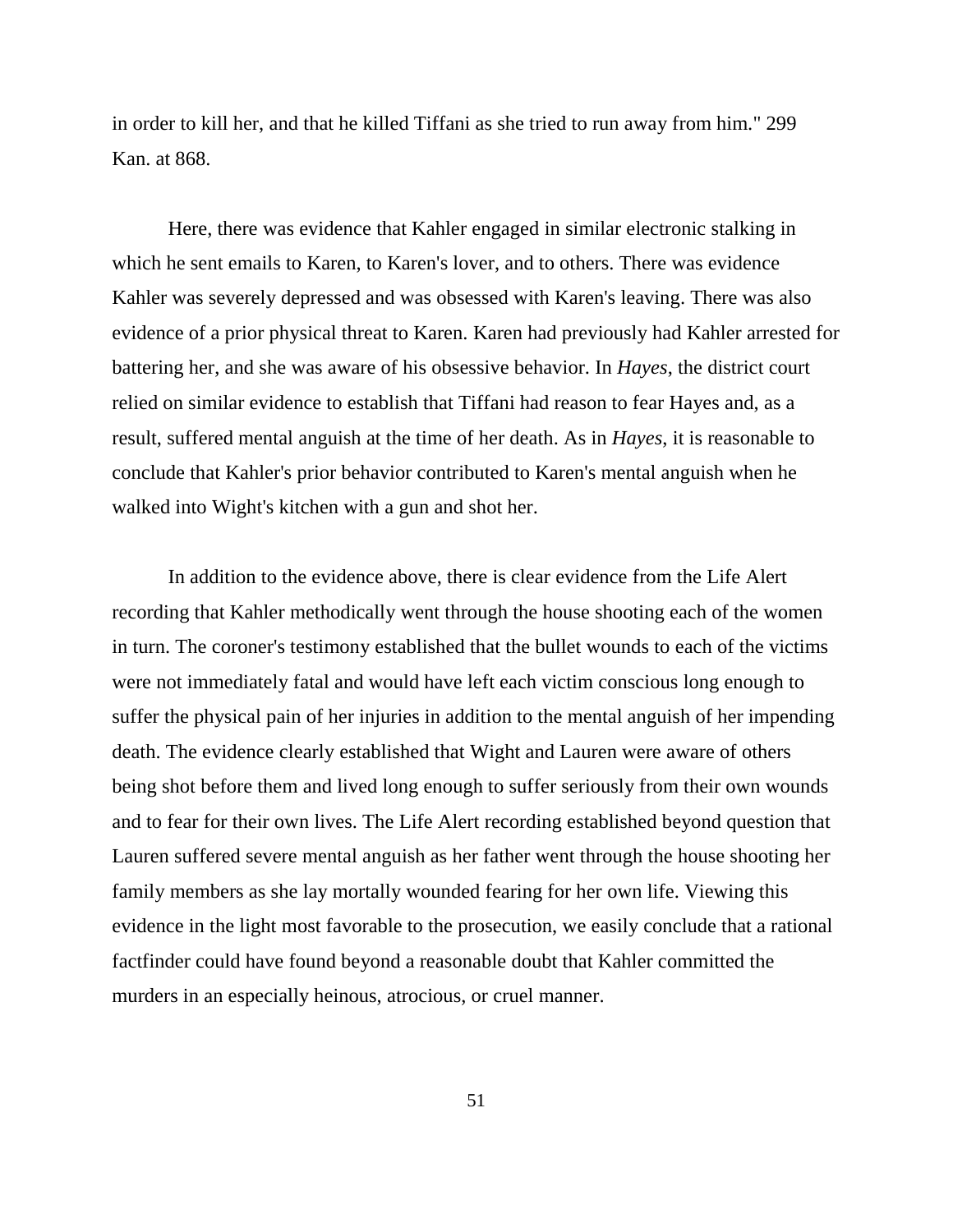We applied the same standard of review in *Gleason*, where we recognized our "independent duty to consider the sufficiency of the evidence to support the jury's findings on aggravating circumstances." 299 Kan. at 1189 (citing K.S.A. 2013 Supp. 21- 6619[c][2], which provides this court "shall determine . . . whether the evidence supports the findings that an aggravating circumstance or circumstances existed").

Kahler does not contest the jury's finding that Kahler killed or created a great risk of death to more than one person. But under our independent duty to determine "whether the evidence supports the findings that an aggravating circumstance or circumstances existed," see K.S.A. 2016 Supp. 21-6619(c)(2), we have no problem determining that the evidence was sufficient to support this aggravating circumstance. With our determination above that sufficient evidence supported the heinous, atrocious, or cruel aggravating circumstance, we now must determine whether the evidence supports the finding that "mitigating circumstances were insufficient to outweigh the aggravating circumstances." K.S.A. 2016 Supp. 21-6619(c)(2). Again, we have no difficulty in determining that the jury's weighing determination and sentencing verdict were supported by the evidence.

### **CONCLUSION**

Kahler's conviction of capital murder under K.S.A. 21-3439(a)(6) and his sentence of death are affirmed.

ROSEN, J., not participating. MICHAEL J. MALONE, Senior Judge, assigned.<sup>1</sup>

 $\overline{a}$ 

<sup>1</sup>**REPORTER'S NOTE:** Senior Judge Malone was appointed to hear case No. 106,981 vice Justice Rosen under the authority vested in the Supreme Court by K.S.A. 20-2616.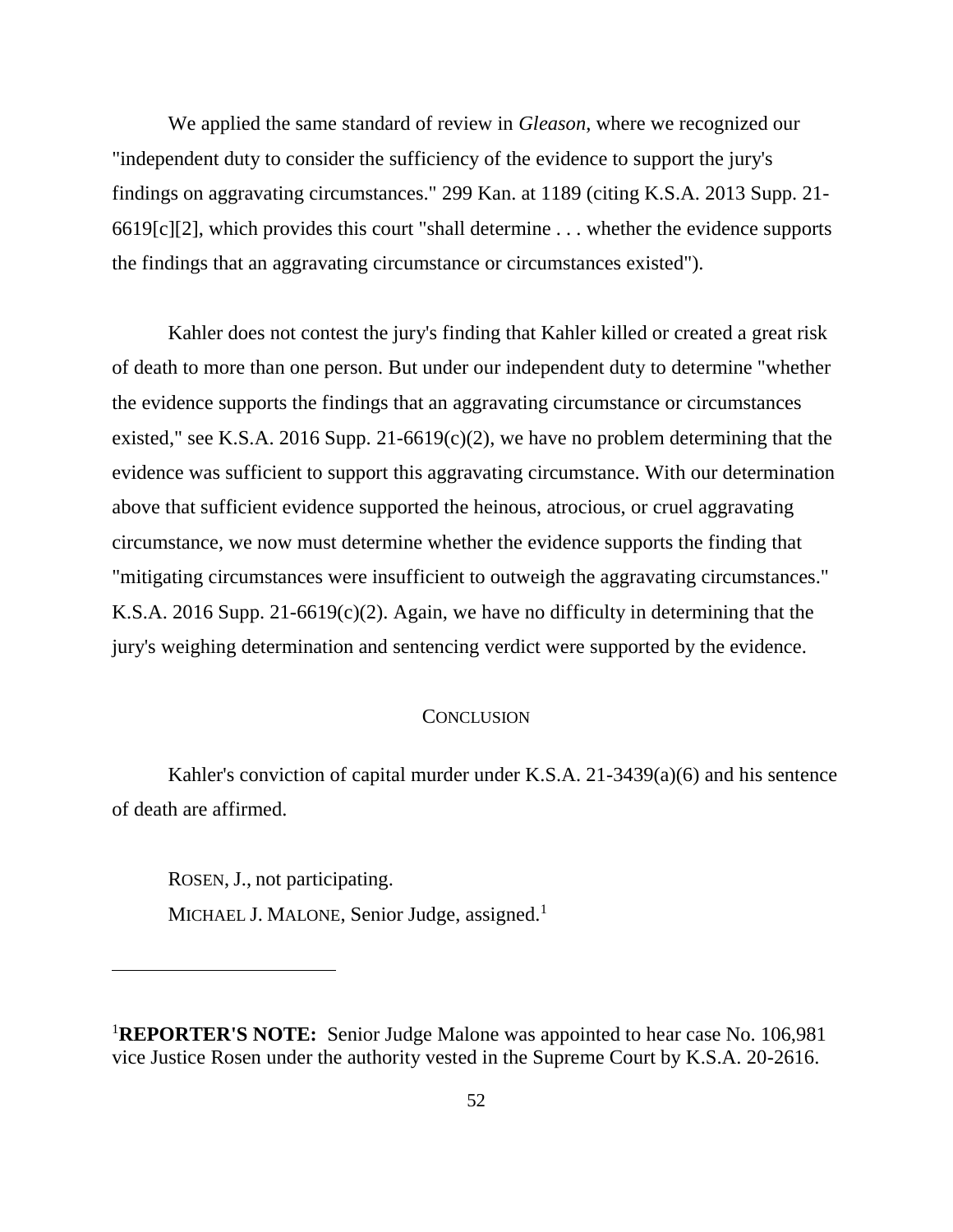BILES, J., concurring in part and dissenting in part: I agree with the majority's decision to affirm James K. Kahler's convictions and sentences but disagree with one conclusion reached by the majority. I would not characterize as misconduct the trial judge's aside that "I normally don't do this" before giving the pattern jury instruction about remarks of counsel. I think the majority reaches the wrong conclusion and in the process does a disservice to the trial bench. It slaps a "judicial misconduct" label on what, at worst, should be an opportunity for a simple "teaching moment" to caution judges about their banter with juries.

\* \* \*

The comment in question came after defense counsel's opening statement. Recall there were three objections to defense counsel's opening statement with one admonition to defense counsel being overheard by the jury. And after counsel finished, the district judge gave an admittedly proper preliminary jury instruction, saying:

"All right. Ladies and gentlemen of the jury, I'm going to read an instruction to you at this time. *I normally don't do this, but I am going to ask that you listen carefully*. This is one of the instructions that will be given to you later but I wish to give it to you now also. That statement is: Statements, arguments, and remarks of counsel are intended to help you in understanding the evidence and in applying the law, but they are not evidence. If any statements are made that are not supported by evidence, they should be disregarded." (Emphasis added.)

Kahler argues this passing comment about what normally occurs in a typical trial, along with its proximity to his counsel's opening statement and the State's objections, shows judicial bias requiring reversal of Kahler's convictions. The majority does not go that far, but it tags the comment as judicial misconduct. I disagree.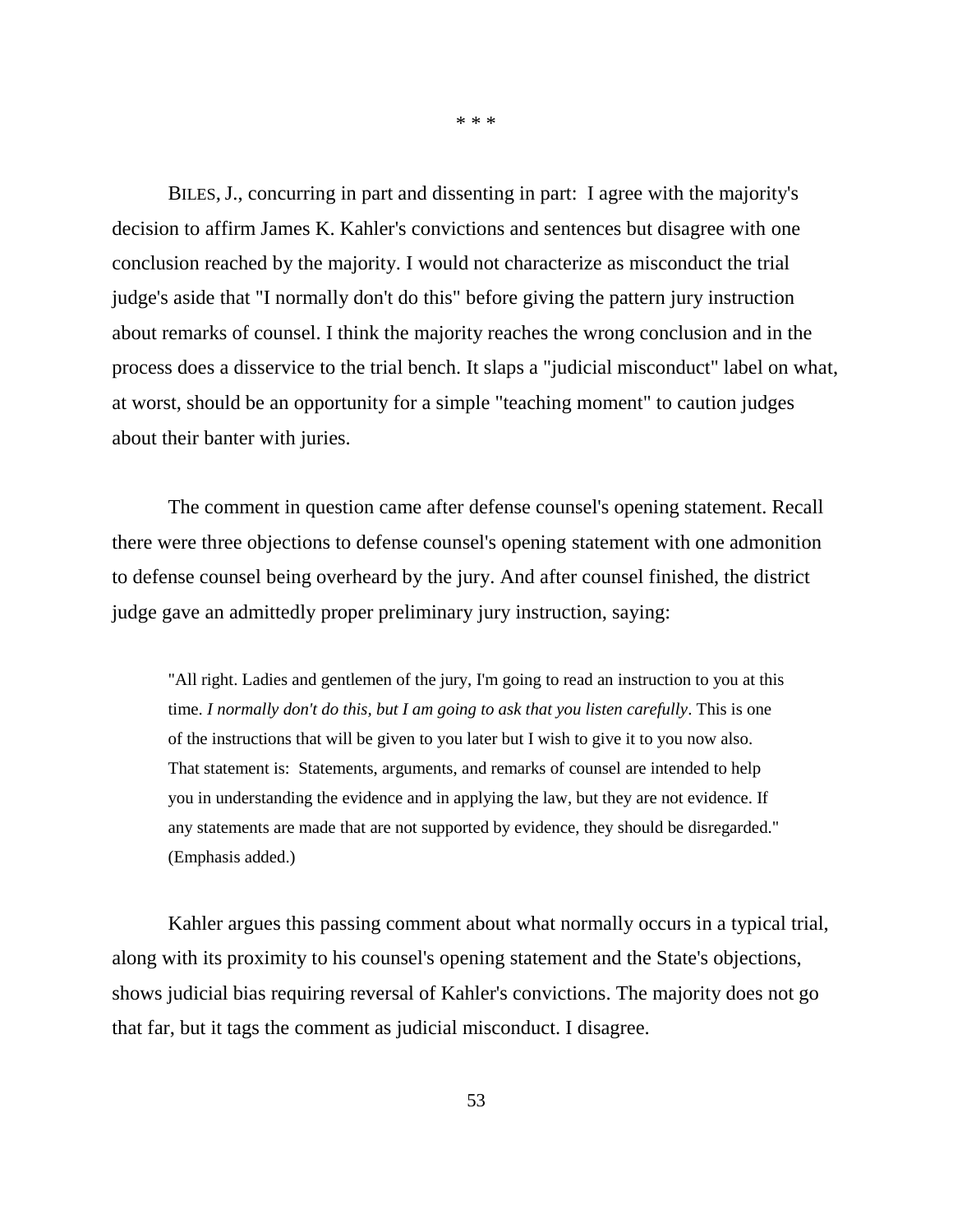When addressing the merits of this alleged judicial misconduct—"I normally don't do this"—this court must consider the facts and circumstances surrounding the alleged misconduct to decide whether the remark manifested bias that impaired the trial's fairness. *State v. Hayden*, 281 Kan. 112, 116, 130 P.3d 24 (2006). In this case, the trial judge had a tough job. He was coping with a particularly heinous, high-profile death penalty case involving a quadruple homicide. Two victims were young girls.

In what was obviously an effort to maintain focus and order, the trial judge sandwiched both counsel's opening statements between appropriate preliminary pattern jury instructions. Immediately before the State's opening remarks, the trial judge instructed jurors to consider only the testimony and exhibits admitted into evidence. Immediately after the defense's remarks, the trial judge cautioned the jury as recited above.

It is impossible for me to understand how the defense can cry foul when what the trial judge advised the jury about included a comment that explained the State and defense counsel's purpose in giving their openings was to help jurors understand the evidence and application of the law. Surely, no one would take the State seriously if it objected that its opening statement was diminished because it was preceded by the judge telling the jury to consider only the testimony and exhibits—effectively inviting the jury to disregard what it was about to hear. And the instruction that followed the opening statements here can objectively be seen as validating the purpose of opening statements, rather than degrading a particular speaker's integrity.

What we are left with is the trial judge's aside that he "normally" did not give the later instruction, but wanted the jury to hear it then, and would give it again later. What would a reasonable person take from this?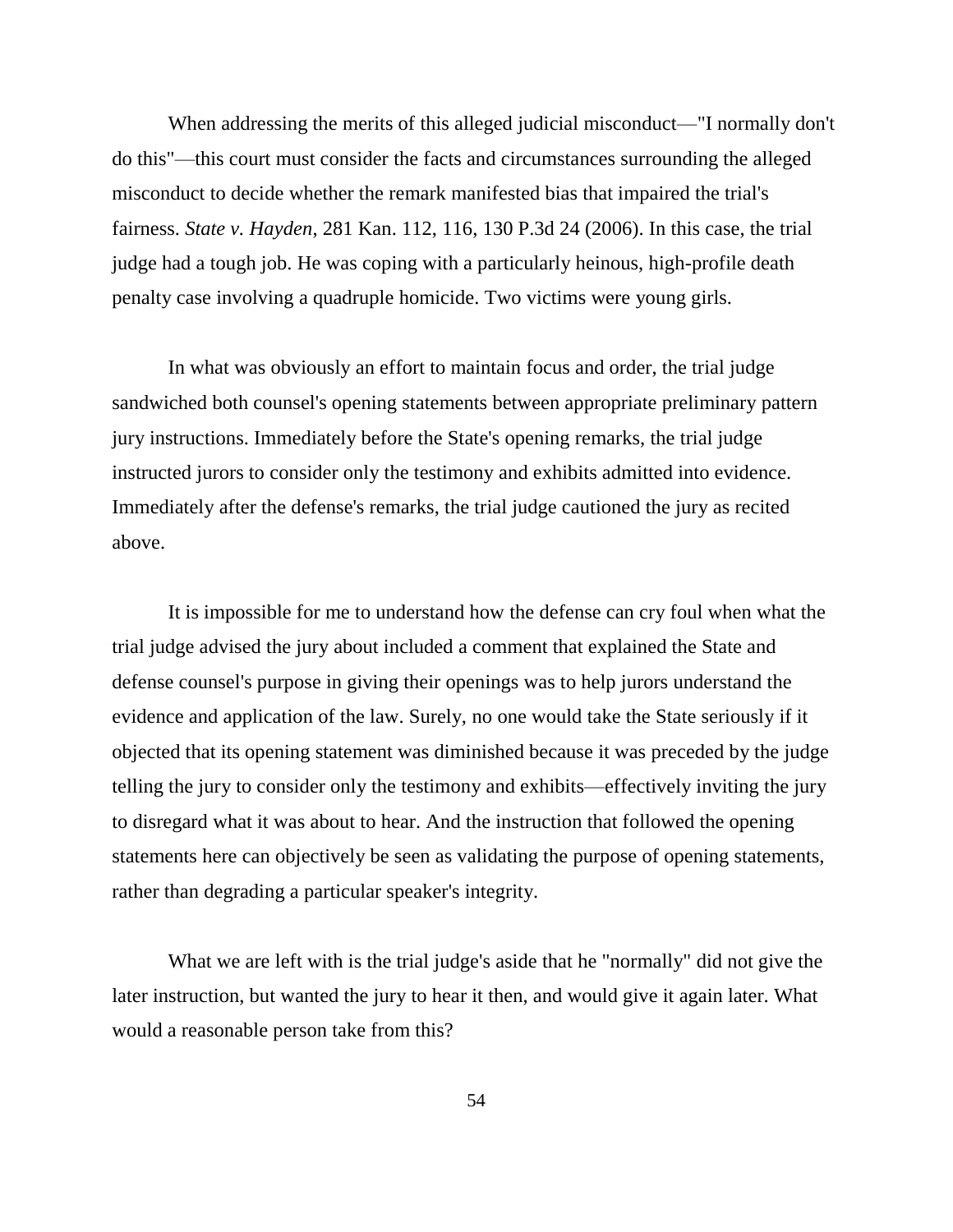Indulging the majority's willingness to speculate, one obvious answer arises because these jurors knew they were hearing an abnormal, highly charged, multiple murder case in which an individual's life hung in the balance. And given that, they would have far more readily associated the judge's comment that he did not "normally" give a particular instruction with the serious business at hand and what was most assuredly on everyone's minds, i.e., the grisly case being heard. Instead, the majority steadfastly conjectures that jurors "would" see the remarks "undoubtedly" as targeting the defense in some critical way. Slip op. at 20-21. That conclusion is too farfetched under the facts and circumstances presented.

I disagree with the majority's characterization of this remark as judicial misconduct and error. But I agree if the comment was error, it was harmless beyond a reasonable doubt.

STEGALL, J., joins the foregoing concurring and dissenting opinion.

\* \* \*

JOHNSON, J., dissenting: I dissent. To effect synergy with the majority, I will address each of its issues in turn, including those with which I agree, followed by the unassigned error of unconstitutionally inflicting the cruel and/or unusual punishment of death.

### ISSUE #1: PROSECUTORIAL ERROR

I agree with the majority's holding that it is within the prosecutor's permissible latitude to object on the ground that the defense's closing argument is about to go beyond the admitted evidence, even where the objection is based on the prosecutor's erroneous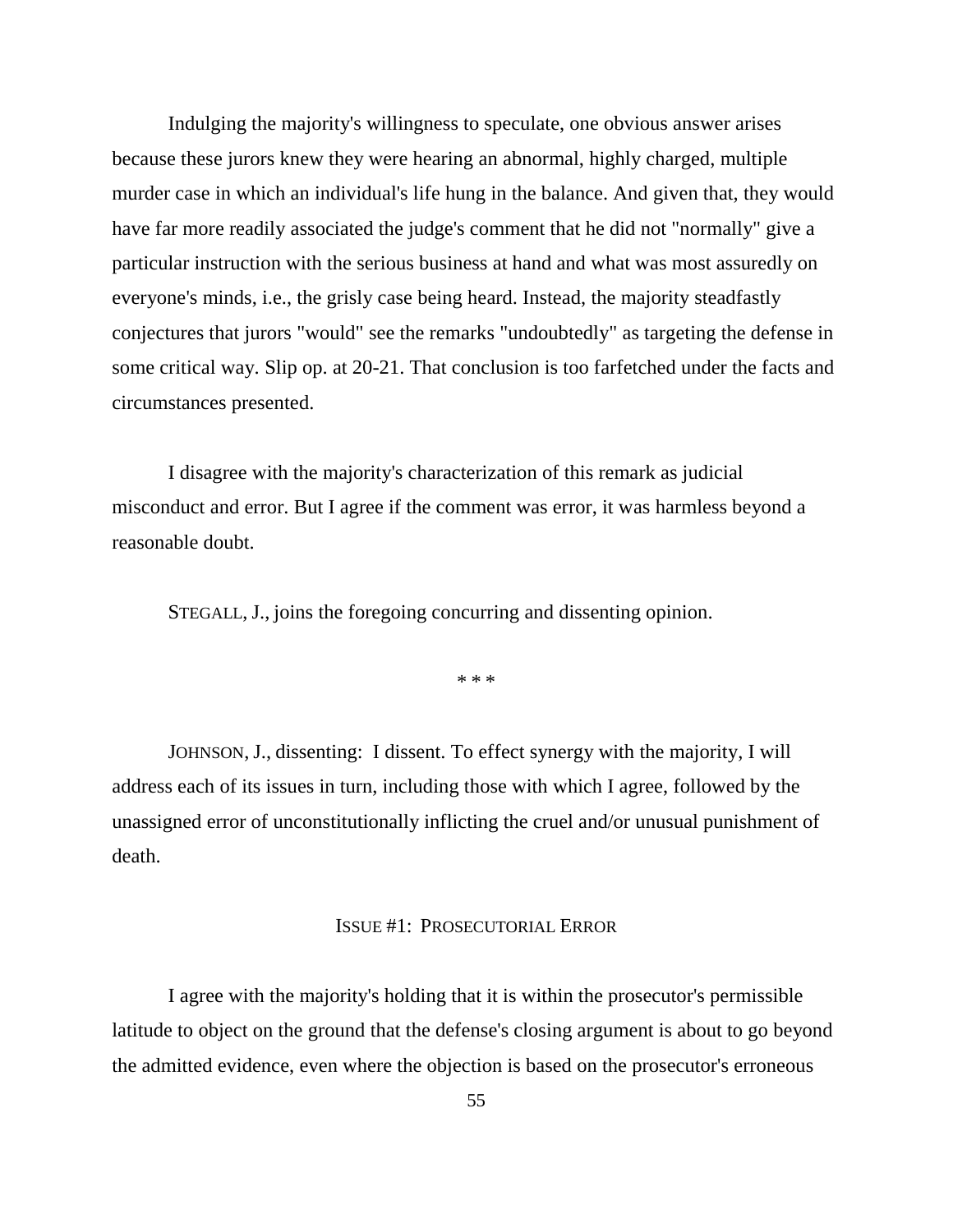understanding of the law. I disagree, however, with the majority's suggestion that bad faith or ill will can never play any role in the error analysis. I would submit that a prosecutor does *not* have the wide latitude to intentionally seek to lure the trial court into erroneously excluding permissible defense arguments. Such bad faith conduct, manifesting ill will, does, indeed, constitute prosecutorial error. But I do not discern that the prosecutor in this case crossed that line.

### ISSUE #2: JUDICIAL MISCONDUCT

I agree with the majority on its assessment of the judge's remarks to the third panel of venire persons warning against blurting out personal opinions. Although a more articulate admonition would have included the clarification that panel members could individually advise the court of their respective personal concerns about the death penalty outside the presence of the others that omission in this context did not rise to the level of misconduct.

Likewise, I agree with the majority that it would have been better if the venire panel had not heard the trial judge ask the defense to pick up the pace. See *State v. Kemble*, 291 Kan. 109, 114, 238 P.3d 251 (2010) ("[A] trial judge should be cognizant that jurors afford the presiding judge a great deal of respect and '"can be easily influenced by the slightest suggestion coming from the court, whether it be a nod of the head, a smile, a frown, or a spoken word."' [Citation omitted.]"). But I discern no judicial misconduct.

Further, I agree with the majority's finding of error regarding the third alleged incident of judicial misconduct during which the district judge told the jury that he normally did not give the instruction on counsel's statements not being evidence after the opening statements. The majority correctly discerns that, in context, the judge's comment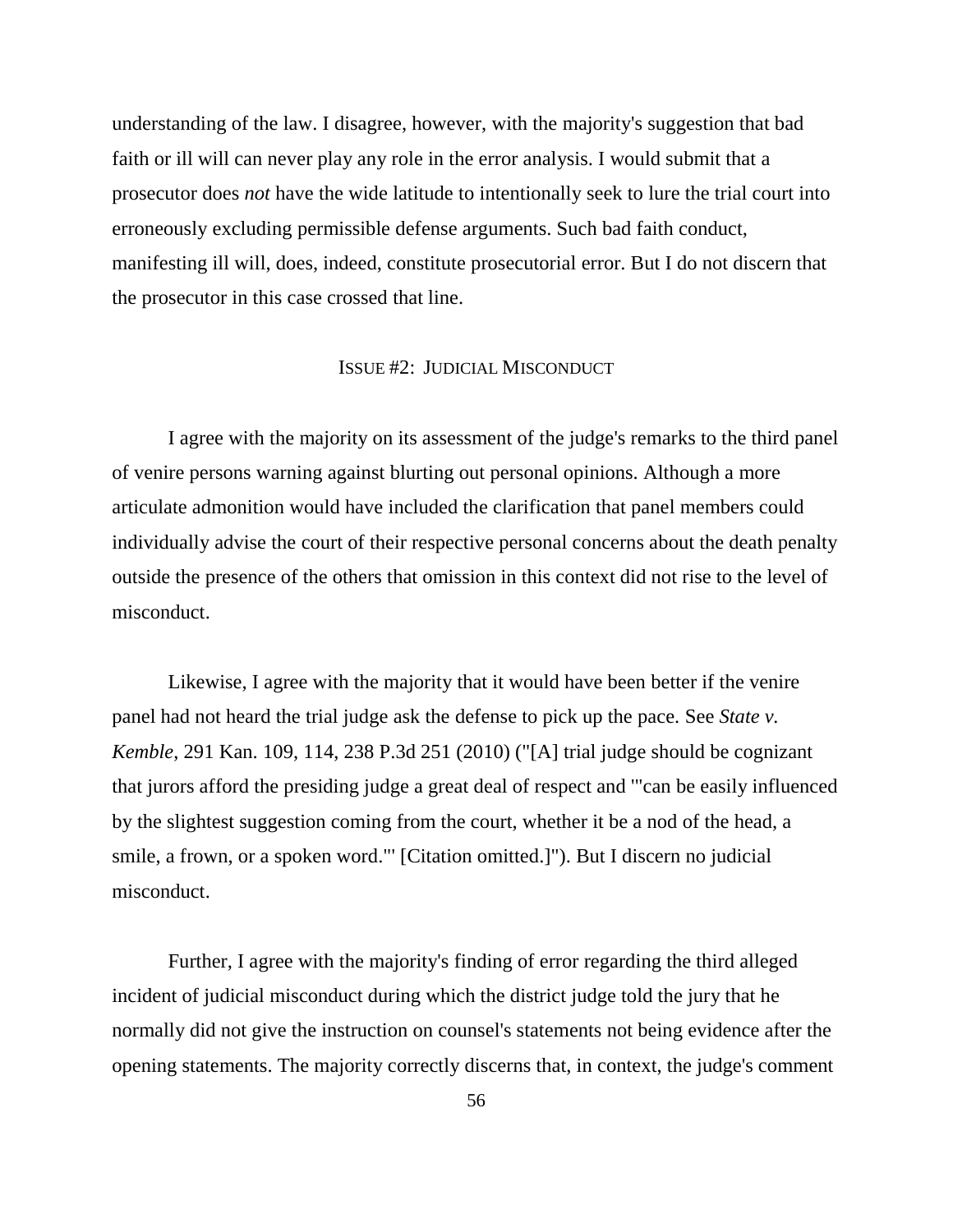brought special attention to the instruction and the jury could have concluded that the extra instruction was specifically aimed at the credibility of the defense opening statement.

With respect to the judge's questioning of the deputy, I would concur with the majority's determination that, although the better practice would have been for the district judge to ask the prosecutor to seek clarification of the testimony, there was no misconduct here. The judge's questions did not suggest partiality toward the State. Indeed, the questioning could be viewed as having cast some doubt on the deputy's thoroughness or expertise.

The alleged judicial misconduct set forth in II.E. is a corollary to the alleged prosecutorial error in the first issue. To reiterate, after the prosecutor objected to defense counsel's stating what the male voice was saying on the Life Alert tape, the district judge ruled: "I think it's improper. You cannot say what you think is on the tape." Kahler contends that it was misconduct for the judge to sustain the objection and it was also misconduct for the judge to state in front of the jury that the defense argument was improper.

I agree with the majority's assessment that the district court's ruling on the State's objection during the defense closing argument was legally infirm and constituted an unassigned trial error. But, as the majority correctly states, Kahler had to show more than an erroneous ruling on an objection to establish his assigned error of judicial misconduct. He did not do so here, even with the judge's use of the word "improper" to describe the legal status of the argument.

Kahler's complaint about the judge's remarks concerning jury questions during deliberations is similarly miscast as judicial misconduct. Even if the judge's comments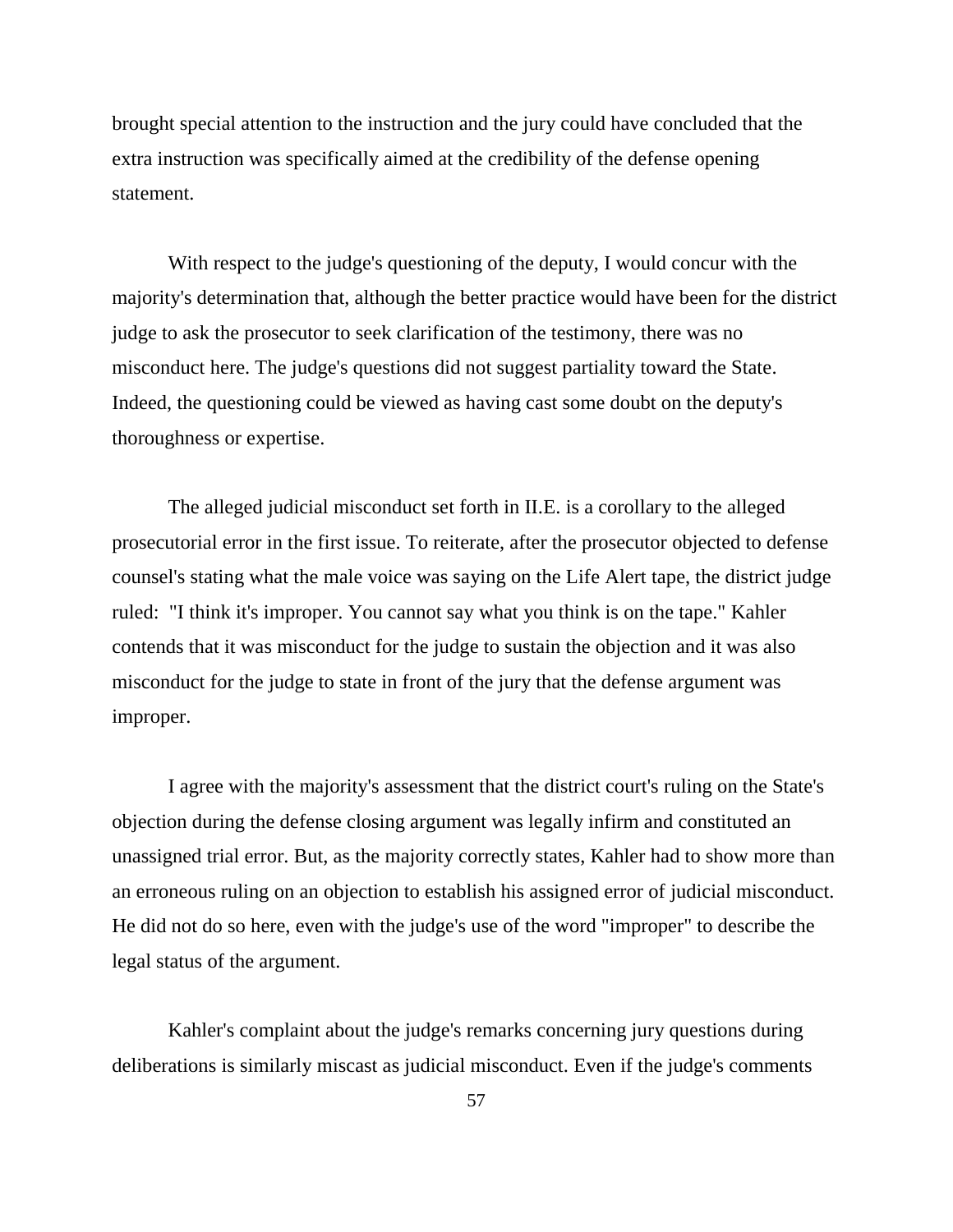were erroneous, Kahler does not explain how discouraging jury questions would inevitably result in bias, prejudice, or partiality that was adverse to the defense. One can imagine that a jury could have some questions which, if left unresolved, would prejudice the State. Consequently, although I view the judge's remarks to be ill-advised and erroneous, especially in a death penalty case, I cannot say they rise to the level of being misconduct.

In sum, I concur with the majority that the record does not support the defendant's claim that the district judge engaged in a pattern of conduct that manifested bias, prejudice, or partiality against the defense. But defendant's arguments on this issue point out two unassigned errors, i.e., the district court erroneously sustained the State's objection during the defense closing argument, and the district court erroneously discouraged the jury from exercising its right, after retiring for deliberations, "to be informed as to any part of the law or evidence arising in the case." K.S.A. 22-3420(3).

Individually, the judge's erroneous instruction following defense counsel's opening statement and the two unidentified errors would not have changed the jury's guilty verdict. I discuss their cumulative prejudicial effect in Issue #7.

### ISSUE #3: REQUESTED INSTRUCTION ON EXPERT WITNESSES

I agree with the majority that the district court erred in refusing to give the requested instruction on expert witness credibility, but that the error standing alone did not affect the jury's guilt-phase verdict.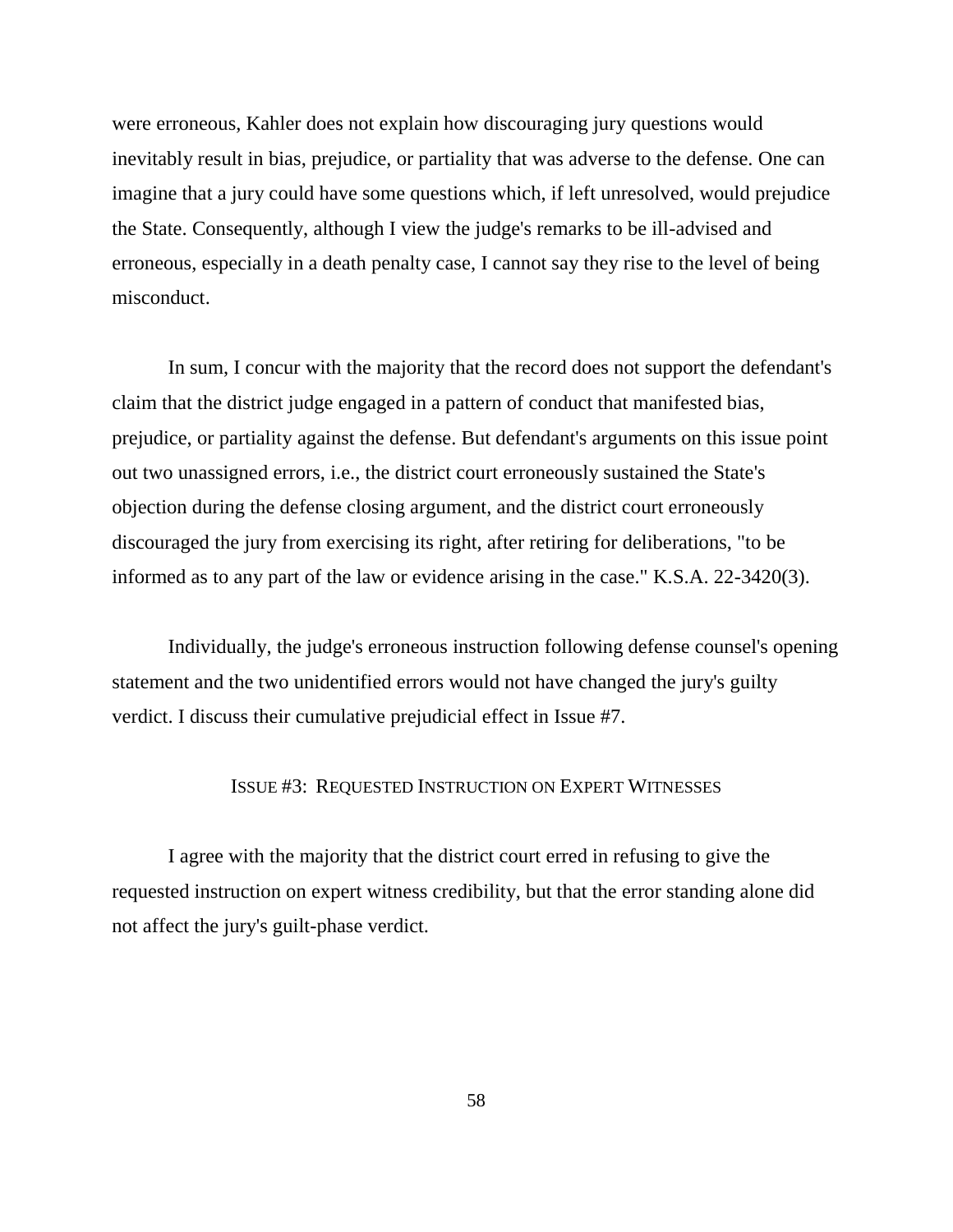#### ISSUE #4: CONSTITUTIONALITY OF K.S.A. 22-3220

In rejecting Kahler's constitutional challenge to this state's elimination of the insanity defense, in favor of a mens rea approach, the majority leans heavily on its assessment that Kahler adds nothing new to the arguments that were rejected in *State v. Bethel*, 275 Kan. 456, 66 P.3d 840 (2003). While stare decisis is a valid tack, the majority conveniently overlooks a significant distinction between this case and *Bethel*. Although Bethel was convicted of capital murder, the death penalty was not involved. "Pursuant to an agreement of the parties, Bethel waived his right to a jury trial, the case was tried to the bench on stipulated facts, and the State did not pursue the death penalty." 275 Kan. at 457.

Recently, we acknowledged that this court is supposed to employ a higher degree of scrutiny in a death penalty case. We stated:

"This court has, in several cases, noted that issues in a death penalty review are subject to a heightened reliability standard. See, *e.g.*, *Carr*, 300 Kan. at 284 (recognizing need for heightened reliability); *State v. Scott*, 286 Kan. 54, 76, 183 P.3d 801 (2008) (same); *State v. Green*, 283 Kan. 531, 545, 153 P.3d 1216 (2007) ('[I]n the context of a capital sentence, this court has required a heightened degree of reliability.'); *Marsh*, 278 Kan. at 525 ('[T]here is a heightened scrutiny of trial proceedings in a capital case.'); *Kleypas I*, 272 Kan. at 1036 (observing 'heightened reliability requirements' apply to capital sentencing under federal and state constitutions).

"A sentence of death is different from any other punishment, and accordingly there is an increased need for reliability in the determination that death is the appropriate sentence. See *Beck*, 447 U.S. at 637-38 (recognizing that a death sentence is a '"different kind of punishment from any other which may be imposed in this country  $\dots$  in both its severity and its finality"' [quoting *Gardner v. Florida*, 430 U.S. 349, 357-58, 97 S. Ct. 1197, 51 L. Ed. 2d 393 (1977)]; court has duty to set aside procedures that undermine the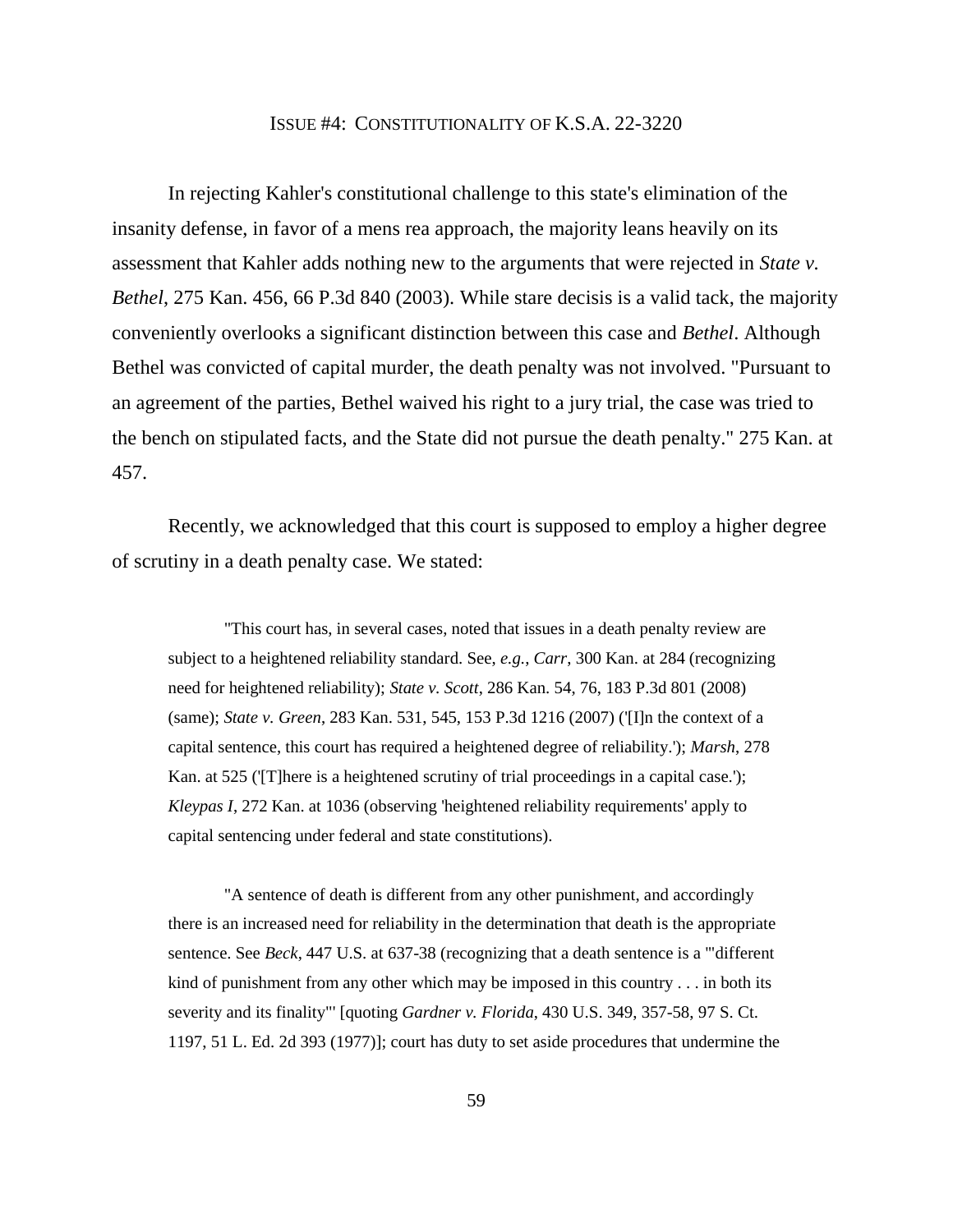reliability of the jury's determination)." *State v. Kleypas*, 305 Kan. 224, 274-75, 382 P.3d 373 (2016), *cert. denied* 137 S. Ct. 1381 (2017).

At the very least, this court has the obligation to independently analyze whether the procedure of replacing the insanity defense with the mens rea approach undermines the reliability of the jury's determination to impose the death penalty. One might question whether a juror would be as likely to vote to kill a defendant who did not know that his or her murderous act was wrong.

## ISSUE # 5: LESSER INCLUDED OFFENSE INSTRUCTION ON FELONY MURDER

The majority follows recent precedent to opine that the legislature retroactively eliminated felony murder as a lesser included offense of capital murder. One can certainly make a logical argument for the proposition that eliminating felony murder as a lesser offense of capital murder effectively changes the definition of the crime of capital murder, and, although the legislature is entitled to change the definition of a crime, it cannot redefine the crime after it is committed. Nevertheless, that is the settled law in this state now.

### ISSUE #6: LIMITATIONS ON DEFENSE VOIR DIRE

I have no quibble with the majority's holding that the district court did not impermissibly limit the defense's voir dire of the jury panels given the record before the court and defense counsel's failure to conduct individual voir dire of venire members.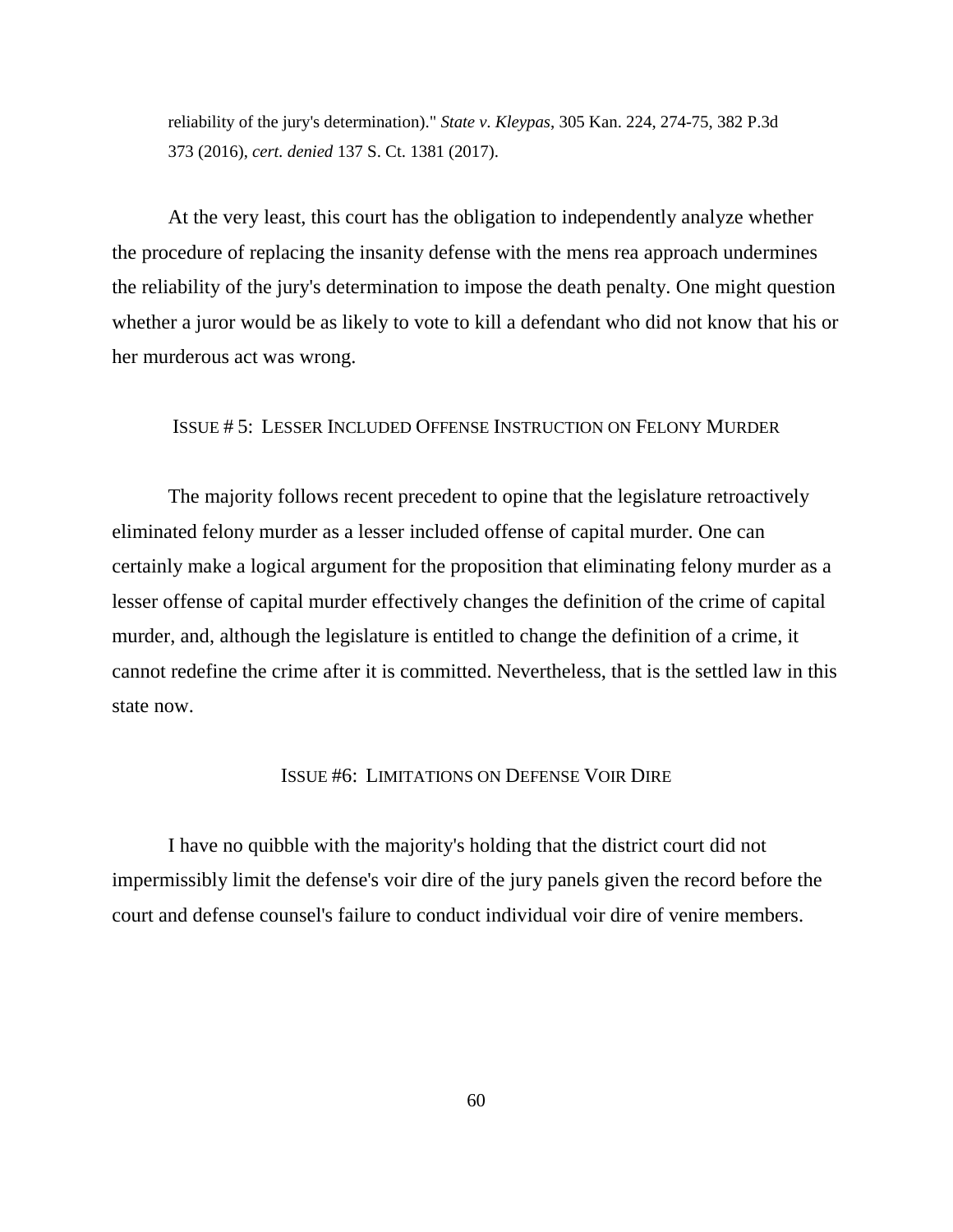### ISSUE #7: CUMULATIVE ERROR DURING THE GUILT PHASE

I discern that the following judicial acts constitute multiple guilt-phase trial errors, to-wit: (1) Giving the jury instruction after opening statements with accompanying remarks about it being unusual; (2) sustaining the State's objection during the defense closing argument, thereby precluding argument on the admitted Life Alert tape recording; (3) discouraging the jury from submitting questions during its deliberations; and (4) refusing to give the legally appropriate and factually supported expert witness instruction proffered by the defense.

Notwithstanding the existence of more than one error, I would not hold that their collective effect requires reversal of the guilty verdict. But I strongly disagree with the majority's determination that the guilt-phase errors can be ignored when considering the same jury's penalty-phase decision. Our heightened reliability obligation mandates that we not approve a sentence of death that is obtained through erroneous procedures. I would hold that the errors made in this case undermined the reliability of the jury's death sentence, and I would require that it be vacated and remanded for a new sentencing trial. A death sentence that fails the unreliable procedures test cannot pass constitutional muster, even if the majority believes that a subsequent trial would yield the same result.

### ISSUE #8: EIGHTH AMENDMENT CATEGORICAL CHALLENGE TO DEATH PENALTY

The majority relies exclusively on *Kleypas*, 305 Kan. 224, to reject Kahler's argument that it is cruel and unusual punishment under the Eighth Amendment to the United States Constitution for the State to kill a person who was severely mentally ill at the time of the capital murder. I did not specifically address this issue in my *Kleypas* dissent, but I do so now.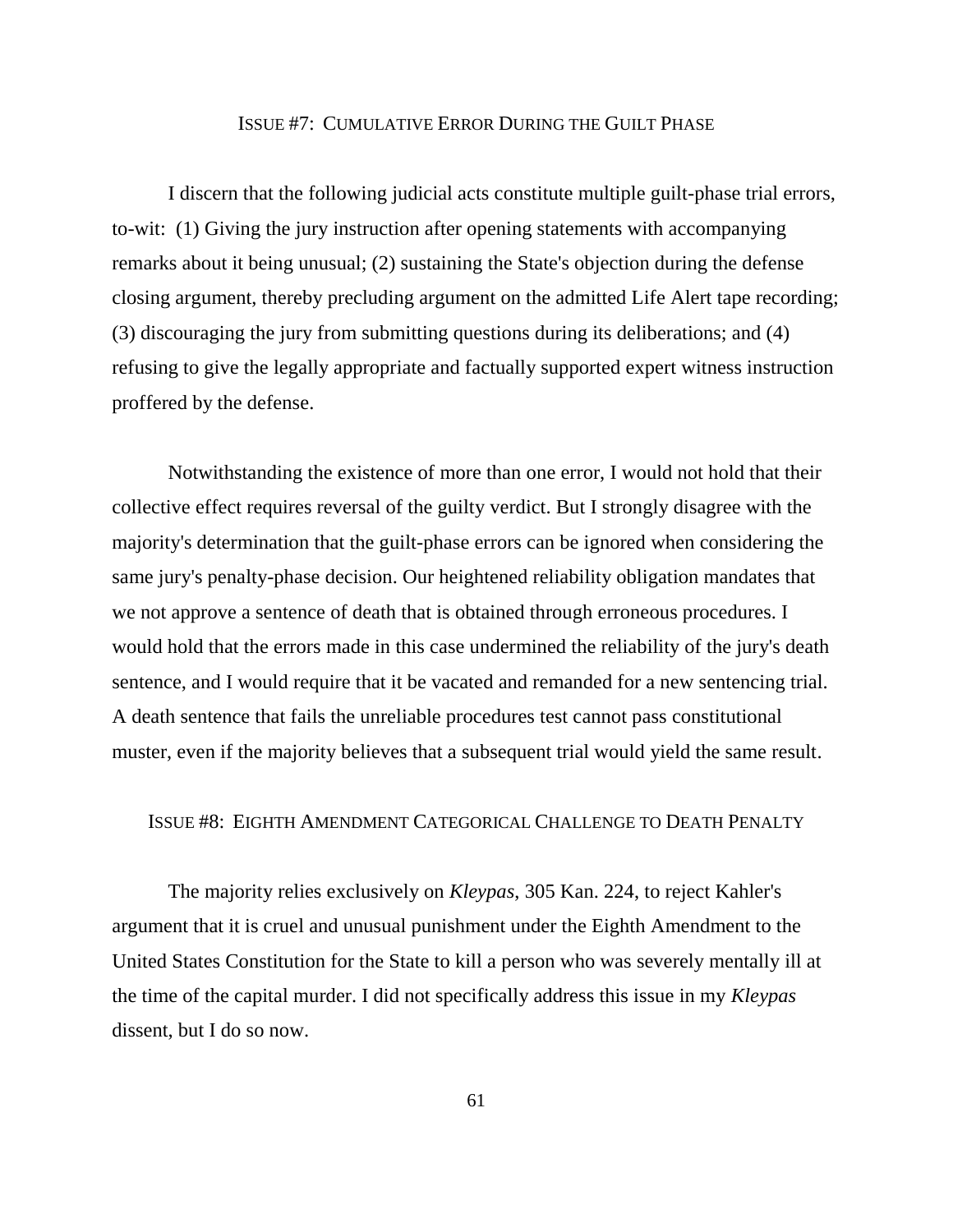Fifteen years ago, in *Atkins v. Virginia*, 536 U.S. 304, 321, 122 S. Ct. 2242, 153 L. Ed. 2d 335 (2002), the United States Supreme Court construed and applied the Eighth Amendment "in the light of our 'evolving standards of decency,'" and concluded that imposing the death penalty on a mentally retarded offender was excessive and "that the Constitution 'places a substantive restriction on the State's power to take the life' of a mentally retarded offender." While recognizing that a preferred label is intellectual disability, see *Hall v. Florida*, 572 U.S. \_\_\_\_, 134 S. Ct. 1986, 1990, 188 L. Ed. 2d 1007 (2014), in K.S.A. 2016 Supp. 21-6622, for clarity I will use the terms employed in *Atkins* and *Kleypas*, i.e., mental retardation and mentally retarded*.*

Part of the rationale for *Atkins*' holding was that the Court seriously doubted that either of the two justifications for the death penalty that it had recognized—retribution and deterrence—could be applied to mentally retarded offenders. 536 U.S. at 318-19 (citing *Gregg v. Georgia*, 428 U.S. 153, 183, 96 S. Ct. 2909, 49 L. Ed. 2d 859 [1976] [joint opinion of Stewart, Powell, and Stevens, JJ.]). The Court opined that "[u]nless the imposition of the death penalty on a mentally retarded person 'measurably contributes to one or both of these goals, it "is nothing more than the purposeless and needless imposition of pain and suffering," and hence an unconstitutional punishment.'" *Atkins*, 536 U.S. at 319; cf. *State v. Robinson*, 303 Kan. 11, 355-56, 363 P.3d 875 (2015) (Johnson, J., dissenting) (citing *Glossip v. Goss*, 576 U.S. \_\_\_, 135 S. Ct. 2726, 2764-68, 192 L. Ed. 2d 761 [2015] [Breyer, J., dissenting] "'the death penalty's penological rationale in fact rests almost exclusively upon a belief in its tendency to deter and upon its ability to satisfy a community's interest in retribution'"; if death penalty fails to reach the goals of deterrence or retribution, it is unconstitutional punishment), *cert. denied* 137 S. Ct. 164 (2016).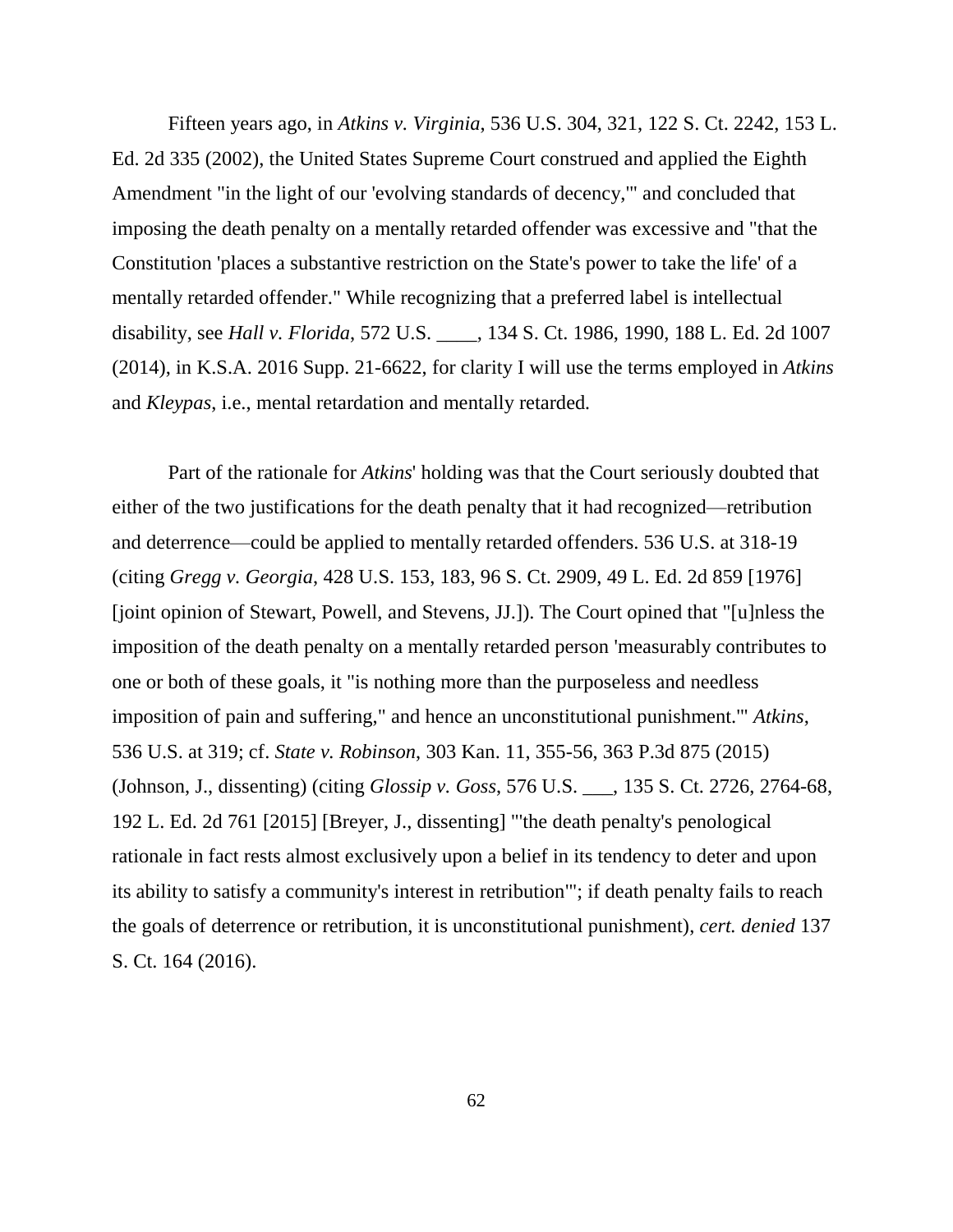In reaching its conclusion that it was "not persuaded that the execution of mentally retarded criminals will measurably advance the deterrent or the retributive purpose of the death penalty," *Atkins*, 536 U.S. at 321, the Court engaged in the following analysis:

"With respect to retribution—the interest in seeing that the offender gets his 'just deserts'—the severity of the appropriate punishment necessarily depends on the culpability of the offender. Since *Gregg,* our jurisprudence has consistently confined the imposition of the death penalty to a narrow category of the most serious crimes. For example, in *Godfrey v. Georgia,* 446 U.S. 420 (1980), we set aside a death sentence because the petitioner's crimes did not reflect 'a consciousness materially more "depraved" than that of any person guilty of murder.' *Id.,* at 433. If the culpability of the average murderer is insufficient to justify the most extreme sanction available to the State, the lesser culpability of the mentally retarded offender surely does not merit that form of retribution. Thus, pursuant to our narrowing jurisprudence, which seeks to ensure that only the most deserving of execution are put to death, an exclusion for the mentally retarded is appropriate.

"With respect to deterrence—the interest in preventing capital crimes by prospective offenders—'it seems likely that "capital punishment can serve as a deterrent only when murder is the result of premeditation and deliberation,"' *Enmund,* 458 U.S., at 799. Exempting the mentally retarded from that punishment will not affect the 'cold calculus that precedes the decision' of other potential murderers. *Gregg,* 428 U.S., at 186. Indeed, that sort of calculus is at the opposite end of the spectrum from behavior of mentally retarded offenders. The theory of deterrence in capital sentencing is predicated upon the notion that the increased severity of the punishment will inhibit criminal actors from carrying out murderous conduct. Yet it is the same cognitive and behavioral impairments that make these defendants less morally culpable—for example, the diminished ability to understand and process information, to learn from experience, to engage in logical reasoning, or to control impulses—that also make it less likely that they can process the information of the possibility of execution as a penalty and, as a result, control their conduct based upon that information. Nor will exempting the mentally retarded from execution lessen the deterrent effect of the death penalty with respect to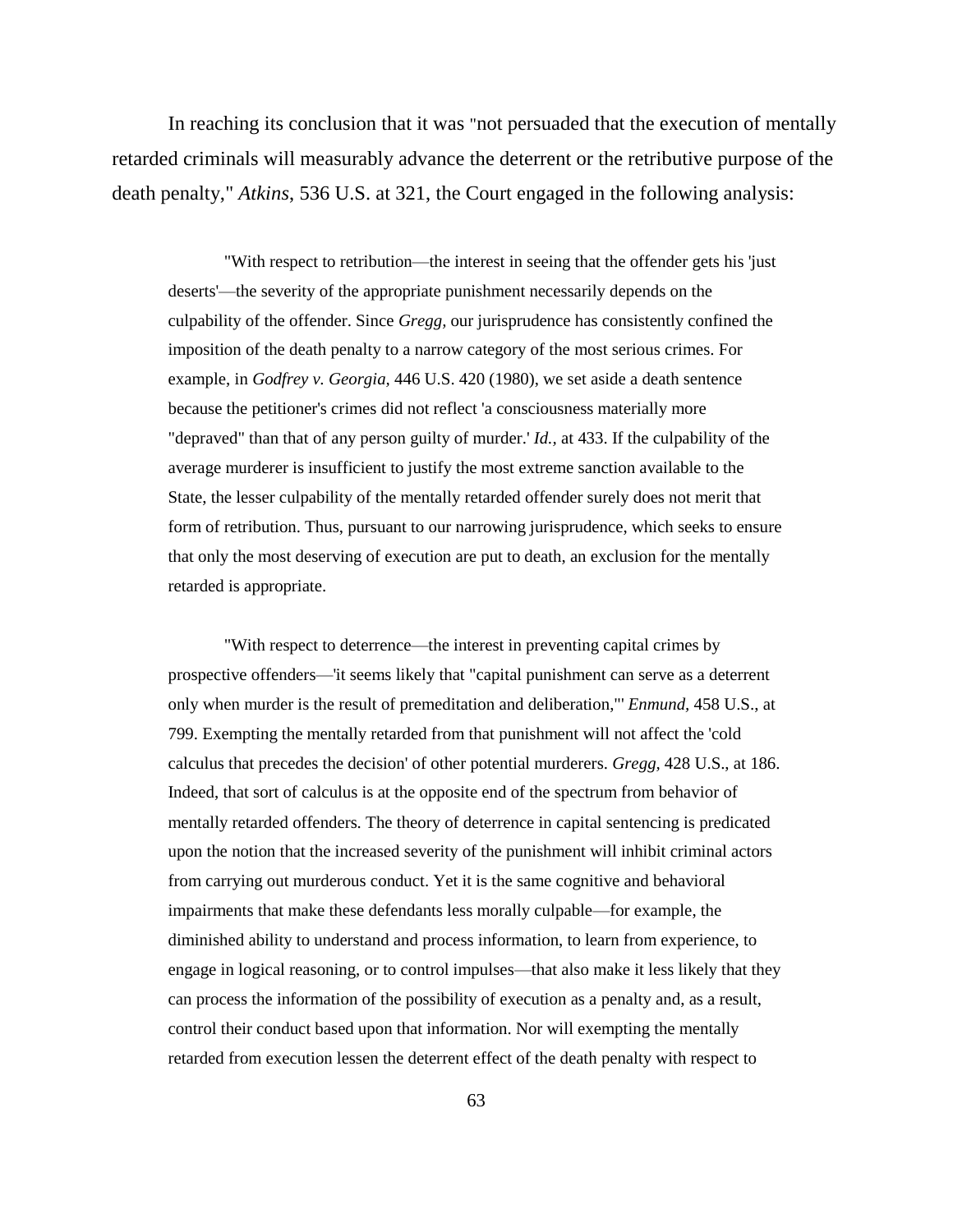offenders who are not mentally retarded. Such individuals are unprotected by the exemption and will continue to face the threat of execution. Thus, executing the mentally retarded will not measurably further the goal of deterrence." 536 U.S. at 319-20.

The *Kleypas* majority "recognize[d] that some mental illnesses may make a defendant less culpable and less likely to be deterred by the death penalty." 305 Kan. at 336. Notwithstanding the self-serving equivocation in that recognition, it nevertheless points out the logical fallacy in categorically protecting the mentally retarded but not the severely mentally ill. *Atkins* spoke about mentally retarded offenders being less morally culpable because of their "diminished ability to understand and process information, to learn from experience, to engage in logical reasoning, or to control impulses," as well as not being amenable to deterrence. 536 U.S. at 320. I fail to grasp how a severely mentally ill person possessing those same characteristics is not in the same less-morally-culpable category as the mentally retarded offender. If a person is incapable of understanding the nature and quality of their murderous act and/or did not know that the act was wrong, does it matter whether the cause of the cognitive deficiency is labeled mental retardation or chronic mental illness? The point is that, when executing a severely mentally ill person will not "measurably advance the deterrent or the retributive purpose of the death penalty," it becomes "nothing more than the purposeless and needless imposition of pain and suffering." 536 U.S. at 319, 321.

*Kleypas* strained to distinguish severe mental illness by declaring that the condition presents "less discernable common characteristics than age or mental retardation." 305 Kan. at 336. The apparent suggestion was that the courts might have to work more diligently to identify which mentally ill persons are less culpable. That argument is unpersuasive, if for no other reason than the notion that a person's life—even a murderer's life—should not be taken away without this court's heightened scrutiny, even if that takes more effort.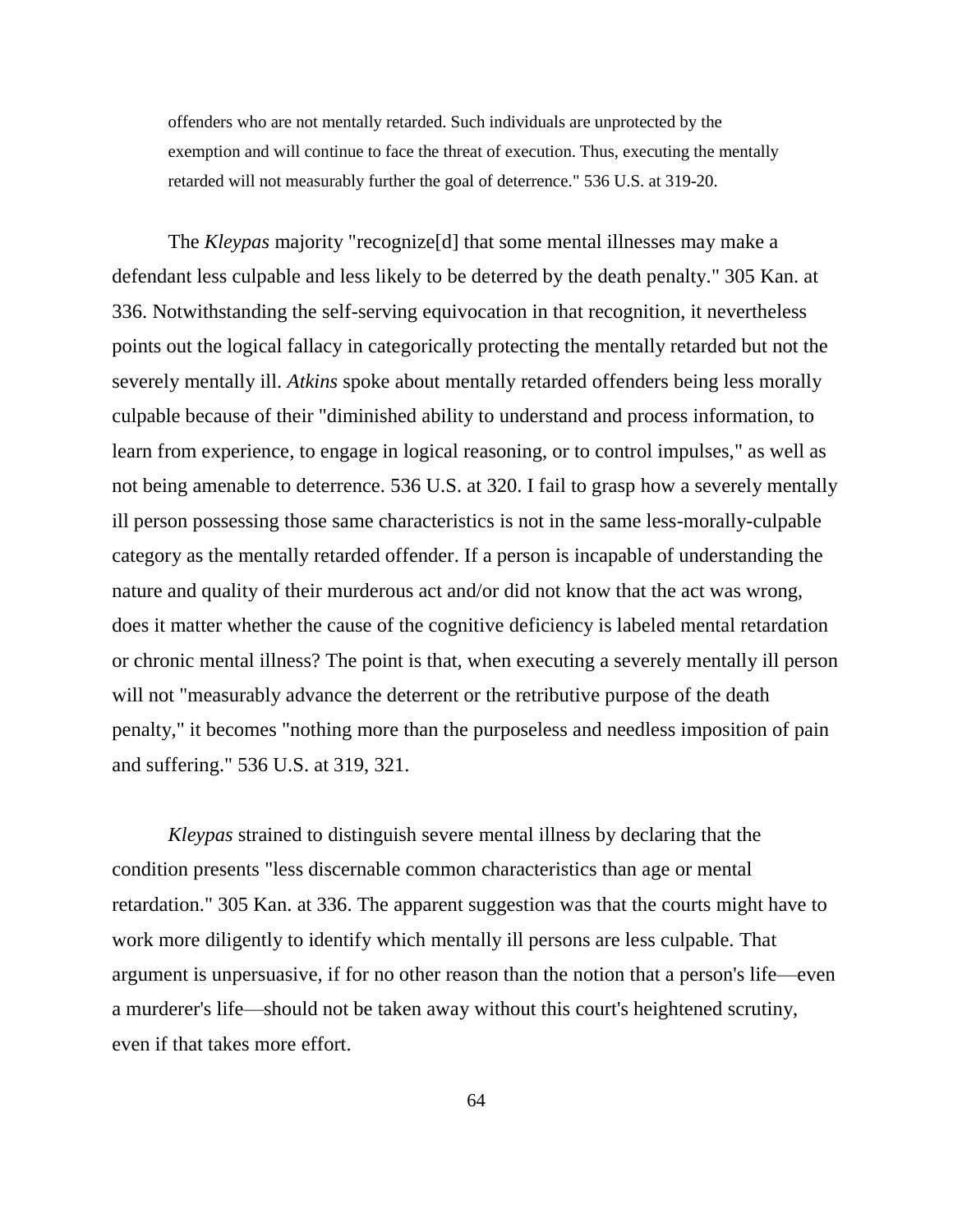But, more importantly, I do not accept the premise. This state has decades of jurisprudence applying the *M'Naghten* rule. Determining whether a person was so severely mentally ill at the time of the crime as to render him or her less culpable is not much of a leap from that former knowing-right-from-wrong jurisprudence. Likewise, the argument falters when one considers that intellectual disability in this state is not determined through a mathematical calculation, but rather the condition requires a caseby-case determination as well. See *State v. Corbin*, 305 Kan. 619, 620, 386 P.3d 513 (2016) (remanding for district court findings on matters beyond standardized intelligence tests).

Moreover, I must confess to being baffled by the point *Kleypas* attempted to make by stating that "often such [mental] illnesses can be treated and may not manifest in criminal behavior." 305 Kan. at 336. If the suggestion is that mental retardation and being underage *always* manifests in criminal behavior, that would, of course, be ludicrous. The fact that not all mentally ill persons engage in criminal activity is no more compelling than the fact that not all mentally retarded persons are criminals. Moreover, if the statement means to suggest that mentally retarded persons can never receive training that will permit them to peacefully exist in society, that, too, would be wrong-headed.

Finally, *Kleypas*' rationale that the problem of executing severely mentally ill persons is ameliorated because mental illness can be presented to the jury as a mitigator does not pass cursory consideration. Would telling a juror that the defendant suffers from a severe mental illness that resulted in him or her killing people without knowing it was wrong, suggesting that the defendant will always be a danger to society, make the juror more, or less, likely to vote for death? If it is morally and legally wrong to execute a person who is no more culpable than *Atkins*' "average murderer," the decision to do so should not be left in the emotionally charged hands of the jury.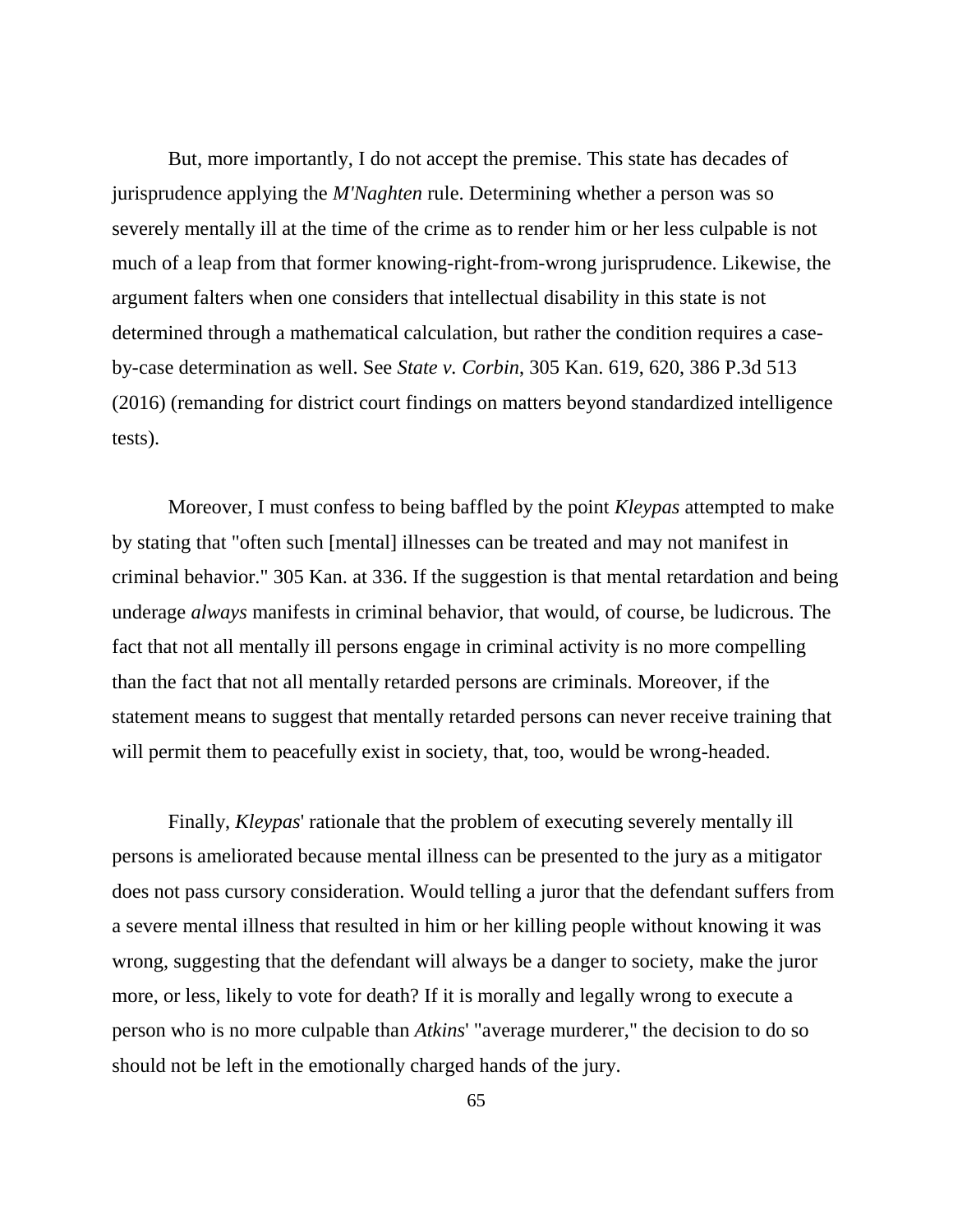#### ISSUE #9: CONSTITUTIONALITY OF TWO AGGRAVATING FACTORS

I concur with the majority's determination that the issues raised here were previously decided adversely to Kahler, and I see no reason to attempt to avoid the doctrine of stare decisis today.

## ISSUE #10: SUFFICIENCY OF THE EVIDENCE OF AGGRAVATING CIRCUMSTANCE

I would agree with the majority's assessment that this case presents an exception to the general proposition that shooting deaths are not inherently heinous, atrocious, or cruel. A person who stalks and systematically shoots his wife and daughters, one after the other, whereupon each remains aware of her own impending death and the deaths of her relatives has committed capital murder in a heinous, atrocious, and cruel manner.

### OTHER UNASSIGNED ERRORS

Kahler does not challenge the constitutionality of Kansas' death penalty law under our State Constitution. See Kan. Const. Bill of Rights, § 9 (prohibiting "cruel or unusual punishment"). But as noted above, we can—and should—consider unassigned errors that impact on fairness and justice. In *Robinson*, 303 Kan. at 351-57, I expressed my view that the death penalty violates the prohibition against cruel or unusual punishment in our State Constitution. I relied heavily on Justice Breyer's dissent in *Glossip*, 135 S. Ct. at 2755-77, which I summarized as follows:

"The *Glossip* dissent opined that in 1976, when the United States Supreme Court upheld the death penalty, 'the Court thought that the constitutional infirmities in the death penalty could be healed,' and it 'delegated significant responsibility to the States to develop procedures that would protect against those constitutional problems.' 135 S. Ct. at 2755 (Breyer, J., dissenting). But '[a]lmost 40 years of studies, surveys, and experience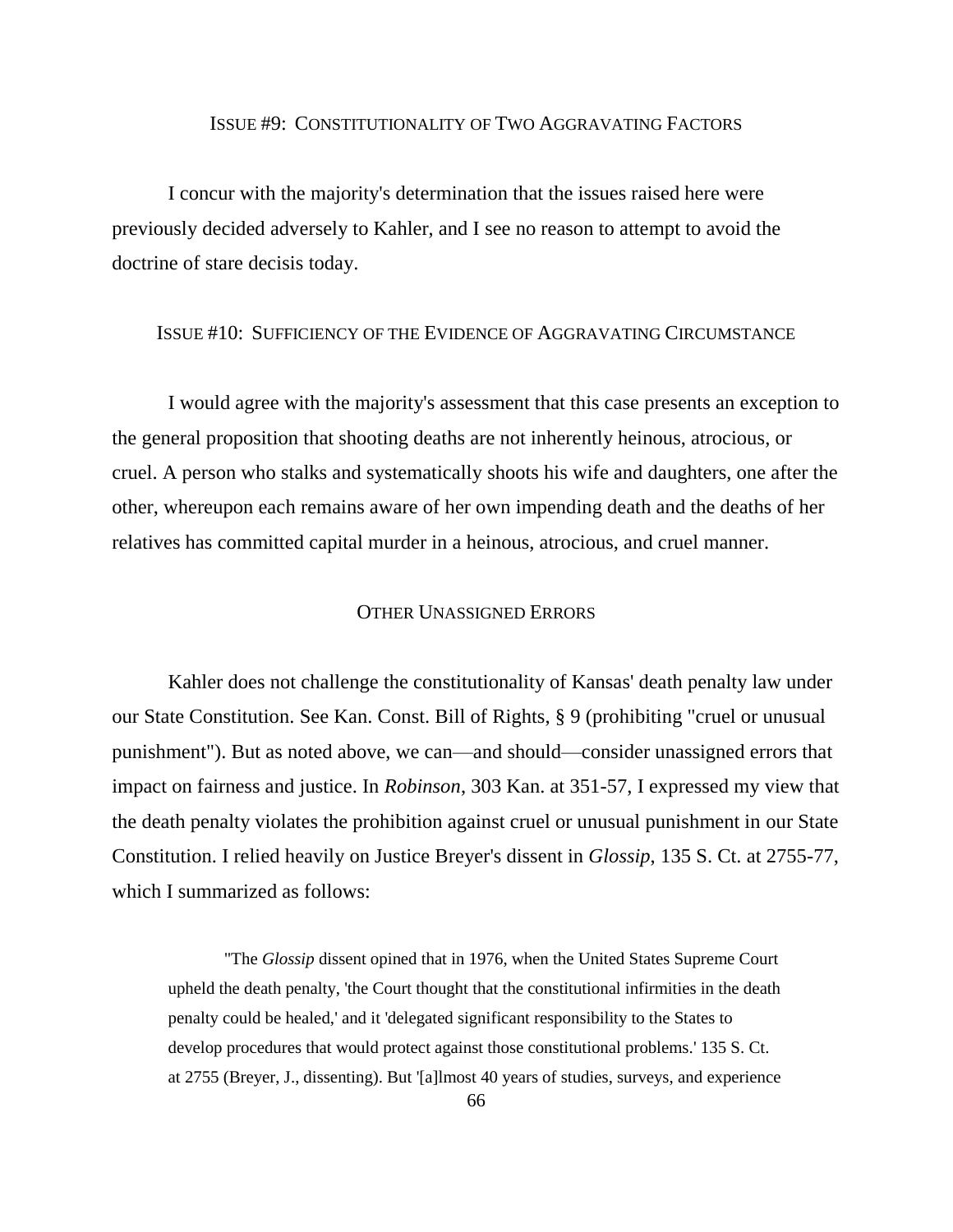strongly indicate . . . that this effort has failed.' 135 S. Ct. at 2755 (Breyer, J., dissenting). The dissent related that the current administration of the death penalty 'involves three fundamental constitutional defects: (1) serious unreliability, (2) arbitrariness in application, and (3) unconscionably long delays that undermine the death penalty's penological purpose.' 135 S. Ct. at 2755-56 (Breyer, J., dissenting). Moreover, the dissent noted that, perhaps as a result of these constitutional defects in the death penalty, 'most places within the United States have abandoned its use,' which makes the penalty 'unusual.' 135 S. Ct. at 2756 (Breyer, J., dissenting)." *Robinson*, 303 Kan. at 351-52 (Johnson, J., dissenting).

The only thing I would add here is the obvious observation that a part of what makes the death penalty unfair and unjust is that the degree of certainty that a jury must possess to vote for the death penalty does not match the finality of the punishment, once executed. A jury can convict a person of capital murder without being certain that the person is guilty. Indeed, prosecutors frequently argue to juries that the beyond a reasonable doubt standard of proof does not mean beyond *all* doubt. Then, in the sentencing phase, the same less-than-certain standard is applied to the existence of aggravating factors, which must then be *outweighed* by mitigating circumstances. K.S.A. 2016 Supp. 21-6617.

But there is nothing uncertain about the punishment of death. There is no taking back a completed execution, even if we learn that the jury was hoodwinked by unscrupulous forensics, sandbagged by unethical prosecutions, or left less than fully informed by inconceivably incompetent defense counsel. In recent years, death row inmates have been found to have been wrongfully convicted for a plethora of reasons. Moreover, after a death sentence is executed, it matters not one whit whether the sentence was unconstitutionally imposed. For instance, there was no relief for all of the mentally retarded offenders put to death before the *Atkins* court announced that it was unconstitutionally cruel and unusual punishment to do so. Likewise, the 22 juvenile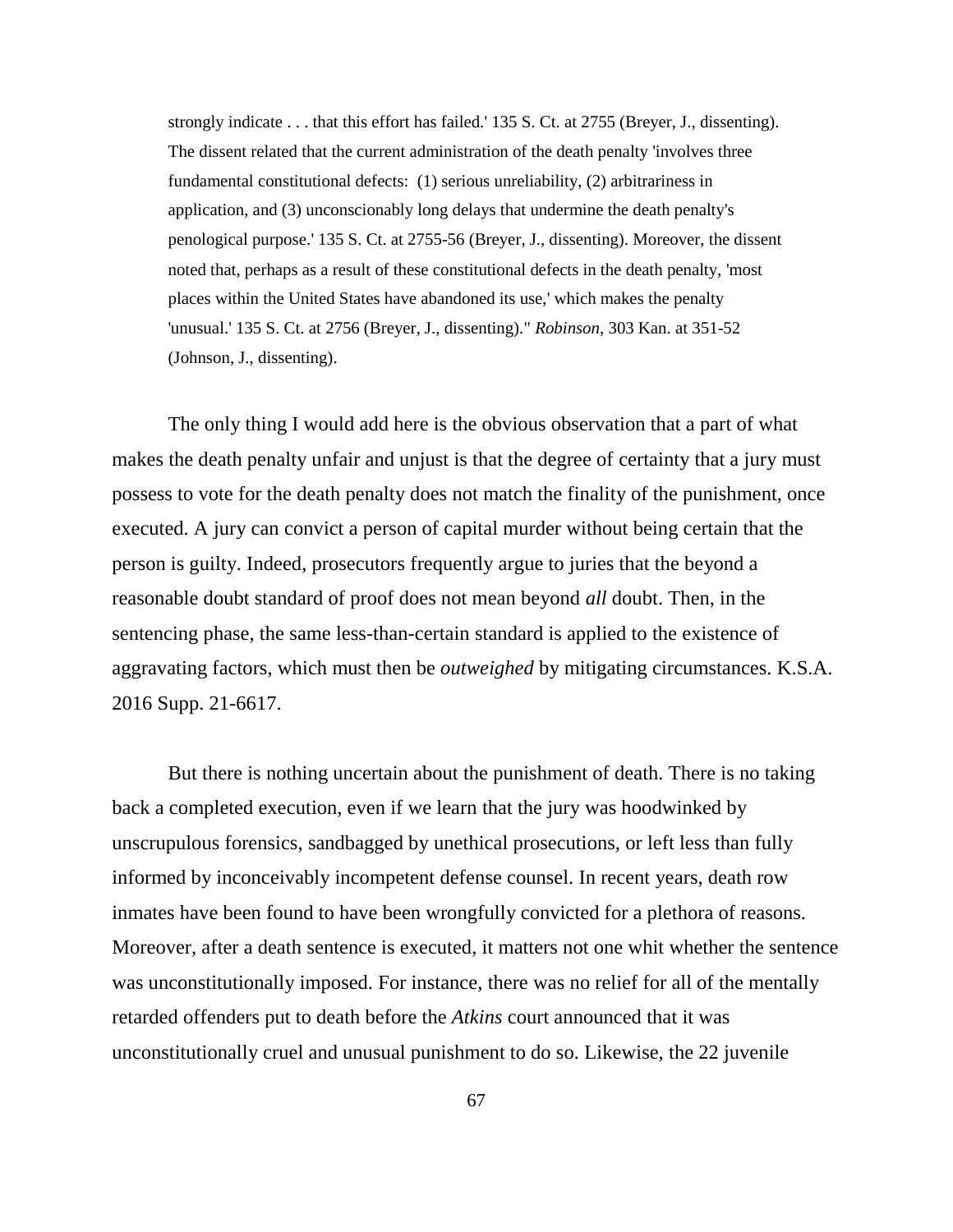offenders put to death between 1985 and 2003 were not brought back to life by *Roper*'s epiphany that a state executing its children is categorically unconstitutional. See *Roper v. Simmons*, 543 U.S. 551, 125 S. Ct. 1183, 161 L. Ed. 2d 1 (2005).

In short, when it comes to our death penalty, the scales of justice are not in equipoise. That is cruel.